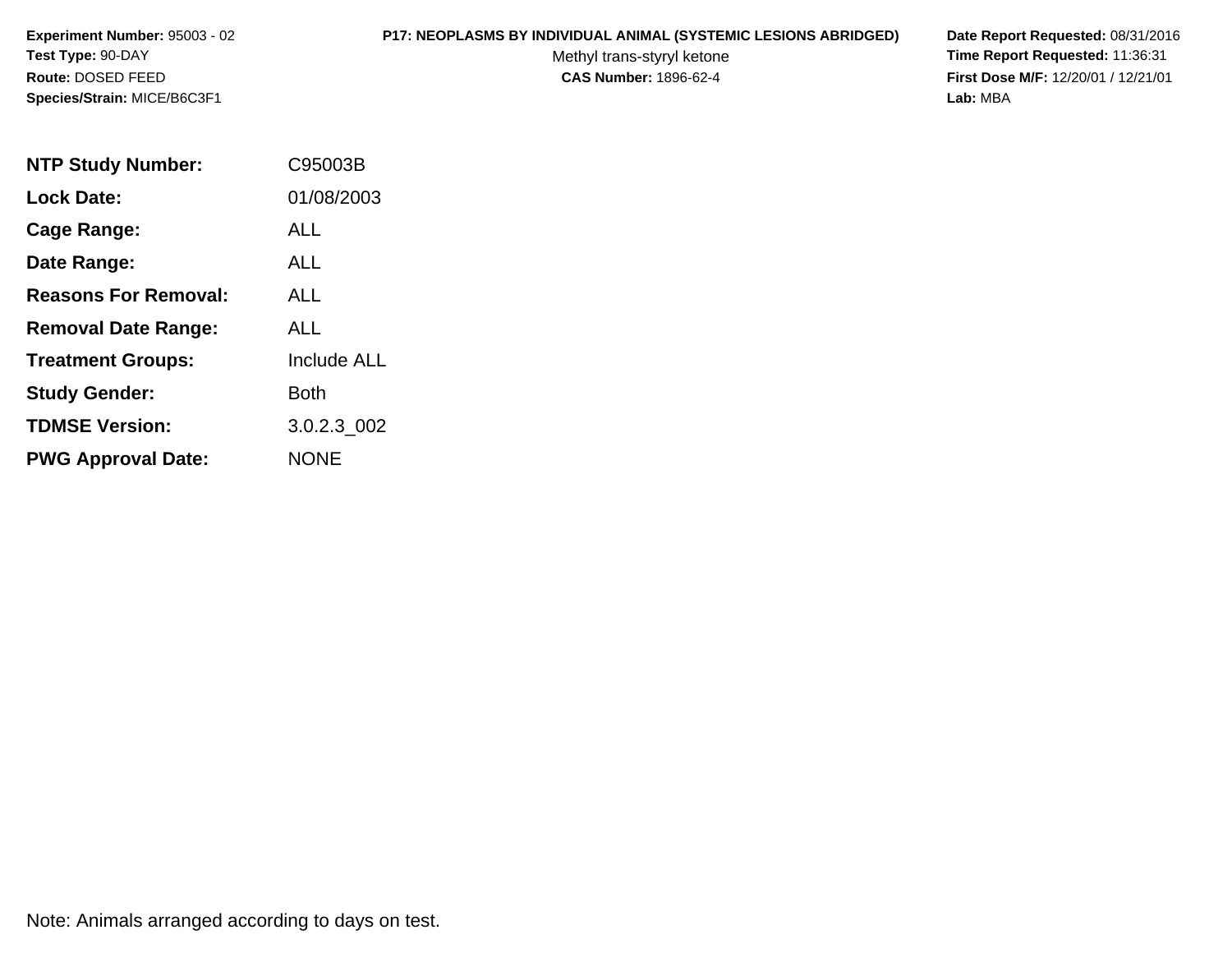### **P17: NEOPLASMS BY INDIVIDUAL ANIMAL (SYSTEMIC LESIONS ABRIDGED) Date Report Requested:** 08/31/2016

Methyl trans-styryl ketone<br>CAS Number: 1896-62-4

 **Time Report Requested:** 11:36:31 **First Dose M/F:** 12/20/01 / 12/21/01<br>**Lab:** MBA **Lab:** MBA

|                                                                                 | DAY ON TEST      | $_{\rm 0}^{\rm 0}$                                                   | $\begin{smallmatrix} 0\\0 \end{smallmatrix}$                                           | 0<br>$\mathsf 0$                          | $\pmb{0}$<br>$\ddot{\mathbf{0}}$                                       | $_{\rm 0}^{\rm 0}$                                                                | 0<br>$\mathbf 0$                                            | $\begin{smallmatrix} 0\\0 \end{smallmatrix}$                         | $\pmb{0}$<br>$\pmb{0}$                                        | $\pmb{0}$<br>$\pmb{0}$                                        | $\pmb{0}$<br>$\mathbf 0$                                               |                                    |          |
|---------------------------------------------------------------------------------|------------------|----------------------------------------------------------------------|----------------------------------------------------------------------------------------|-------------------------------------------|------------------------------------------------------------------------|-----------------------------------------------------------------------------------|-------------------------------------------------------------|----------------------------------------------------------------------|---------------------------------------------------------------|---------------------------------------------------------------|------------------------------------------------------------------------|------------------------------------|----------|
| <b>B6C3F1 MICE MALE</b>                                                         |                  | $\frac{9}{2}$                                                        | $\frac{9}{2}$                                                                          | $\frac{9}{2}$                             | $\frac{9}{2}$                                                          | $\frac{9}{2}$                                                                     | $\frac{9}{2}$                                               | $\frac{9}{2}$                                                        | 9<br>$\overline{2}$                                           | $\frac{9}{2}$                                                 | 9<br>$\overline{c}$                                                    |                                    |          |
| <b>VEHICLE CONTROL</b>                                                          | <b>ANIMAL ID</b> | $\boldsymbol{0}$<br>$\overline{0}$<br>$\overline{0}$<br>$\mathbf{1}$ | $\pmb{0}$<br>$\pmb{0}$<br>$\mathbf 0$<br>$\begin{smallmatrix} 0\\ 2 \end{smallmatrix}$ | 0<br>$\mathbf 0$<br>$\mathbf 0$<br>0<br>3 | $\mathbf 0$<br>$\mathbf 0$<br>$\pmb{0}$<br>$\pmb{0}$<br>$\overline{4}$ | $\mathsf{O}$<br>$\pmb{0}$<br>$\mathbf 0$<br>$\begin{array}{c} 0 \\ 5 \end{array}$ | 0<br>$\mathsf{O}\xspace$<br>$\mathbf 0$<br>$\mathsf 0$<br>6 | $\pmb{0}$<br>$\pmb{0}$<br>$\mathbf 0$<br>$\pmb{0}$<br>$\overline{7}$ | $\mathbf 0$<br>$\mathbf 0$<br>$\mathbf 0$<br>$\mathbf 0$<br>8 | $\mathbf 0$<br>$\mathbf 0$<br>$\mathbf 0$<br>$\mathbf 0$<br>9 | $\mathbf 0$<br>$\mathbf 0$<br>$\mathbf 0$<br>$\mathbf{1}$<br>$\pmb{0}$ |                                    | * TOTALS |
| <b>ALIMENTARY SYSTEM</b>                                                        |                  |                                                                      |                                                                                        |                                           |                                                                        |                                                                                   |                                                             |                                                                      |                                                               |                                                               |                                                                        |                                    |          |
| Esophagus                                                                       |                  |                                                                      |                                                                                        |                                           |                                                                        |                                                                                   |                                                             |                                                                      |                                                               |                                                               | $\overline{ }$                                                         |                                    | 10       |
| Gallbladder                                                                     |                  |                                                                      |                                                                                        |                                           |                                                                        |                                                                                   |                                                             |                                                                      |                                                               |                                                               | $\pm$                                                                  |                                    | 10       |
| Intestine Large, Cecum                                                          |                  | $\pm$                                                                |                                                                                        |                                           |                                                                        |                                                                                   |                                                             |                                                                      |                                                               |                                                               | $\ddot{}$                                                              |                                    | 10       |
| Intestine Large, Colon                                                          |                  |                                                                      |                                                                                        |                                           |                                                                        |                                                                                   |                                                             |                                                                      |                                                               |                                                               | $\ddot{}$                                                              |                                    | 10       |
| Intestine Large, Rectum                                                         |                  | $\ddot{}$                                                            |                                                                                        |                                           |                                                                        |                                                                                   |                                                             |                                                                      |                                                               | ÷                                                             | $^{+}$                                                                 |                                    | 10       |
| Intestine Small, Duodenum                                                       |                  | $+$                                                                  |                                                                                        |                                           |                                                                        |                                                                                   |                                                             |                                                                      |                                                               |                                                               | $\ddot{}$                                                              |                                    | 10       |
| Intestine Small, Ileum                                                          |                  |                                                                      |                                                                                        |                                           |                                                                        |                                                                                   |                                                             |                                                                      |                                                               |                                                               | $\ddot{}$                                                              |                                    | 10       |
| Intestine Small, Jejunum                                                        |                  | $\ddot{}$                                                            |                                                                                        |                                           |                                                                        |                                                                                   |                                                             |                                                                      |                                                               | ÷                                                             | $+$                                                                    |                                    | 10       |
| Liver                                                                           |                  | $+$                                                                  |                                                                                        |                                           |                                                                        |                                                                                   |                                                             |                                                                      |                                                               |                                                               | $\ddot{}$                                                              |                                    | 10       |
| Pancreas                                                                        |                  |                                                                      |                                                                                        |                                           |                                                                        |                                                                                   |                                                             |                                                                      |                                                               |                                                               | $\ddot{}$                                                              |                                    | 10       |
| Salivary Glands                                                                 |                  | $+$                                                                  |                                                                                        |                                           |                                                                        |                                                                                   |                                                             |                                                                      |                                                               | ÷                                                             | $+$                                                                    |                                    | 10       |
| Stomach, Forestomach                                                            |                  |                                                                      |                                                                                        |                                           |                                                                        |                                                                                   |                                                             |                                                                      |                                                               |                                                               | $\ddot{}$                                                              |                                    | 10       |
| Stomach, Glandular                                                              |                  |                                                                      |                                                                                        |                                           |                                                                        |                                                                                   |                                                             |                                                                      |                                                               |                                                               | $\ddot{}$                                                              |                                    | 10       |
| Tongue                                                                          |                  | $+$                                                                  |                                                                                        |                                           |                                                                        |                                                                                   |                                                             |                                                                      |                                                               |                                                               | $+$                                                                    |                                    | 10       |
| <b>CARDIOVASCULAR SYSTEM</b>                                                    |                  |                                                                      |                                                                                        |                                           |                                                                        |                                                                                   |                                                             |                                                                      |                                                               |                                                               |                                                                        |                                    |          |
| <b>Blood Vessel</b>                                                             |                  |                                                                      |                                                                                        |                                           |                                                                        |                                                                                   |                                                             |                                                                      |                                                               |                                                               | $+$                                                                    |                                    | 10       |
| *  Total animals with tissue examined microscopically; Total animals with tumor |                  |                                                                      |                                                                                        |                                           |                                                                        |                                                                                   |                                                             |                                                                      |                                                               |                                                               |                                                                        | M  Missing tissue<br>$\sim$ $\sim$ |          |

+ .. Tissue examined microscopically

X .. Lesion present

I .. Insufficient tissue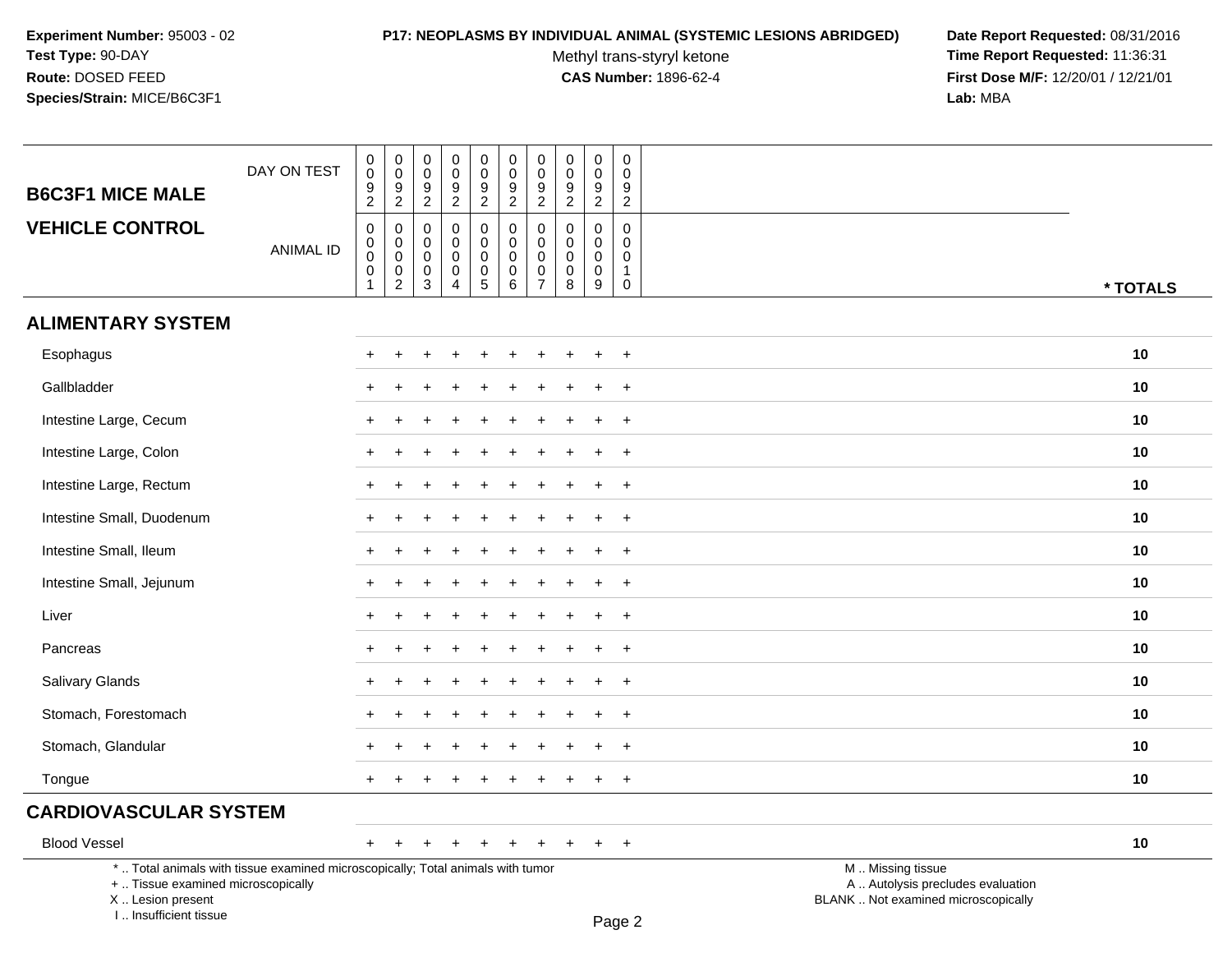### **P17: NEOPLASMS BY INDIVIDUAL ANIMAL (SYSTEMIC LESIONS ABRIDGED) Date Report Requested:** 08/31/2016

Methyl trans-styryl ketone<br>CAS Number: 1896-62-4

 **Time Report Requested:** 11:36:31 **First Dose M/F:** 12/20/01 / 12/21/01<br>**Lab:** MBA **Lab:** MBA

| <b>B6C3F1 MICE MALE</b><br><b>VEHICLE CONTROL</b> | DAY ON TEST<br><b>ANIMAL ID</b> | $\boldsymbol{0}$<br>$\pmb{0}$<br>$\boldsymbol{9}$<br>2<br>0<br>$\overline{0}$<br>0<br>$\pmb{0}$ | $_{\rm 0}^{\rm 0}$<br>9<br>$\boldsymbol{2}$<br>0<br>$\begin{smallmatrix}0\\0\end{smallmatrix}$<br>0<br>$\overline{c}$ | $_{0}^{0}$<br>9<br>2<br>$\mathbf 0$<br>$\boldsymbol{0}$<br>$\pmb{0}$<br>$\boldsymbol{0}$<br>3 | $\begin{smallmatrix}0\0\0\end{smallmatrix}$<br>9<br>$\overline{c}$<br>0<br>0<br>$\mathsf 0$<br>0<br>4 | $\begin{smallmatrix}0\\0\end{smallmatrix}$<br>9<br>$\overline{c}$<br>$_{\rm 0}^{\rm 0}$<br>$\mathsf 0$<br>$\pmb{0}$<br>5 | $\begin{smallmatrix} 0\\0 \end{smallmatrix}$<br>$\boldsymbol{9}$<br>$\overline{c}$<br>$\pmb{0}$<br>$\pmb{0}$<br>$\pmb{0}$<br>$\pmb{0}$<br>$\,6\,$ | $_{\rm 0}^{\rm 0}$<br>9<br>$\overline{2}$<br>0<br>0<br>0<br>$\overline{ }$ | $\begin{smallmatrix}0\\0\end{smallmatrix}$<br>9<br>2<br>0<br>0<br>$\mathbf 0$<br>0<br>8 | $\mathbf 0$<br>0<br>9<br>$\overline{c}$<br>0<br>0<br>0<br>0<br>9 | $\pmb{0}$<br>0<br>$\boldsymbol{9}$<br>$\overline{c}$<br>0<br>$\mathbf 0$<br>0<br>0 |              |
|---------------------------------------------------|---------------------------------|-------------------------------------------------------------------------------------------------|-----------------------------------------------------------------------------------------------------------------------|-----------------------------------------------------------------------------------------------|-------------------------------------------------------------------------------------------------------|--------------------------------------------------------------------------------------------------------------------------|---------------------------------------------------------------------------------------------------------------------------------------------------|----------------------------------------------------------------------------|-----------------------------------------------------------------------------------------|------------------------------------------------------------------|------------------------------------------------------------------------------------|--------------|
|                                                   |                                 |                                                                                                 |                                                                                                                       |                                                                                               |                                                                                                       |                                                                                                                          |                                                                                                                                                   |                                                                            |                                                                                         |                                                                  |                                                                                    | * TOTALS     |
| Heart                                             |                                 |                                                                                                 |                                                                                                                       |                                                                                               |                                                                                                       |                                                                                                                          |                                                                                                                                                   |                                                                            |                                                                                         | $\ddot{}$                                                        | $+$                                                                                | 10           |
| <b>ENDOCRINE SYSTEM</b>                           |                                 |                                                                                                 |                                                                                                                       |                                                                                               |                                                                                                       |                                                                                                                          |                                                                                                                                                   |                                                                            |                                                                                         |                                                                  |                                                                                    |              |
| <b>Adrenal Cortex</b>                             |                                 | $+$                                                                                             |                                                                                                                       | $\div$                                                                                        | $\ddot{}$                                                                                             | $+$                                                                                                                      | $+$                                                                                                                                               | $\pm$                                                                      | $+$                                                                                     | $+$                                                              | $+$                                                                                | 10           |
| Adrenal Medulla                                   |                                 |                                                                                                 |                                                                                                                       |                                                                                               |                                                                                                       | $+$                                                                                                                      | $+$                                                                                                                                               | $+$                                                                        | $+$                                                                                     | $+$                                                              | $+$                                                                                | 10           |
| Islets, Pancreatic                                |                                 |                                                                                                 |                                                                                                                       |                                                                                               |                                                                                                       | $+$                                                                                                                      |                                                                                                                                                   |                                                                            |                                                                                         | $+$                                                              | $+$                                                                                | 10           |
| Parathyroid Gland                                 |                                 | $+$                                                                                             | M                                                                                                                     | M                                                                                             | M                                                                                                     | M                                                                                                                        | M                                                                                                                                                 | M                                                                          | $+$                                                                                     | M                                                                | $M_{\odot}$                                                                        | $\mathbf{2}$ |
| <b>Pituitary Gland</b>                            |                                 | $+$                                                                                             |                                                                                                                       |                                                                                               |                                                                                                       | ÷.                                                                                                                       |                                                                                                                                                   |                                                                            |                                                                                         |                                                                  | $+$                                                                                | 10           |
| <b>Thyroid Gland</b>                              |                                 | $+$                                                                                             |                                                                                                                       |                                                                                               |                                                                                                       | $\pm$                                                                                                                    |                                                                                                                                                   |                                                                            |                                                                                         | $\pm$                                                            | $+$                                                                                | 10           |

# **GENERAL BODY SYSTEM**

NONE

## **GENITAL SYSTEM**

| Epididymis             | + + + + + + + + + + |  |  |  |  | 10 |
|------------------------|---------------------|--|--|--|--|----|
| <b>Preputial Gland</b> | + + + + + + + + + + |  |  |  |  | 10 |
| Prostate               | + + + + +   + + + + |  |  |  |  | 9  |
| <b>Seminal Vesicle</b> | + + + + + + + + + + |  |  |  |  | 10 |
| <b>Testes</b>          | + + + + + + + + + + |  |  |  |  | 10 |

# **HEMATOPOIETIC SYSTEM**

\* .. Total animals with tissue examined microscopically; Total animals with tumor

+ .. Tissue examined microscopically

X .. Lesion present

I .. Insufficient tissue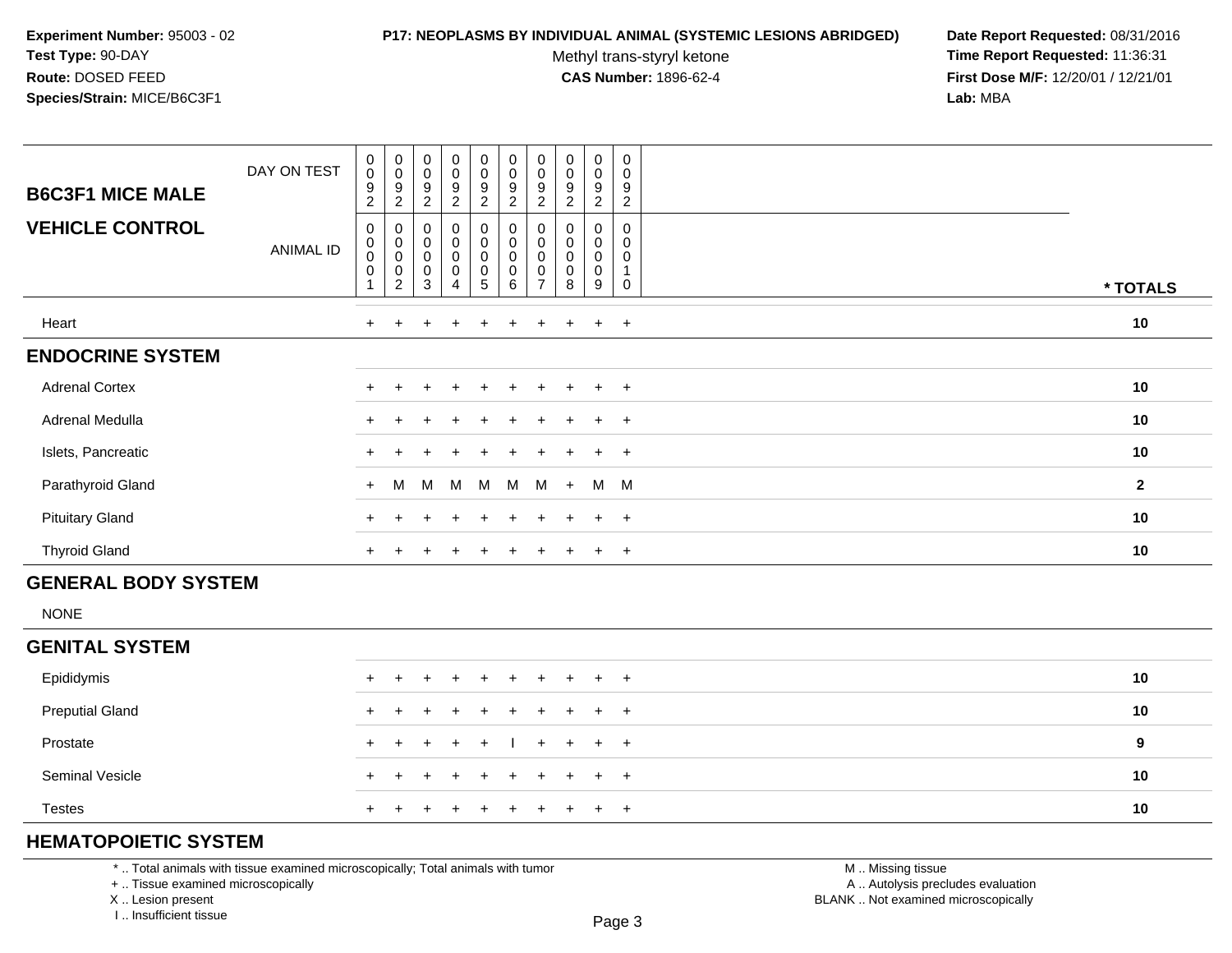### **P17: NEOPLASMS BY INDIVIDUAL ANIMAL (SYSTEMIC LESIONS ABRIDGED) Date Report Requested:** 08/31/2016

Methyl trans-styryl ketone<br>CAS Number: 1896-62-4

 **Time Report Requested:** 11:36:31 **First Dose M/F:** 12/20/01 / 12/21/01<br>Lab: MBA **Lab:** MBA

| <b>B6C3F1 MICE MALE</b>     | DAY ON TEST      | $_{\rm 0}^{\rm 0}$<br>$\boldsymbol{9}$ | $\pmb{0}$<br>$\mathbf 0$<br>9 | 0<br>0<br>9              | $\pmb{0}$<br>$\boldsymbol{0}$ | $_{\rm 0}^{\rm 0}$       | $\pmb{0}$<br>$\pmb{0}$ | $\boldsymbol{0}$<br>$\mathbf 0$<br>9 | $\pmb{0}$<br>$\mathbf 0$<br>9 | $\pmb{0}$<br>$\mathbf 0$<br>9 | $\pmb{0}$<br>$\mathbf 0$ |                  |
|-----------------------------|------------------|----------------------------------------|-------------------------------|--------------------------|-------------------------------|--------------------------|------------------------|--------------------------------------|-------------------------------|-------------------------------|--------------------------|------------------|
|                             |                  | $\sqrt{2}$                             | $\sqrt{2}$                    | $\overline{2}$           | $\frac{9}{2}$                 | $\frac{9}{2}$            | $\frac{9}{2}$          | $\overline{2}$                       | $\overline{2}$                | $\overline{a}$                | $\frac{9}{2}$            |                  |
| <b>VEHICLE CONTROL</b>      |                  | $\pmb{0}$<br>$\mathbf 0$               | $\pmb{0}$<br>$\mathbf 0$      | 0<br>$\Omega$            | 0<br>0                        | $\pmb{0}$<br>$\mathsf 0$ | $\pmb{0}$<br>$\Omega$  | $\mathbf 0$<br>$\Omega$              | $\mathbf 0$<br>$\mathbf{0}$   | 0<br>$\mathbf{0}$             | $\mathbf 0$<br>$\Omega$  |                  |
|                             | <b>ANIMAL ID</b> | $\pmb{0}$<br>0                         | $\pmb{0}$<br>$\pmb{0}$        | $\mathbf 0$<br>$\pmb{0}$ | $\mathbf 0$<br>$\pmb{0}$      | $\pmb{0}$                | $\pmb{0}$<br>$\pmb{0}$ | $\mathbf 0$<br>0                     | $\mathbf 0$<br>$\mathbf 0$    | $\mathbf 0$<br>0              | 0<br>$\mathbf 1$         |                  |
|                             |                  | 1                                      | $\overline{c}$                | 3                        | 4                             | $\frac{0}{5}$            | 6                      | $\overline{7}$                       | 8                             | 9                             | 0                        | * TOTALS         |
| <b>Bone Marrow</b>          |                  | ٠                                      |                               |                          |                               |                          |                        |                                      |                               | $\ddot{}$                     | $\overline{1}$           | 10               |
| Lymph Node, Mandibular      |                  | $\ddot{}$                              | M                             | $\ddot{}$                | $\ddot{}$                     | $\ddot{}$                | м                      | $+$                                  | $\ddot{}$                     | $\ddot{}$                     | $+$                      | 8                |
| Lymph Node, Mesenteric      |                  | $\ddot{}$                              | $\ddot{}$                     |                          | $\ddot{}$                     | M                        | $+$                    | $\pm$                                | $\ddot{}$                     | $\ddot{}$                     | $+$                      | $\boldsymbol{9}$ |
| Spleen                      |                  |                                        |                               |                          |                               |                          |                        |                                      |                               | $\ddot{}$                     | $+$                      | 10               |
| Thymus                      |                  | $+$                                    |                               |                          |                               | $\pm$                    | $\div$                 |                                      | $\div$                        | $\ddot{}$                     | $^{+}$                   | 10               |
| <b>INTEGUMENTARY SYSTEM</b> |                  |                                        |                               |                          |                               |                          |                        |                                      |                               |                               |                          |                  |
| Mammary Gland               |                  | M                                      | M                             | M                        | <b>M</b>                      | M                        |                        |                                      | M M M M M                     |                               |                          | 0                |
| Skin                        |                  | $\ddot{}$                              |                               |                          |                               |                          | $\div$                 | +                                    |                               | $\ddot{}$                     | $+$                      | 10               |
| MUSCULOSKELETAL SYSTEM      |                  |                                        |                               |                          |                               |                          |                        |                                      |                               |                               |                          |                  |
| Bone                        |                  | $+$                                    | $\ddot{}$                     | ÷                        | $\ddot{}$                     | $\ddot{}$                | $+$                    | $+$                                  | $+$                           | $\ddot{}$                     | $+$                      | 10               |
| <b>NERVOUS SYSTEM</b>       |                  |                                        |                               |                          |                               |                          |                        |                                      |                               |                               |                          |                  |
| <b>Brain</b>                |                  | $+$                                    | $\ddot{}$                     | ÷                        | $\div$                        | $\ddot{}$                | $\ddot{}$              | $\ddot{}$                            | $\ddot{}$                     | $+$                           | $^{+}$                   | 10               |
| <b>RESPIRATORY SYSTEM</b>   |                  |                                        |                               |                          |                               |                          |                        |                                      |                               |                               |                          |                  |
| Lung                        |                  | $\pm$                                  | $+$                           | $\ddot{}$                | $\div$                        | $\ddot{}$                | $\div$                 | +                                    |                               | $\ddot{}$                     | $+$                      | 10               |
| Nose                        |                  |                                        |                               |                          |                               |                          |                        |                                      |                               | $\ddot{}$                     | $\overline{+}$           | 10               |
| Trachea                     |                  | $\pm$                                  |                               |                          |                               |                          |                        |                                      |                               | $\ddot{}$                     | $\overline{+}$           | 10               |
| COFOIAL OFNOFO OVOTEM       |                  |                                        |                               |                          |                               |                          |                        |                                      |                               |                               |                          |                  |

# **SPECIAL SENSES SYSTEM**

\* .. Total animals with tissue examined microscopically; Total animals with tumor

+ .. Tissue examined microscopically

X .. Lesion present

I .. Insufficient tissue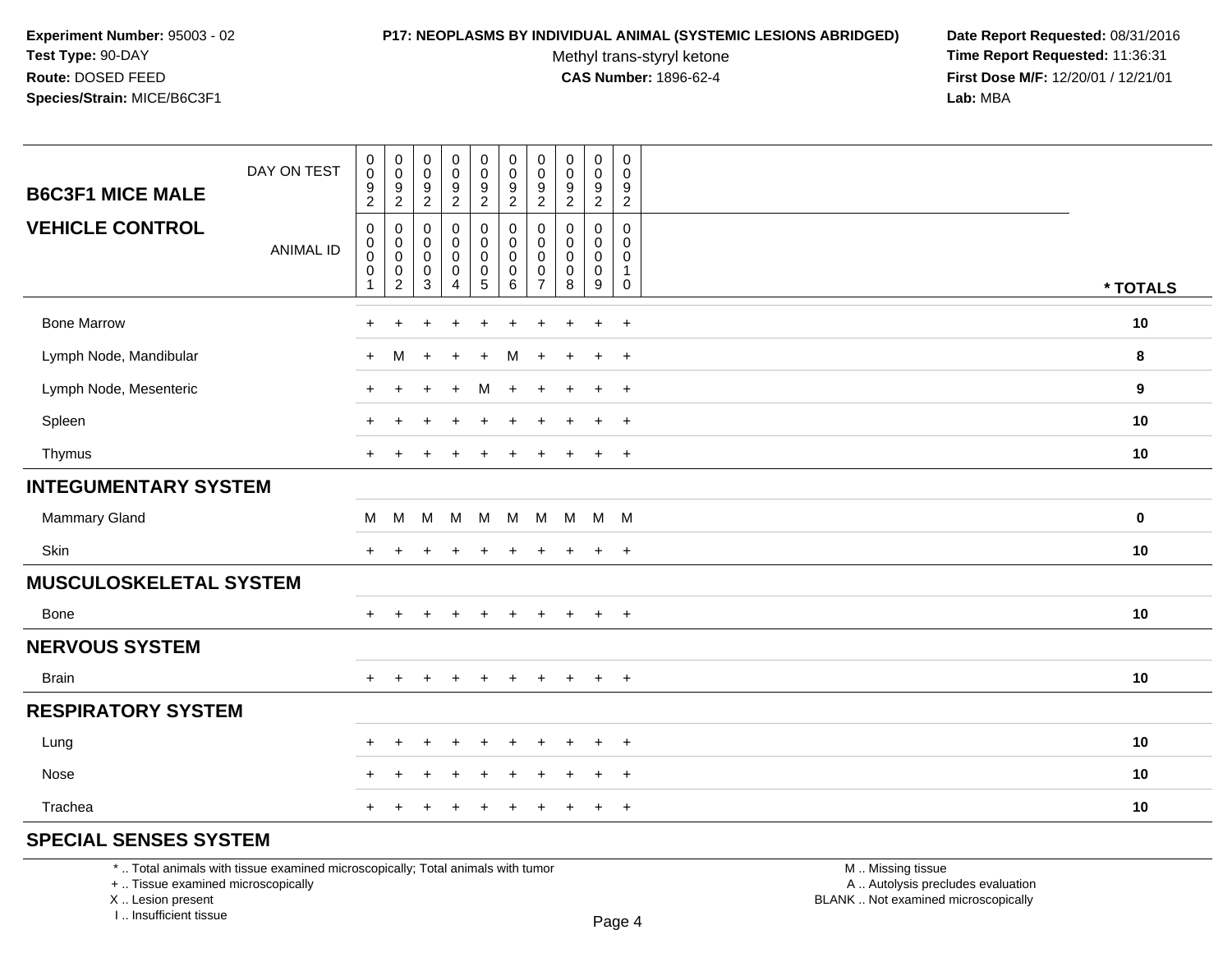### **P17: NEOPLASMS BY INDIVIDUAL ANIMAL (SYSTEMIC LESIONS ABRIDGED) Date Report Requested:** 08/31/2016

Methyl trans-styryl ketone<br>CAS Number: 1896-62-4

| <b>B6C3F1 MICE MALE</b> | DAY ON TEST      | $_{\rm 0}^{\rm 0}$<br>9<br>$\overline{c}$   | $\begin{smallmatrix}0\\0\end{smallmatrix}$<br>$\boldsymbol{9}$<br>$\overline{c}$ | $\begin{smallmatrix}0\\0\end{smallmatrix}$<br>9<br>$\overline{\mathbf{c}}$ | $\begin{smallmatrix}0\0\0\end{smallmatrix}$<br>9<br>$\overline{2}$   | $_0^0$<br>9<br>$\overline{2}$ | $\begin{smallmatrix} 0\\0 \end{smallmatrix}$<br>$\boldsymbol{9}$<br>$\overline{2}$ | $_{\rm 0}^{\rm 0}$<br>9<br>$\overline{2}$            | $\begin{smallmatrix}0\\0\end{smallmatrix}$<br>9 | $_0^0$<br>9<br>$\overline{2}$ | $\mathbf 0$<br>$\mathbf 0$<br>9<br>$\mathbf{2}$ |          |
|-------------------------|------------------|---------------------------------------------|----------------------------------------------------------------------------------|----------------------------------------------------------------------------|----------------------------------------------------------------------|-------------------------------|------------------------------------------------------------------------------------|------------------------------------------------------|-------------------------------------------------|-------------------------------|-------------------------------------------------|----------|
| <b>VEHICLE CONTROL</b>  | <b>ANIMAL ID</b> | 0<br>$_{\rm 0}^{\rm 0}$<br>$\boldsymbol{0}$ | $\begin{smallmatrix}0\\0\\0\end{smallmatrix}$<br>$\mathbf 0$<br>2                | $\pmb{0}$<br>$\boldsymbol{0}$<br>$\boldsymbol{0}$<br>$\pmb{0}$<br>3        | $\begin{smallmatrix}0\0\0\0\end{smallmatrix}$<br>$\mathsf{O}\xspace$ | 0<br>$_0^0$<br>0<br>5         | $\begin{smallmatrix}0\\0\\0\end{smallmatrix}$<br>$\pmb{0}$<br>6                    | 0<br>$\pmb{0}$<br>$\mathbf 0$<br>0<br>$\overline{ }$ | $\mathbf 0$<br>$\mathbf 0$<br>8                 | 0<br>0<br>$\pmb{0}$<br>0<br>9 | 0<br>0<br>0<br>0                                | * TOTALS |
| Eye                     |                  |                                             |                                                                                  |                                                                            | $\div$                                                               | $\pm$                         | $\pm$                                                                              | $\pm$                                                | $\pm$                                           | $+$                           | $+$                                             | 10       |
| Harderian Gland         |                  |                                             |                                                                                  |                                                                            | $\ddot{}$                                                            | $\ddot{}$                     | $\pm$                                                                              | $\pm$                                                | $+$                                             | $+$                           | $+$                                             | 10       |
| <b>URINARY SYSTEM</b>   |                  |                                             |                                                                                  |                                                                            |                                                                      |                               |                                                                                    |                                                      |                                                 |                               |                                                 |          |
| Kidney                  |                  |                                             |                                                                                  |                                                                            |                                                                      | $+$                           |                                                                                    |                                                      |                                                 | $+$                           | $+$                                             | 10       |
| <b>Urinary Bladder</b>  |                  |                                             |                                                                                  |                                                                            | $\ddot{}$                                                            | $\pm$                         | $+$                                                                                | $\pm$                                                | $+$                                             | $+$                           | $+$                                             | 10       |
| <b>SYSTEMIC LESIONS</b> |                  |                                             |                                                                                  |                                                                            |                                                                      |                               |                                                                                    |                                                      |                                                 |                               |                                                 |          |
| Multiple Organ          |                  |                                             |                                                                                  |                                                                            |                                                                      | ÷                             |                                                                                    |                                                      |                                                 | $\pm$                         | $+$                                             | 10       |

I .. Insufficient tissue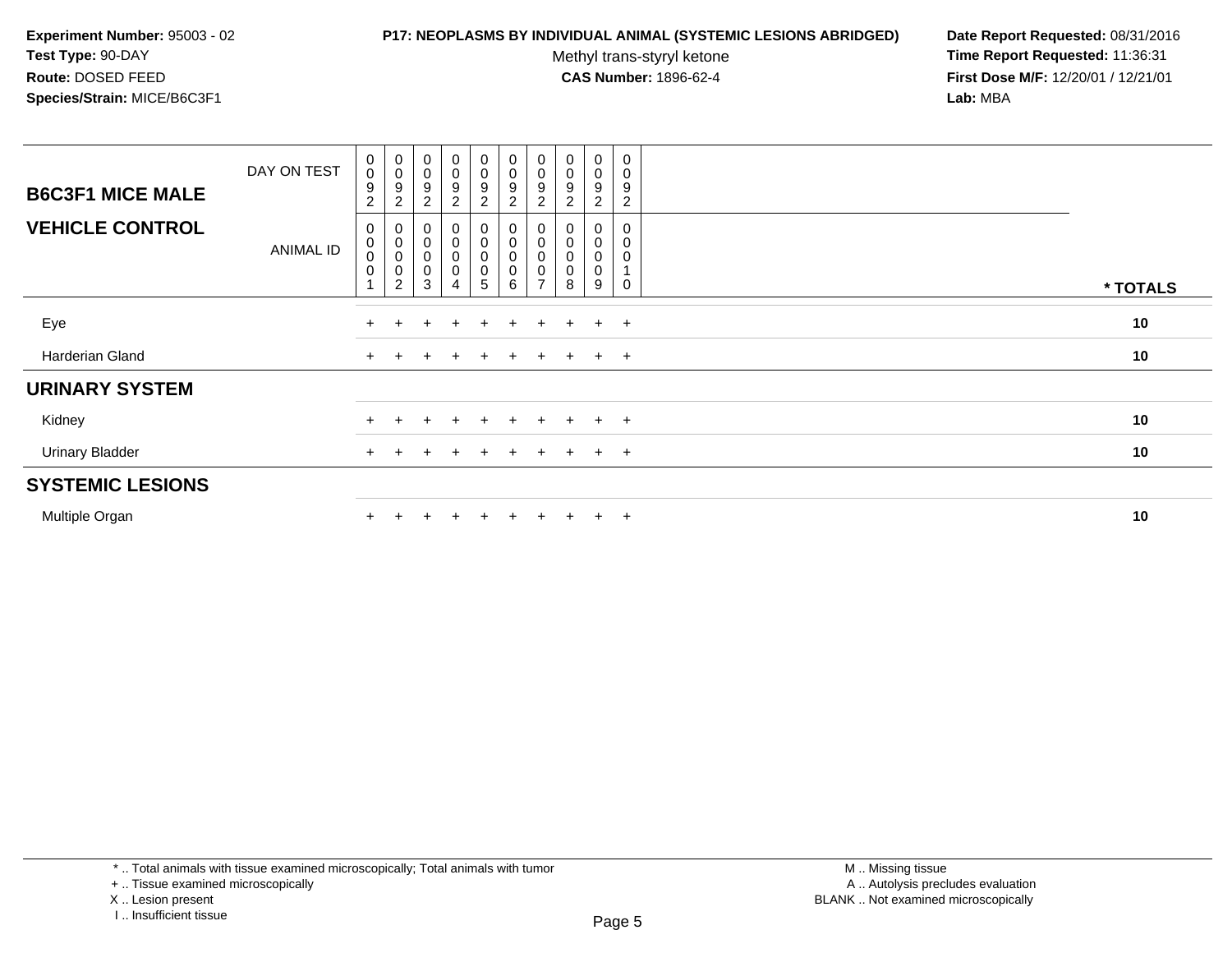### **P17: NEOPLASMS BY INDIVIDUAL ANIMAL (SYSTEMIC LESIONS ABRIDGED) Date Report Requested:** 08/31/2016

Methyl trans-styryl ketone<br>CAS Number: 1896-62-4

 **Time Report Requested:** 11:36:31 **First Dose M/F:** 12/20/01 / 12/21/01<br>Lab: MBA **Lab:** MBA

| <b>B6C3F1 MICE MALE</b>       | DAY ON TEST      | 0<br>0<br>9<br>2                      | 0<br>0<br>9<br>$\overline{2}$                           | 0<br>0<br>9<br>$\overline{2}$                                   | 0<br>0<br>9<br>$\overline{2}$            | 0<br>0<br>9<br>2                          | 0<br>0<br>9<br>$\overline{2}$          | 0<br>$\mathbf 0$<br>9<br>$\overline{2}$                           | 0<br>0<br>9<br>$\overline{2}$ | 0<br>0<br>9<br>$\overline{2}$                          | $\mathbf 0$<br>$\Omega$<br>9<br>$\overline{2}$ |          |  |
|-------------------------------|------------------|---------------------------------------|---------------------------------------------------------|-----------------------------------------------------------------|------------------------------------------|-------------------------------------------|----------------------------------------|-------------------------------------------------------------------|-------------------------------|--------------------------------------------------------|------------------------------------------------|----------|--|
| 0.025%                        | <b>ANIMAL ID</b> | 0<br>0<br>$\mathbf 0$<br>$\mathbf{1}$ | 0<br>0<br>$\mathbf 0$<br>$\mathbf{1}$<br>$\overline{c}$ | 0<br>$\mathbf 0$<br>$\mathbf 0$<br>$\mathbf{1}$<br>$\mathbf{3}$ | 0<br>0<br>$\mathbf{1}$<br>$\overline{4}$ | 0<br>0<br>0<br>$\mathbf{1}$<br>$\sqrt{5}$ | 0<br>0<br>0<br>$\mathbf{1}$<br>$\,6\,$ | 0<br>$\mathbf 0$<br>$\mathbf 0$<br>$\mathbf{1}$<br>$\overline{7}$ | 0<br>0<br>0<br>8              | 0<br>$\Omega$<br>0<br>$\mathbf{1}$<br>$\boldsymbol{9}$ | 0<br>0<br>0<br>$\overline{c}$<br>$\mathbf 0$   | * TOTALS |  |
| <b>ALIMENTARY SYSTEM</b>      |                  |                                       |                                                         |                                                                 |                                          |                                           |                                        |                                                                   |                               |                                                        |                                                |          |  |
| Stomach, Glandular            |                  | $+$                                   | $+$                                                     | $+$                                                             | $\ddot{}$                                | $+$                                       | $+$                                    | $+$                                                               | $+$                           |                                                        | $+$ $+$                                        | 10       |  |
| <b>CARDIOVASCULAR SYSTEM</b>  |                  |                                       |                                                         |                                                                 |                                          |                                           |                                        |                                                                   |                               |                                                        |                                                |          |  |
| <b>NONE</b>                   |                  |                                       |                                                         |                                                                 |                                          |                                           |                                        |                                                                   |                               |                                                        |                                                |          |  |
| <b>ENDOCRINE SYSTEM</b>       |                  |                                       |                                                         |                                                                 |                                          |                                           |                                        |                                                                   |                               |                                                        |                                                |          |  |
| <b>NONE</b>                   |                  |                                       |                                                         |                                                                 |                                          |                                           |                                        |                                                                   |                               |                                                        |                                                |          |  |
| <b>GENERAL BODY SYSTEM</b>    |                  |                                       |                                                         |                                                                 |                                          |                                           |                                        |                                                                   |                               |                                                        |                                                |          |  |
| <b>NONE</b>                   |                  |                                       |                                                         |                                                                 |                                          |                                           |                                        |                                                                   |                               |                                                        |                                                |          |  |
| <b>GENITAL SYSTEM</b>         |                  |                                       |                                                         |                                                                 |                                          |                                           |                                        |                                                                   |                               |                                                        |                                                |          |  |
| <b>NONE</b>                   |                  |                                       |                                                         |                                                                 |                                          |                                           |                                        |                                                                   |                               |                                                        |                                                |          |  |
| <b>HEMATOPOIETIC SYSTEM</b>   |                  |                                       |                                                         |                                                                 |                                          |                                           |                                        |                                                                   |                               |                                                        |                                                |          |  |
| <b>NONE</b>                   |                  |                                       |                                                         |                                                                 |                                          |                                           |                                        |                                                                   |                               |                                                        |                                                |          |  |
| <b>INTEGUMENTARY SYSTEM</b>   |                  |                                       |                                                         |                                                                 |                                          |                                           |                                        |                                                                   |                               |                                                        |                                                |          |  |
| <b>NONE</b>                   |                  |                                       |                                                         |                                                                 |                                          |                                           |                                        |                                                                   |                               |                                                        |                                                |          |  |
| <b>MUSCULOSKELETAL SYSTEM</b> |                  |                                       |                                                         |                                                                 |                                          |                                           |                                        |                                                                   |                               |                                                        |                                                |          |  |
| <b>NONE</b>                   |                  |                                       |                                                         |                                                                 |                                          |                                           |                                        |                                                                   |                               |                                                        |                                                |          |  |
| <b>NERVOUS SYSTEM</b>         |                  |                                       |                                                         |                                                                 |                                          |                                           |                                        |                                                                   |                               |                                                        |                                                |          |  |

\* .. Total animals with tissue examined microscopically; Total animals with tumor

+ .. Tissue examined microscopically

X .. Lesion present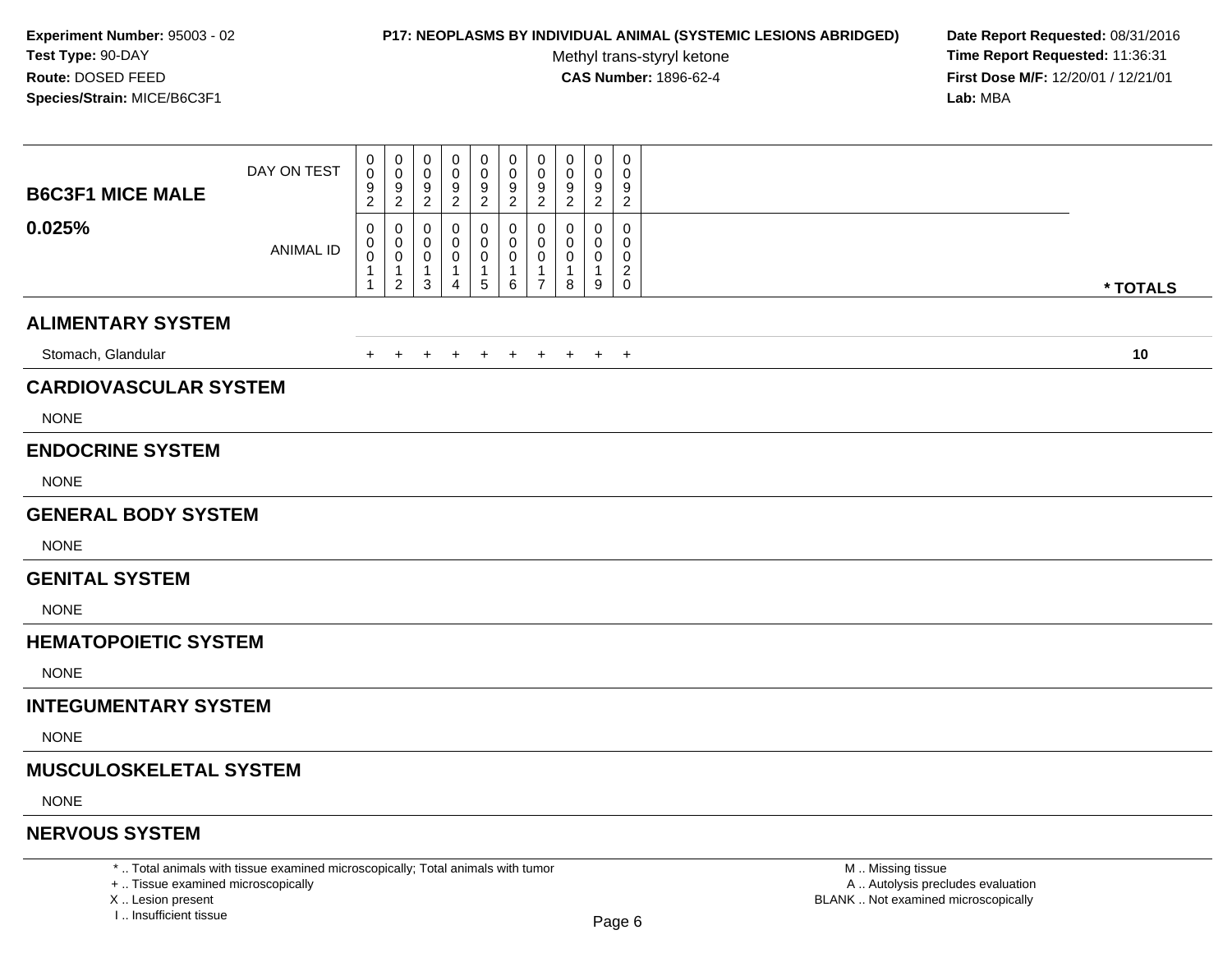## **P17: NEOPLASMS BY INDIVIDUAL ANIMAL (SYSTEMIC LESIONS ABRIDGED) Date Report Requested:** 08/31/2016

Methyl trans-styryl ketone<br>CAS Number: 1896-62-4

 **Time Report Requested:** 11:36:31 **First Dose M/F:** 12/20/01 / 12/21/01<br>**Lab:** MBA **Lab:** MBA

| <b>B6C3F1 MICE MALE</b>      | DAY ON TEST | $\begin{smallmatrix}0\0\0\end{smallmatrix}$<br>$\boldsymbol{9}$<br>$\overline{c}$ | $_{\rm 0}^{\rm 0}$<br>$\frac{9}{2}$                                | 0<br>$\pmb{0}$<br>9<br>$\overline{c}$ | $\pmb{0}$<br>$\boldsymbol{0}$<br>9<br>$\overline{c}$ | $_0^0$<br>9<br>$\overline{c}$                    | 0<br>0<br>9<br>$\overline{a}$ | $_{\rm 0}^{\rm 0}$<br>$\boldsymbol{9}$<br>$\sqrt{2}$                | 0<br>$\pmb{0}$<br>9<br>$\overline{c}$ | 0<br>$\boldsymbol{0}$<br>$\boldsymbol{9}$<br>$\overline{c}$ | 0<br>$\pmb{0}$<br>9<br>$\overline{c}$                  |          |
|------------------------------|-------------|-----------------------------------------------------------------------------------|--------------------------------------------------------------------|---------------------------------------|------------------------------------------------------|--------------------------------------------------|-------------------------------|---------------------------------------------------------------------|---------------------------------------|-------------------------------------------------------------|--------------------------------------------------------|----------|
| 0.025%                       | ANIMAL ID   | 0<br>$\overline{0}$<br>1                                                          | $\,0\,$<br>$\begin{matrix} 0 \\ 0 \\ 1 \end{matrix}$<br>$\sqrt{2}$ | 0<br>$\pmb{0}$<br>$\pmb{0}$<br>3      | 0<br>$\pmb{0}$<br>$\pmb{0}$<br>$\mathbf{1}$<br>4     | 0<br>$\pmb{0}$<br>$\pmb{0}$<br>$\mathbf{1}$<br>5 | $_0^0$<br>0<br>6              | $_{\rm 0}^{\rm 0}$<br>$\pmb{0}$<br>$\overline{1}$<br>$\overline{ }$ | 0<br>0<br>0<br>1<br>8                 | 0<br>0<br>0<br>1<br>9                                       | 0<br>0<br>0<br>$\boldsymbol{2}$<br>$\mathsf{O}\xspace$ | * TOTALS |
| <b>NONE</b>                  |             |                                                                                   |                                                                    |                                       |                                                      |                                                  |                               |                                                                     |                                       |                                                             |                                                        |          |
| <b>RESPIRATORY SYSTEM</b>    |             |                                                                                   |                                                                    |                                       |                                                      |                                                  |                               |                                                                     |                                       |                                                             |                                                        |          |
| Nose                         |             |                                                                                   | $\ddot{}$                                                          | $+$                                   | $+$                                                  |                                                  | + + + + + +                   |                                                                     |                                       |                                                             |                                                        | 10       |
| <b>SPECIAL SENSES SYSTEM</b> |             |                                                                                   |                                                                    |                                       |                                                      |                                                  |                               |                                                                     |                                       |                                                             |                                                        |          |
| <b>NONE</b>                  |             |                                                                                   |                                                                    |                                       |                                                      |                                                  |                               |                                                                     |                                       |                                                             |                                                        |          |
| <b>URINARY SYSTEM</b>        |             |                                                                                   |                                                                    |                                       |                                                      |                                                  |                               |                                                                     |                                       |                                                             |                                                        |          |
| Kidney                       |             | $+$                                                                               | $+$                                                                | $+$                                   | $+$                                                  | $+$                                              | $+$                           |                                                                     | $+ + + +$                             |                                                             |                                                        | 10       |
| <b>SYSTEMIC LESIONS</b>      |             |                                                                                   |                                                                    |                                       |                                                      |                                                  |                               |                                                                     |                                       |                                                             |                                                        |          |
| Multiple Organ               |             |                                                                                   |                                                                    |                                       |                                                      | $+$                                              | $+$                           | $+$                                                                 | $+$                                   |                                                             | $+$ $+$                                                | 10       |

\* .. Total animals with tissue examined microscopically; Total animals with tumor

X .. Lesion present

<sup>+ ..</sup> Tissue examined microscopically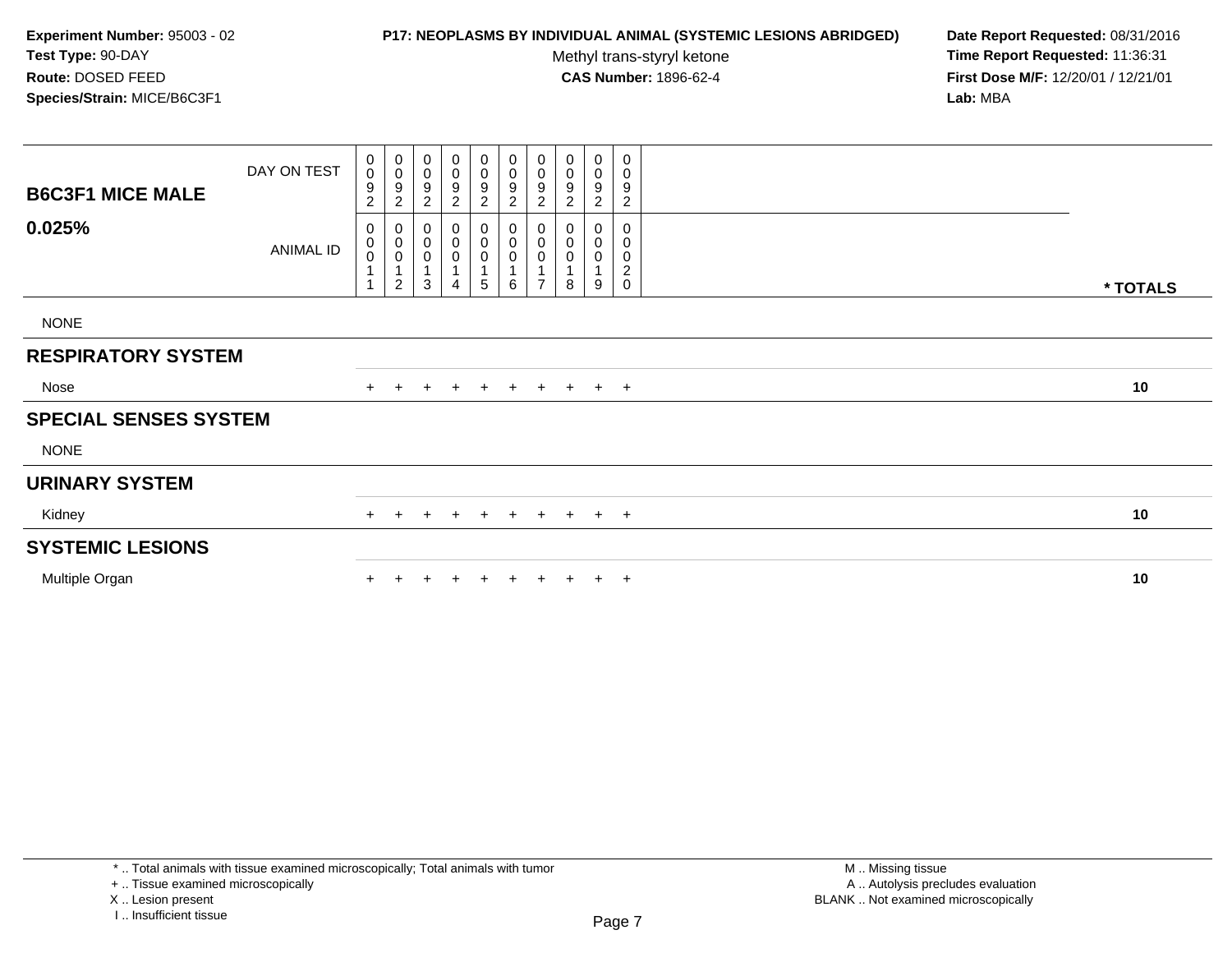### **P17: NEOPLASMS BY INDIVIDUAL ANIMAL (SYSTEMIC LESIONS ABRIDGED) Date Report Requested:** 08/31/2016

Methyl trans-styryl ketone<br>CAS Number: 1896-62-4

 **Time Report Requested:** 11:36:31 **First Dose M/F:** 12/20/01 / 12/21/01<br>Lab: MBA **Lab:** MBA

| <b>B6C3F1 MICE MALE</b><br>0.05% | DAY ON TEST<br><b>ANIMAL ID</b> | 0<br>$\mathbf 0$<br>9<br>$\overline{c}$<br>0<br>$\mathbf 0$ | 0<br>0<br>9<br>$\overline{c}$<br>0<br>0 | 0<br>0<br>9<br>$\overline{2}$<br>0<br>0 | $\mathbf 0$<br>0<br>9<br>$\overline{c}$<br>0<br>0 | 0<br>0<br>9<br>$\overline{2}$<br>0<br>0 | 0<br>0<br>9<br>$\overline{2}$<br>0<br>0 | $\pmb{0}$<br>$\mathbf 0$<br>9<br>2<br>0<br>0 | $\mathbf 0$<br>0<br>9<br>$\overline{2}$<br>0 | $\mathbf 0$<br>0<br>9<br>$\overline{2}$<br>0<br>0 | 0<br>0<br>9<br>$\overline{a}$<br>0<br>0 |          |
|----------------------------------|---------------------------------|-------------------------------------------------------------|-----------------------------------------|-----------------------------------------|---------------------------------------------------|-----------------------------------------|-----------------------------------------|----------------------------------------------|----------------------------------------------|---------------------------------------------------|-----------------------------------------|----------|
|                                  |                                 | $\,0\,$<br>$\begin{array}{c} 2 \\ 1 \end{array}$            | $\mathbf 0$<br>$\frac{2}{2}$            | 0<br>$\frac{2}{3}$                      | 0<br>$\frac{2}{4}$                                | $\pmb{0}$<br>$\frac{2}{5}$              | 0<br>$\frac{2}{6}$                      | 0<br>$\overline{c}$<br>$\overline{7}$        | 0<br>$\overline{c}$<br>$\,8\,$               | $\mathbf 0$<br>$\boldsymbol{2}$<br>$9\,$          | $\Omega$<br>3<br>$\mathsf 0$            | * TOTALS |
| <b>ALIMENTARY SYSTEM</b>         |                                 |                                                             |                                         |                                         |                                                   |                                         |                                         |                                              |                                              |                                                   |                                         |          |
| Stomach, Glandular               |                                 | +                                                           | $\overline{+}$                          | +                                       | $\ddot{}$                                         | $\ddot{}$                               | $+$                                     | $+$                                          | $+$                                          | $+$ $+$                                           |                                         | 10       |
| <b>CARDIOVASCULAR SYSTEM</b>     |                                 |                                                             |                                         |                                         |                                                   |                                         |                                         |                                              |                                              |                                                   |                                         |          |
| <b>NONE</b>                      |                                 |                                                             |                                         |                                         |                                                   |                                         |                                         |                                              |                                              |                                                   |                                         |          |
| <b>ENDOCRINE SYSTEM</b>          |                                 |                                                             |                                         |                                         |                                                   |                                         |                                         |                                              |                                              |                                                   |                                         |          |
| <b>NONE</b>                      |                                 |                                                             |                                         |                                         |                                                   |                                         |                                         |                                              |                                              |                                                   |                                         |          |
| <b>GENERAL BODY SYSTEM</b>       |                                 |                                                             |                                         |                                         |                                                   |                                         |                                         |                                              |                                              |                                                   |                                         |          |
| <b>NONE</b>                      |                                 |                                                             |                                         |                                         |                                                   |                                         |                                         |                                              |                                              |                                                   |                                         |          |
| <b>GENITAL SYSTEM</b>            |                                 |                                                             |                                         |                                         |                                                   |                                         |                                         |                                              |                                              |                                                   |                                         |          |
| <b>NONE</b>                      |                                 |                                                             |                                         |                                         |                                                   |                                         |                                         |                                              |                                              |                                                   |                                         |          |
| <b>HEMATOPOIETIC SYSTEM</b>      |                                 |                                                             |                                         |                                         |                                                   |                                         |                                         |                                              |                                              |                                                   |                                         |          |
| <b>NONE</b>                      |                                 |                                                             |                                         |                                         |                                                   |                                         |                                         |                                              |                                              |                                                   |                                         |          |
| <b>INTEGUMENTARY SYSTEM</b>      |                                 |                                                             |                                         |                                         |                                                   |                                         |                                         |                                              |                                              |                                                   |                                         |          |
| <b>NONE</b>                      |                                 |                                                             |                                         |                                         |                                                   |                                         |                                         |                                              |                                              |                                                   |                                         |          |
| <b>MUSCULOSKELETAL SYSTEM</b>    |                                 |                                                             |                                         |                                         |                                                   |                                         |                                         |                                              |                                              |                                                   |                                         |          |
| <b>NONE</b>                      |                                 |                                                             |                                         |                                         |                                                   |                                         |                                         |                                              |                                              |                                                   |                                         |          |
| <b>NERVOUS SYSTEM</b>            |                                 |                                                             |                                         |                                         |                                                   |                                         |                                         |                                              |                                              |                                                   |                                         |          |

\* .. Total animals with tissue examined microscopically; Total animals with tumor

+ .. Tissue examined microscopically

X .. Lesion present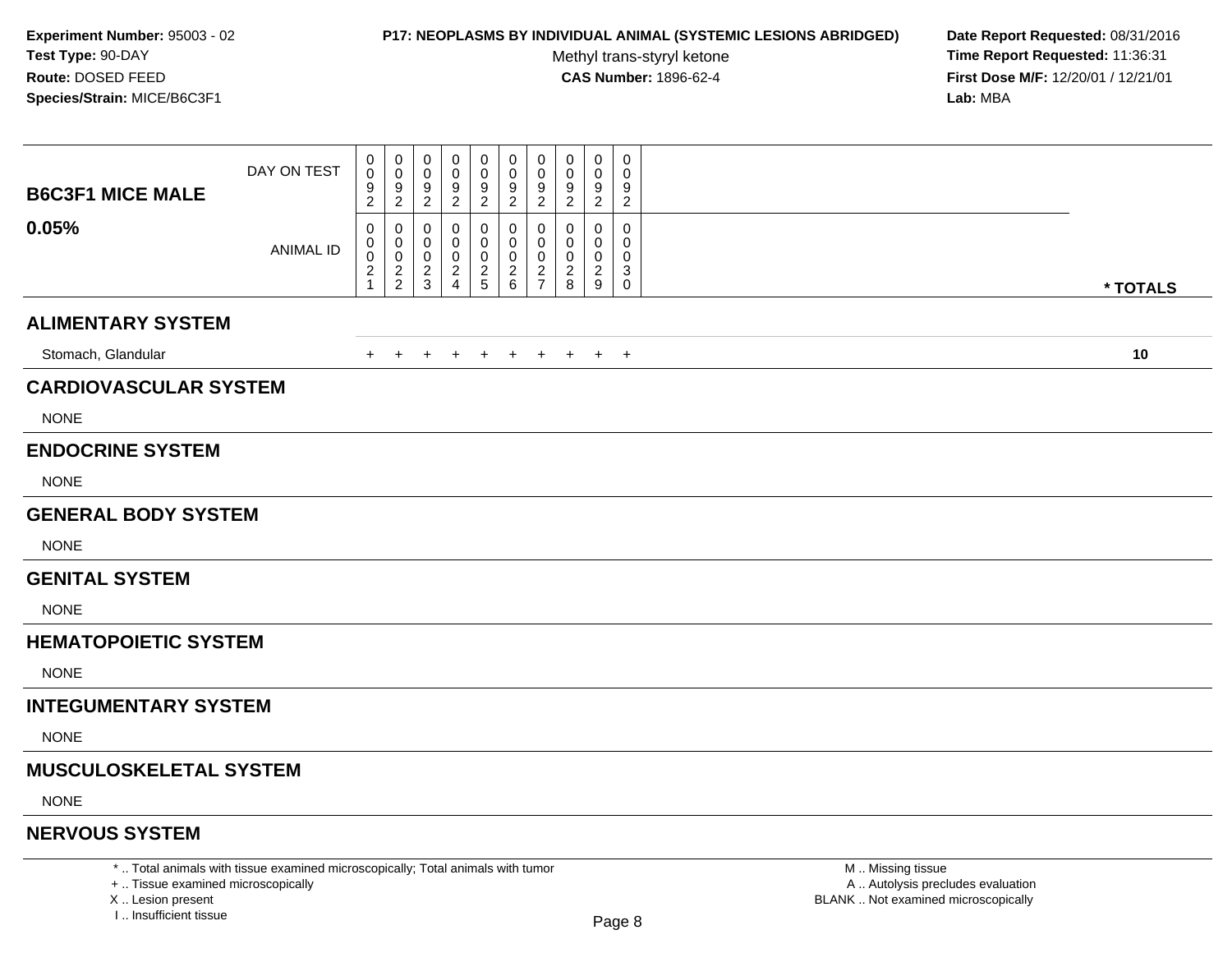## **P17: NEOPLASMS BY INDIVIDUAL ANIMAL (SYSTEMIC LESIONS ABRIDGED) Date Report Requested:** 08/31/2016

Methyl trans-styryl ketone<br>CAS Number: 1896-62-4

 **Time Report Requested:** 11:36:31 **First Dose M/F:** 12/20/01 / 12/21/01<br>Lab: MBA **Lab:** MBA

| <b>B6C3F1 MICE MALE</b>      | DAY ON TEST      | 0<br>$\pmb{0}$<br>9<br>$\overline{2}$ | $\begin{smallmatrix}0\\0\end{smallmatrix}$<br>$\boldsymbol{9}$<br>$\sqrt{2}$ | 0<br>$\pmb{0}$<br>9<br>$\overline{c}$                             | 0<br>0<br>9<br>$\overline{c}$              | 0<br>$\pmb{0}$<br>9<br>$\overline{c}$        | 0<br>$\pmb{0}$<br>9<br>$\overline{2}$        | 0<br>$\pmb{0}$<br>9<br>$\overline{2}$ | 0<br>$\mathbf 0$<br>$9\,$<br>$\overline{2}$        | 0<br>0<br>9<br>2                   | 0<br>0<br>9<br>$\overline{c}$                 |          |
|------------------------------|------------------|---------------------------------------|------------------------------------------------------------------------------|-------------------------------------------------------------------|--------------------------------------------|----------------------------------------------|----------------------------------------------|---------------------------------------|----------------------------------------------------|------------------------------------|-----------------------------------------------|----------|
| 0.05%                        | <b>ANIMAL ID</b> | 0<br>0002                             | 000002                                                                       | 0<br>$\pmb{0}$<br>$\pmb{0}$<br>$\boldsymbol{2}$<br>$\mathfrak{S}$ | $\pmb{0}$<br>$\pmb{0}$<br>$\boldsymbol{2}$ | 0<br>$\pmb{0}$<br>$\pmb{0}$<br>$\frac{2}{5}$ | 0<br>$\pmb{0}$<br>$\pmb{0}$<br>$\frac{2}{6}$ | $\pmb{0}$<br>$000$<br>$27$            | 0<br>$\pmb{0}$<br>$\pmb{0}$<br>$\overline{c}$<br>8 | 0<br>0<br>0<br>$\overline{c}$<br>9 | 0<br>0<br>0<br>$\ensuremath{\mathsf{3}}$<br>0 | * TOTALS |
| <b>NONE</b>                  |                  |                                       |                                                                              |                                                                   |                                            |                                              |                                              |                                       |                                                    |                                    |                                               |          |
| <b>RESPIRATORY SYSTEM</b>    |                  |                                       |                                                                              |                                                                   |                                            |                                              |                                              |                                       |                                                    |                                    |                                               |          |
| Nose                         |                  |                                       |                                                                              | $\ddot{}$                                                         | $+$                                        | $+$                                          | $+$                                          |                                       | $+$ $+$                                            | $+$ $+$                            |                                               | 10       |
| <b>SPECIAL SENSES SYSTEM</b> |                  |                                       |                                                                              |                                                                   |                                            |                                              |                                              |                                       |                                                    |                                    |                                               |          |
| <b>NONE</b>                  |                  |                                       |                                                                              |                                                                   |                                            |                                              |                                              |                                       |                                                    |                                    |                                               |          |
| <b>URINARY SYSTEM</b>        |                  |                                       |                                                                              |                                                                   |                                            |                                              |                                              |                                       |                                                    |                                    |                                               |          |
| Kidney                       |                  | $+$                                   | $+$                                                                          | $\ddot{}$                                                         | $+$                                        | $+$                                          | $+$                                          |                                       | $+ + + +$                                          |                                    |                                               | 10       |
| <b>SYSTEMIC LESIONS</b>      |                  |                                       |                                                                              |                                                                   |                                            |                                              |                                              |                                       |                                                    |                                    |                                               |          |
| Multiple Organ               |                  |                                       |                                                                              |                                                                   |                                            |                                              | $+$                                          | $+$                                   | $+$                                                |                                    | $+$ $+$                                       | 10       |

+ .. Tissue examined microscopically

X .. Lesion present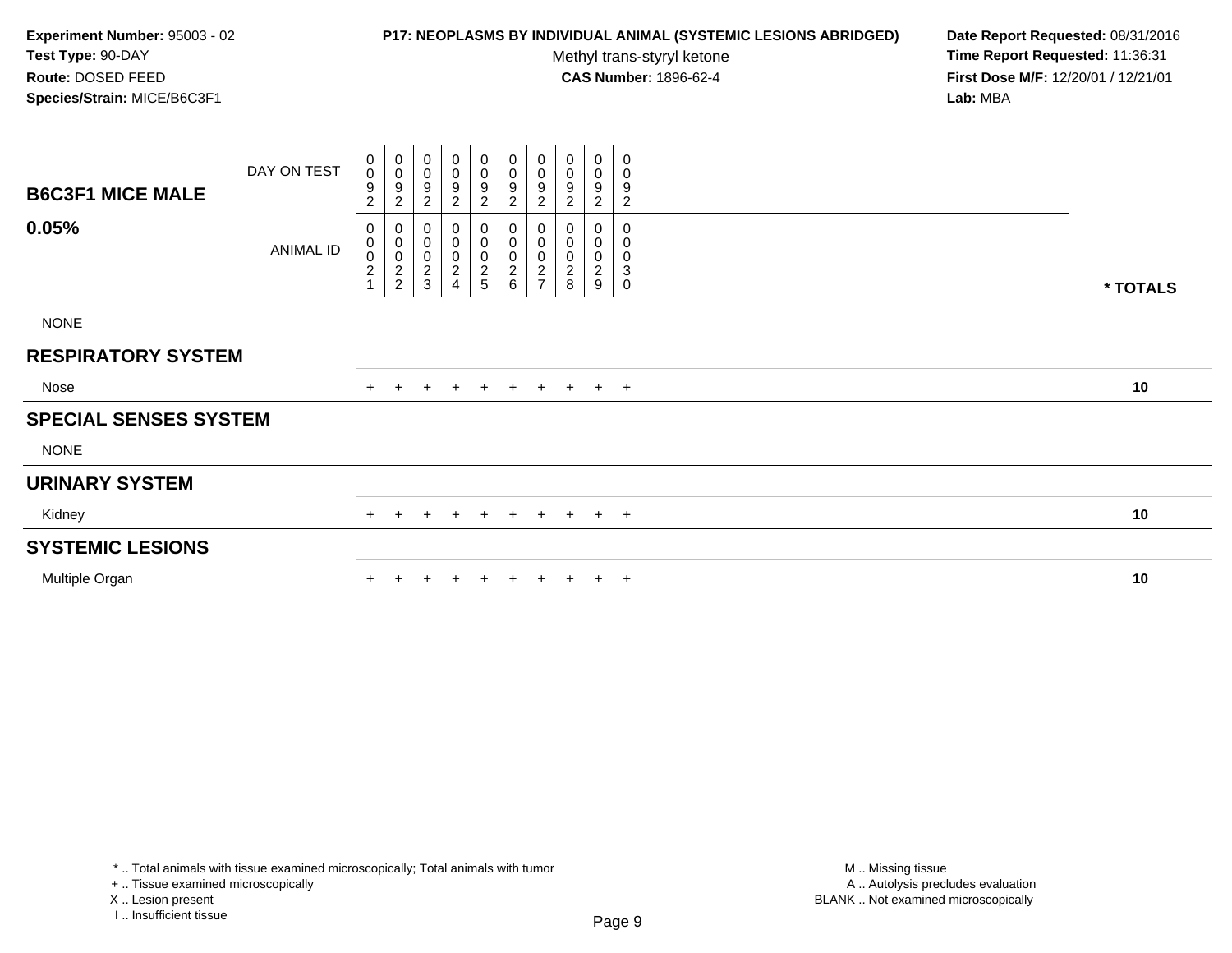### **P17: NEOPLASMS BY INDIVIDUAL ANIMAL (SYSTEMIC LESIONS ABRIDGED) Date Report Requested:** 08/31/2016

Methyl trans-styryl ketone<br>CAS Number: 1896-62-4

 **Time Report Requested:** 11:36:31 **First Dose M/F:** 12/20/01 / 12/21/01<br>**Lab:** MBA **Lab:** MBA

| <b>B6C3F1 MICE MALE</b>       | DAY ON TEST                                                                     | 0<br>$\mathbf 0$<br>9<br>$\overline{c}$ | 0<br>$\mathbf 0$<br>9<br>$\overline{2}$ | 0<br>9<br>$\overline{2}$           | $\mathbf 0$<br>9<br>$\overline{2}$ | 0<br>$\mathbf 0$<br>9<br>$\overline{2}$ | 0<br>$\mathbf 0$<br>$\frac{9}{2}$ | $\mathbf 0$<br>$\Omega$<br>9<br>$\overline{2}$ | $\mathbf 0$<br>9<br>$\overline{c}$ | $\mathbf 0$<br>$\mathbf 0$<br>9<br>$\overline{2}$ | 0<br>0<br>9<br>$\overline{2}$ |                   |
|-------------------------------|---------------------------------------------------------------------------------|-----------------------------------------|-----------------------------------------|------------------------------------|------------------------------------|-----------------------------------------|-----------------------------------|------------------------------------------------|------------------------------------|---------------------------------------------------|-------------------------------|-------------------|
| 0.1%                          | ANIMAL ID                                                                       | 0<br>0<br>0<br>3<br>1                   | 0<br>0<br>$\mathbf 0$<br>$\frac{3}{2}$  | 0<br>0<br>0<br>3<br>$\overline{3}$ | 0<br>0<br>0<br>3<br>$\overline{4}$ | 0<br>0<br>0<br>$\frac{3}{5}$            | $\mathbf{0}$<br>0<br>0<br>$^3$ 6  | 0<br>$\Omega$<br>0<br>3<br>$\overline{7}$      | 0<br>$\Omega$<br>0<br>3<br>8       | 0<br>$\Omega$<br>0<br>3<br>9                      | 0<br>$\Omega$<br>0<br>4<br>0  | * TOTALS          |
| <b>ALIMENTARY SYSTEM</b>      |                                                                                 |                                         |                                         |                                    |                                    |                                         |                                   |                                                |                                    |                                                   |                               |                   |
| Stomach, Glandular            |                                                                                 |                                         | $+$ $+$                                 |                                    | $+$                                | $+$                                     | $+$                               | $+$ $+$                                        |                                    | $+$ $+$                                           |                               | 9                 |
| <b>CARDIOVASCULAR SYSTEM</b>  |                                                                                 |                                         |                                         |                                    |                                    |                                         |                                   |                                                |                                    |                                                   |                               |                   |
| <b>NONE</b>                   |                                                                                 |                                         |                                         |                                    |                                    |                                         |                                   |                                                |                                    |                                                   |                               |                   |
| <b>ENDOCRINE SYSTEM</b>       |                                                                                 |                                         |                                         |                                    |                                    |                                         |                                   |                                                |                                    |                                                   |                               |                   |
| <b>NONE</b>                   |                                                                                 |                                         |                                         |                                    |                                    |                                         |                                   |                                                |                                    |                                                   |                               |                   |
| <b>GENERAL BODY SYSTEM</b>    |                                                                                 |                                         |                                         |                                    |                                    |                                         |                                   |                                                |                                    |                                                   |                               |                   |
| <b>NONE</b>                   |                                                                                 |                                         |                                         |                                    |                                    |                                         |                                   |                                                |                                    |                                                   |                               |                   |
| <b>GENITAL SYSTEM</b>         |                                                                                 |                                         |                                         |                                    |                                    |                                         |                                   |                                                |                                    |                                                   |                               |                   |
| <b>NONE</b>                   |                                                                                 |                                         |                                         |                                    |                                    |                                         |                                   |                                                |                                    |                                                   |                               |                   |
| <b>HEMATOPOIETIC SYSTEM</b>   |                                                                                 |                                         |                                         |                                    |                                    |                                         |                                   |                                                |                                    |                                                   |                               |                   |
| <b>NONE</b>                   |                                                                                 |                                         |                                         |                                    |                                    |                                         |                                   |                                                |                                    |                                                   |                               |                   |
| <b>INTEGUMENTARY SYSTEM</b>   |                                                                                 |                                         |                                         |                                    |                                    |                                         |                                   |                                                |                                    |                                                   |                               |                   |
| <b>NONE</b>                   |                                                                                 |                                         |                                         |                                    |                                    |                                         |                                   |                                                |                                    |                                                   |                               |                   |
| <b>MUSCULOSKELETAL SYSTEM</b> |                                                                                 |                                         |                                         |                                    |                                    |                                         |                                   |                                                |                                    |                                                   |                               |                   |
| <b>NONE</b>                   |                                                                                 |                                         |                                         |                                    |                                    |                                         |                                   |                                                |                                    |                                                   |                               |                   |
| <b>NERVOUS SYSTEM</b>         |                                                                                 |                                         |                                         |                                    |                                    |                                         |                                   |                                                |                                    |                                                   |                               |                   |
|                               | *  Total animals with tissue examined microscopically; Total animals with tumor |                                         |                                         |                                    |                                    |                                         |                                   |                                                |                                    |                                                   |                               | M  Missing tissue |

+ .. Tissue examined microscopicallyX .. Lesion present

I .. Insufficient tissue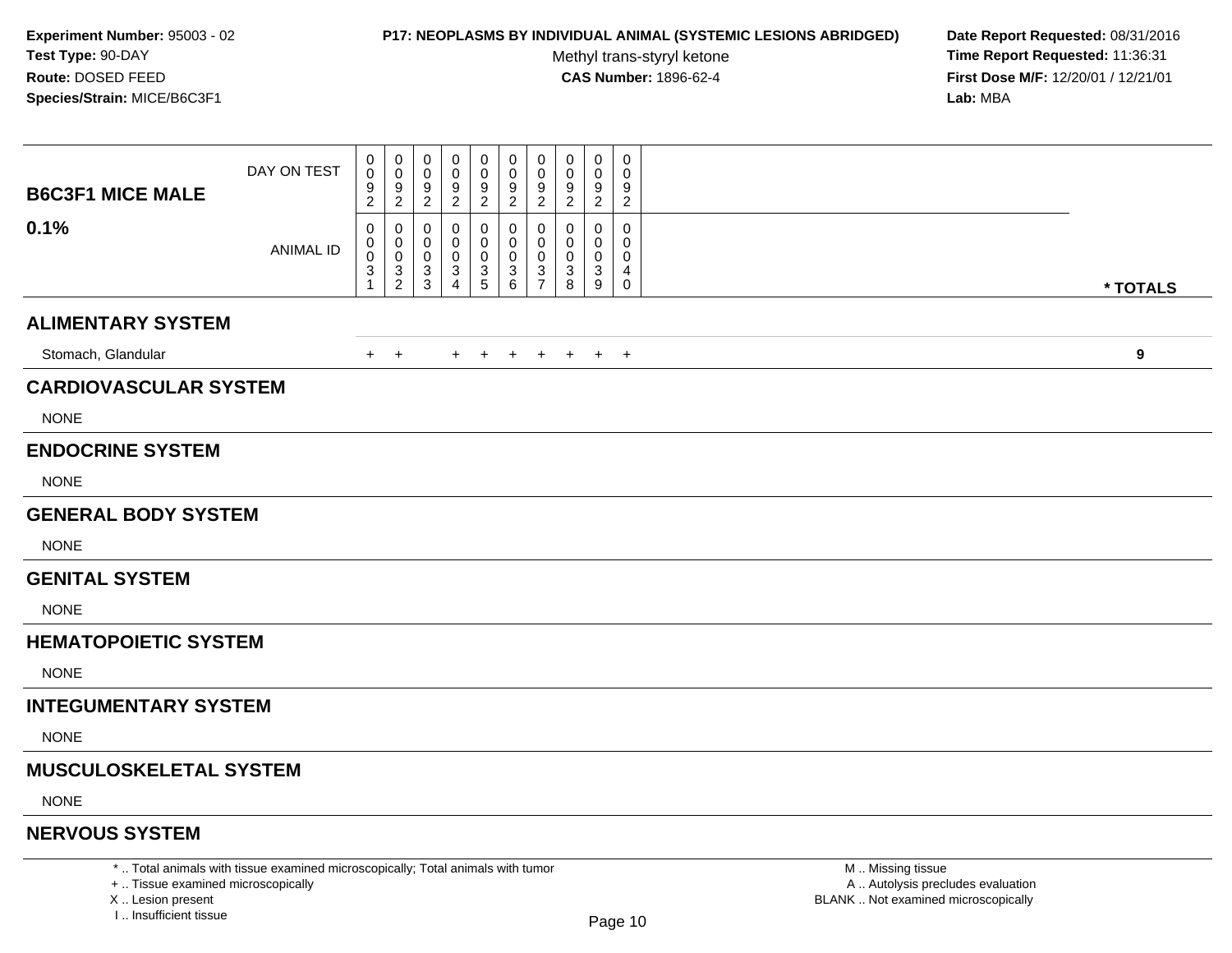## **P17: NEOPLASMS BY INDIVIDUAL ANIMAL (SYSTEMIC LESIONS ABRIDGED) Date Report Requested:** 08/31/2016

Methyl trans-styryl ketone<br>CAS Number: 1896-62-4

| <b>B6C3F1 MICE MALE</b>      | DAY ON TEST | 0<br>$\boldsymbol{0}$<br>9<br>$\overline{c}$           | $\begin{smallmatrix} 0\\0 \end{smallmatrix}$<br>$\boldsymbol{9}$<br>$\sqrt{2}$ | 0<br>$\pmb{0}$<br>9<br>$\overline{\mathbf{c}}$                       | 0<br>$\mathbf 0$<br>9<br>$\overline{c}$               | 0<br>$\pmb{0}$<br>$\boldsymbol{9}$<br>$\overline{c}$         | $\mathbf 0$<br>$\mathsf 0$<br>$\boldsymbol{9}$<br>$\overline{2}$             | $\pmb{0}$<br>$\pmb{0}$<br>$\boldsymbol{9}$<br>$\overline{2}$            | 0<br>$\pmb{0}$<br>9<br>$\overline{c}$ | $\boldsymbol{0}$<br>$\pmb{0}$<br>9<br>2        | 0<br>0<br>9<br>$\overline{c}$ |          |
|------------------------------|-------------|--------------------------------------------------------|--------------------------------------------------------------------------------|----------------------------------------------------------------------|-------------------------------------------------------|--------------------------------------------------------------|------------------------------------------------------------------------------|-------------------------------------------------------------------------|---------------------------------------|------------------------------------------------|-------------------------------|----------|
| 0.1%                         | ANIMAL ID   | 0<br>0<br>$\mathsf 0$<br>$\mathbf 3$<br>$\overline{A}$ | $\mathbf 0$<br>$\begin{matrix} 0 \\ 0 \\ 3 \end{matrix}$<br>$\overline{c}$     | 0<br>$\pmb{0}$<br>$\boldsymbol{0}$<br>$\ensuremath{\mathsf{3}}$<br>3 | 0<br>$\mathbf 0$<br>0<br>$\sqrt{3}$<br>$\overline{4}$ | 0<br>$\pmb{0}$<br>$\begin{array}{c} 0 \\ 3 \\ 5 \end{array}$ | 0<br>$\pmb{0}$<br>$\mathbf 0$<br>$\ensuremath{\mathsf{3}}$<br>$6\phantom{1}$ | $\pmb{0}$<br>$\pmb{0}$<br>$\pmb{0}$<br>$\overline{3}$<br>$\overline{ }$ | 0<br>$\pmb{0}$<br>$\pmb{0}$<br>3<br>8 | $\boldsymbol{0}$<br>0<br>0<br>$\mathbf 3$<br>9 | 0<br>0<br>0<br>4<br>0         | * TOTALS |
| <b>NONE</b>                  |             |                                                        |                                                                                |                                                                      |                                                       |                                                              |                                                                              |                                                                         |                                       |                                                |                               |          |
| <b>RESPIRATORY SYSTEM</b>    |             |                                                        |                                                                                |                                                                      |                                                       |                                                              |                                                                              |                                                                         |                                       |                                                |                               |          |
| Nose                         |             |                                                        |                                                                                |                                                                      | $+$                                                   | $+$                                                          | $+$                                                                          |                                                                         | $+$ $+$                               |                                                | $+$ $+$                       | 10       |
| <b>SPECIAL SENSES SYSTEM</b> |             |                                                        |                                                                                |                                                                      |                                                       |                                                              |                                                                              |                                                                         |                                       |                                                |                               |          |
| <b>NONE</b>                  |             |                                                        |                                                                                |                                                                      |                                                       |                                                              |                                                                              |                                                                         |                                       |                                                |                               |          |
| <b>URINARY SYSTEM</b>        |             |                                                        |                                                                                |                                                                      |                                                       |                                                              |                                                                              |                                                                         |                                       |                                                |                               |          |
| Kidney                       |             | $+$                                                    | $+$                                                                            | $\ddot{}$                                                            | $+$                                                   | $+$                                                          | $+$                                                                          |                                                                         | $+ + + +$                             |                                                |                               | 10       |
| <b>SYSTEMIC LESIONS</b>      |             |                                                        |                                                                                |                                                                      |                                                       |                                                              |                                                                              |                                                                         |                                       |                                                |                               |          |
| Multiple Organ               |             |                                                        |                                                                                |                                                                      |                                                       |                                                              | $+$                                                                          |                                                                         |                                       |                                                | $+$ $+$                       | 10       |

<sup>+ ..</sup> Tissue examined microscopically

X .. Lesion present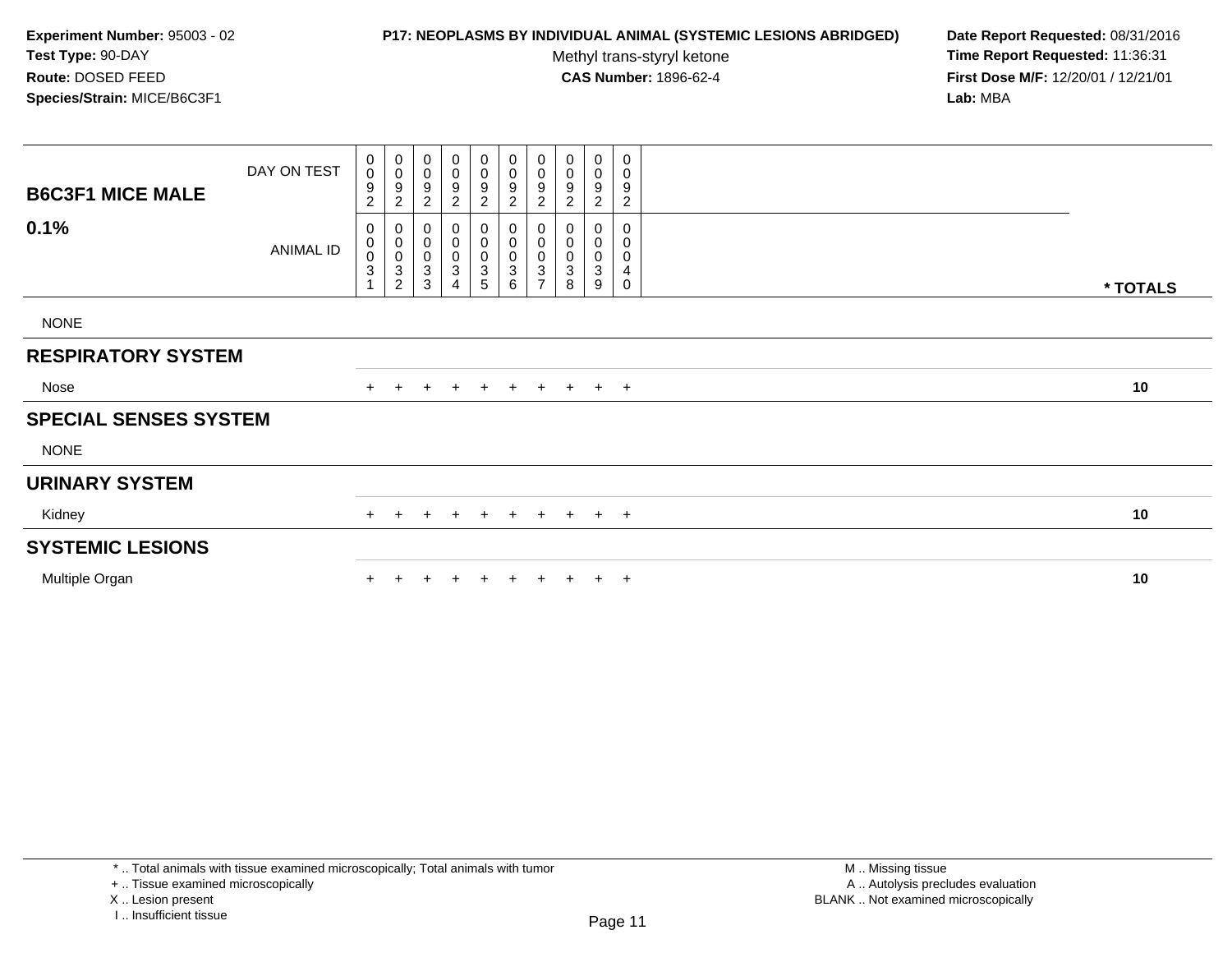### **P17: NEOPLASMS BY INDIVIDUAL ANIMAL (SYSTEMIC LESIONS ABRIDGED) Date Report Requested:** 08/31/2016

Methyl trans-styryl ketone<br>CAS Number: 1896-62-4

 **Time Report Requested:** 11:36:31 **First Dose M/F:** 12/20/01 / 12/21/01<br>**Lab:** MBA **Lab:** MBA

| <b>B6C3F1 MICE MALE</b>       | DAY ON TEST      | 0<br>0<br>9<br>$\overline{2}$                                     | 0<br>$\mathbf 0$<br>9<br>$\overline{2}$ | 0<br>0<br>9<br>$\overline{2}$      | 0<br>0<br>9<br>$\overline{2}$      | 0<br>0<br>$\frac{9}{2}$              | $\mathbf 0$<br>0<br>$\frac{9}{2}$                               | $\pmb{0}$<br>$\mathbf 0$<br>9<br>$\overline{2}$ | 0<br>$\Omega$<br>9<br>$\overline{2}$ | $\mathbf 0$<br>0<br>9<br>$\overline{2}$ | $\mathbf 0$<br>0<br>9<br>$\overline{2}$ |          |
|-------------------------------|------------------|-------------------------------------------------------------------|-----------------------------------------|------------------------------------|------------------------------------|--------------------------------------|-----------------------------------------------------------------|-------------------------------------------------|--------------------------------------|-----------------------------------------|-----------------------------------------|----------|
| 0.2%                          | <b>ANIMAL ID</b> | 0<br>0<br>$\mathbf 0$<br>$\overline{\mathcal{A}}$<br>$\mathbf{1}$ | 0<br>0<br>$\mathbf 0$<br>$\frac{4}{2}$  | 0<br>0<br>0<br>$\overline{4}$<br>3 | 0<br>0<br>0<br>4<br>$\overline{4}$ | 0<br>0<br>$\pmb{0}$<br>$\frac{4}{5}$ | 0<br>$\mathbf{0}$<br>0<br>$\begin{array}{c} 4 \\ 6 \end{array}$ | 0<br>$\mathbf 0$<br>0<br>$\frac{4}{7}$          | 0<br>0<br>4<br>8                     | 0<br>$\Omega$<br>0<br>4<br>9            | 0<br>0<br>0<br>5<br>$\mathsf{O}$        | * TOTALS |
| <b>ALIMENTARY SYSTEM</b>      |                  |                                                                   |                                         |                                    |                                    |                                      |                                                                 |                                                 |                                      |                                         |                                         |          |
| Stomach, Glandular            |                  | +                                                                 | $\overline{+}$                          | $\ddot{}$                          | $\ddot{}$                          | $\overline{+}$                       | $+$                                                             | $+$                                             | $+$                                  | $+$ $+$                                 |                                         | 10       |
| <b>CARDIOVASCULAR SYSTEM</b>  |                  |                                                                   |                                         |                                    |                                    |                                      |                                                                 |                                                 |                                      |                                         |                                         |          |
| <b>NONE</b>                   |                  |                                                                   |                                         |                                    |                                    |                                      |                                                                 |                                                 |                                      |                                         |                                         |          |
| <b>ENDOCRINE SYSTEM</b>       |                  |                                                                   |                                         |                                    |                                    |                                      |                                                                 |                                                 |                                      |                                         |                                         |          |
| <b>NONE</b>                   |                  |                                                                   |                                         |                                    |                                    |                                      |                                                                 |                                                 |                                      |                                         |                                         |          |
| <b>GENERAL BODY SYSTEM</b>    |                  |                                                                   |                                         |                                    |                                    |                                      |                                                                 |                                                 |                                      |                                         |                                         |          |
| <b>NONE</b>                   |                  |                                                                   |                                         |                                    |                                    |                                      |                                                                 |                                                 |                                      |                                         |                                         |          |
| <b>GENITAL SYSTEM</b>         |                  |                                                                   |                                         |                                    |                                    |                                      |                                                                 |                                                 |                                      |                                         |                                         |          |
| <b>NONE</b>                   |                  |                                                                   |                                         |                                    |                                    |                                      |                                                                 |                                                 |                                      |                                         |                                         |          |
| <b>HEMATOPOIETIC SYSTEM</b>   |                  |                                                                   |                                         |                                    |                                    |                                      |                                                                 |                                                 |                                      |                                         |                                         |          |
| <b>NONE</b>                   |                  |                                                                   |                                         |                                    |                                    |                                      |                                                                 |                                                 |                                      |                                         |                                         |          |
| <b>INTEGUMENTARY SYSTEM</b>   |                  |                                                                   |                                         |                                    |                                    |                                      |                                                                 |                                                 |                                      |                                         |                                         |          |
| <b>NONE</b>                   |                  |                                                                   |                                         |                                    |                                    |                                      |                                                                 |                                                 |                                      |                                         |                                         |          |
| <b>MUSCULOSKELETAL SYSTEM</b> |                  |                                                                   |                                         |                                    |                                    |                                      |                                                                 |                                                 |                                      |                                         |                                         |          |
| <b>NONE</b>                   |                  |                                                                   |                                         |                                    |                                    |                                      |                                                                 |                                                 |                                      |                                         |                                         |          |
| <b>NERVOUS SYSTEM</b>         |                  |                                                                   |                                         |                                    |                                    |                                      |                                                                 |                                                 |                                      |                                         |                                         |          |

+ .. Tissue examined microscopicallyX .. Lesion present

\* .. Total animals with tissue examined microscopically; Total animals with tumor

I .. Insufficient tissue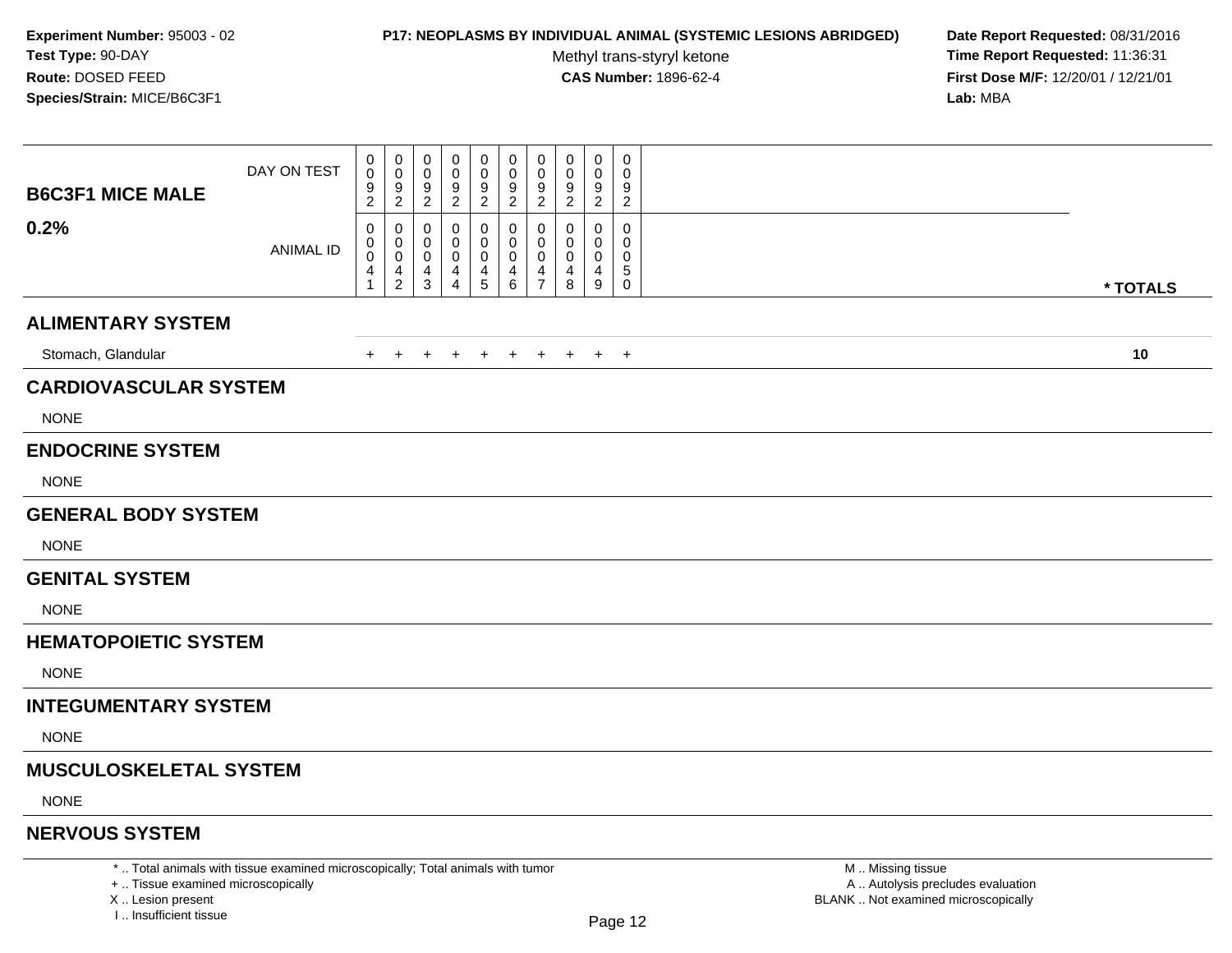## **P17: NEOPLASMS BY INDIVIDUAL ANIMAL (SYSTEMIC LESIONS ABRIDGED) Date Report Requested:** 08/31/2016

Methyl trans-styryl ketone<br>CAS Number: 1896-62-4

| <b>B6C3F1 MICE MALE</b>      | DAY ON TEST | 0<br>$\boldsymbol{0}$<br>9<br>$\overline{c}$ | $\begin{smallmatrix} 0\\0 \end{smallmatrix}$<br>$\boldsymbol{9}$<br>$\sqrt{2}$       | 0<br>$\pmb{0}$<br>9<br>$\overline{\mathbf{c}}$                              | 0<br>$\mathbf 0$<br>9<br>$\overline{c}$      | 0<br>$\pmb{0}$<br>$\boldsymbol{9}$<br>$\overline{c}$                     | $\mathbf 0$<br>$\mathsf 0$<br>$\boldsymbol{9}$<br>$\overline{2}$    | $\pmb{0}$<br>$\pmb{0}$<br>$\boldsymbol{9}$<br>$\overline{2}$      | $\pmb{0}$<br>$\pmb{0}$<br>9<br>$\overline{c}$ | $\boldsymbol{0}$<br>$\pmb{0}$<br>9<br>$\overline{c}$ | 0<br>0<br>9<br>$\overline{c}$ |          |
|------------------------------|-------------|----------------------------------------------|--------------------------------------------------------------------------------------|-----------------------------------------------------------------------------|----------------------------------------------|--------------------------------------------------------------------------|---------------------------------------------------------------------|-------------------------------------------------------------------|-----------------------------------------------|------------------------------------------------------|-------------------------------|----------|
| 0.2%                         | ANIMAL ID   | 0<br>0<br>$\pmb{0}$<br>4<br>$\overline{A}$   | $\mathbf 0$<br>$\mathbf 0$<br>$\pmb{0}$<br>$\overline{\mathbf{4}}$<br>$\overline{c}$ | 0<br>$\pmb{0}$<br>$\boldsymbol{0}$<br>$\overline{\mathbf{4}}$<br>$\sqrt{3}$ | 0<br>$\mathbf 0$<br>0<br>4<br>$\overline{4}$ | 0<br>$\pmb{0}$<br>$\pmb{0}$<br>$\overline{\mathbf{4}}$<br>$\overline{5}$ | 0<br>$\mathbf 0$<br>$\mathbf 0$<br>$\overline{4}$<br>$6\phantom{1}$ | $\pmb{0}$<br>$\pmb{0}$<br>$\boldsymbol{0}$<br>4<br>$\overline{ }$ | 0<br>$\pmb{0}$<br>$\pmb{0}$<br>4<br>8         | $\boldsymbol{0}$<br>0<br>0<br>4<br>9                 | 0<br>0<br>0<br>5<br>0         | * TOTALS |
| <b>NONE</b>                  |             |                                              |                                                                                      |                                                                             |                                              |                                                                          |                                                                     |                                                                   |                                               |                                                      |                               |          |
| <b>RESPIRATORY SYSTEM</b>    |             |                                              |                                                                                      |                                                                             |                                              |                                                                          |                                                                     |                                                                   |                                               |                                                      |                               |          |
| Nose                         |             |                                              |                                                                                      |                                                                             | $+$                                          | $+$                                                                      | $+$                                                                 |                                                                   | $+$ $+$                                       |                                                      | $+$ $+$                       | 10       |
| <b>SPECIAL SENSES SYSTEM</b> |             |                                              |                                                                                      |                                                                             |                                              |                                                                          |                                                                     |                                                                   |                                               |                                                      |                               |          |
| <b>NONE</b>                  |             |                                              |                                                                                      |                                                                             |                                              |                                                                          |                                                                     |                                                                   |                                               |                                                      |                               |          |
| <b>URINARY SYSTEM</b>        |             |                                              |                                                                                      |                                                                             |                                              |                                                                          |                                                                     |                                                                   |                                               |                                                      |                               |          |
| Kidney                       |             | $+$                                          | $+$                                                                                  | $\pm$                                                                       | $+$                                          | $+$                                                                      | $+$                                                                 |                                                                   | $+ + + +$                                     |                                                      |                               | 10       |
| <b>SYSTEMIC LESIONS</b>      |             |                                              |                                                                                      |                                                                             |                                              |                                                                          |                                                                     |                                                                   |                                               |                                                      |                               |          |
| Multiple Organ               |             |                                              |                                                                                      |                                                                             |                                              |                                                                          | $+$                                                                 |                                                                   |                                               |                                                      | $+$ $+$                       | 10       |

<sup>+ ..</sup> Tissue examined microscopically

X .. Lesion present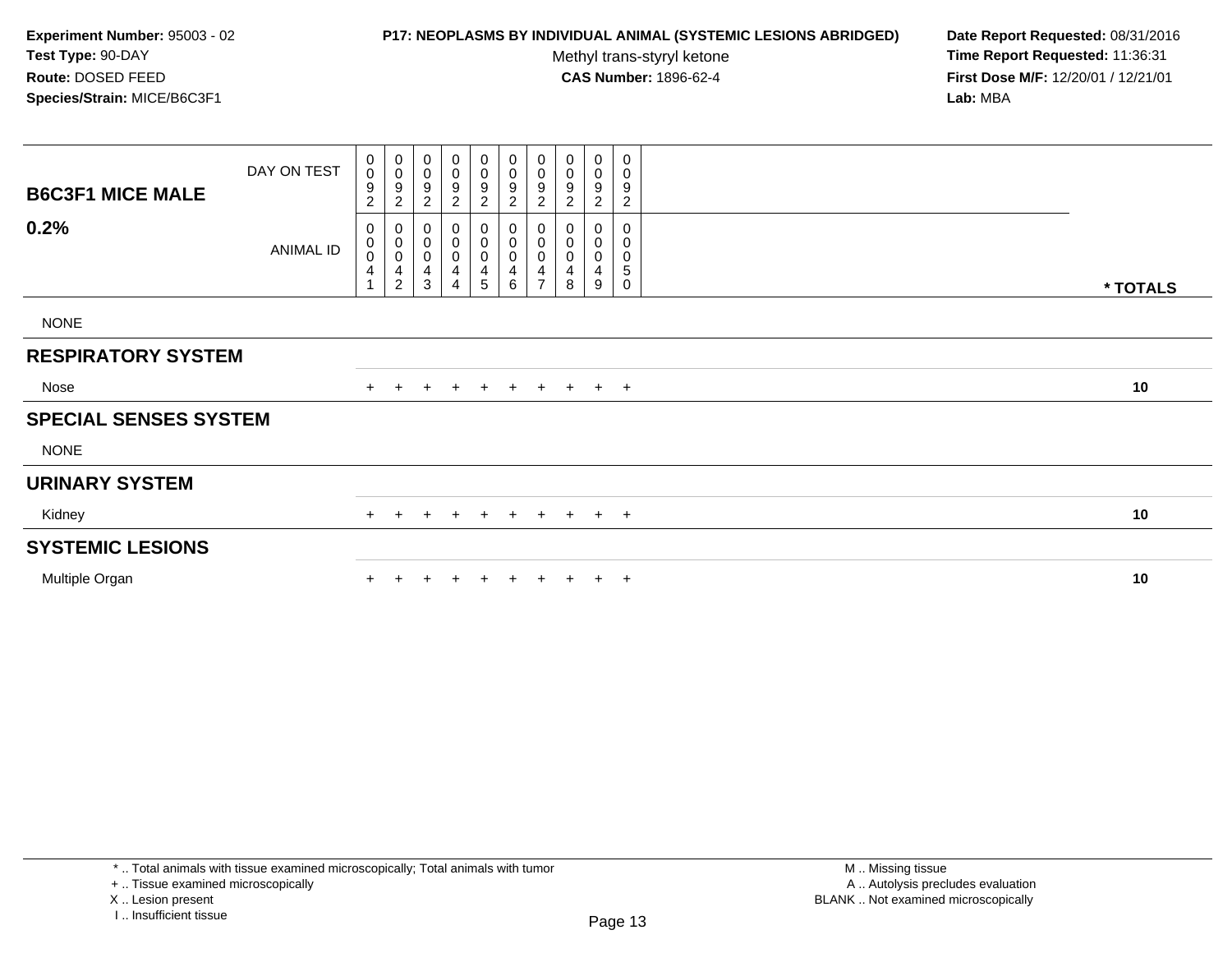### **P17: NEOPLASMS BY INDIVIDUAL ANIMAL (SYSTEMIC LESIONS ABRIDGED) Date Report Requested:** 08/31/2016

Methyl trans-styryl ketone<br>CAS Number: 1896-62-4

 **Time Report Requested:** 11:36:31 **First Dose M/F:** 12/20/01 / 12/21/01<br>Lab: MBA **Lab:** MBA

| *  Total animals with tissue examined microscopically; Total animals with tumor |                  |                                                 |                                                 |                                   |                                                           |                                                               |                                                                                     |                                                                  |                                                           |                                               |                                                     | M  Missing tissue<br>the contract of the contract of the contract of the contract of the contract of the contract of the contract of |          |
|---------------------------------------------------------------------------------|------------------|-------------------------------------------------|-------------------------------------------------|-----------------------------------|-----------------------------------------------------------|---------------------------------------------------------------|-------------------------------------------------------------------------------------|------------------------------------------------------------------|-----------------------------------------------------------|-----------------------------------------------|-----------------------------------------------------|--------------------------------------------------------------------------------------------------------------------------------------|----------|
| <b>Blood Vessel</b>                                                             |                  | $+$                                             |                                                 |                                   |                                                           |                                                               |                                                                                     |                                                                  |                                                           |                                               | $+$                                                 |                                                                                                                                      | 10       |
| <b>CARDIOVASCULAR SYSTEM</b>                                                    |                  |                                                 |                                                 |                                   |                                                           |                                                               |                                                                                     |                                                                  |                                                           |                                               |                                                     |                                                                                                                                      |          |
| Tongue                                                                          |                  | $+$                                             |                                                 |                                   |                                                           | $\ddot{}$                                                     | $\ddot{}$                                                                           | $\ddot{}$                                                        |                                                           | $\ddot{}$                                     | $+$                                                 |                                                                                                                                      | 10       |
| Stomach, Glandular                                                              |                  |                                                 |                                                 |                                   |                                                           |                                                               |                                                                                     |                                                                  |                                                           |                                               | $\ddot{}$                                           |                                                                                                                                      | 10       |
| Stomach, Forestomach                                                            |                  |                                                 |                                                 |                                   |                                                           |                                                               |                                                                                     |                                                                  |                                                           |                                               | $+$                                                 |                                                                                                                                      | 10       |
| Salivary Glands                                                                 |                  | $+$                                             |                                                 |                                   |                                                           |                                                               |                                                                                     |                                                                  |                                                           | ÷                                             | $+$                                                 |                                                                                                                                      | 10       |
| Pancreas                                                                        |                  |                                                 |                                                 |                                   |                                                           |                                                               |                                                                                     |                                                                  |                                                           |                                               | $\ddot{}$                                           |                                                                                                                                      | 10       |
| Liver                                                                           |                  | $+$                                             |                                                 |                                   |                                                           |                                                               |                                                                                     |                                                                  |                                                           |                                               | $+$                                                 |                                                                                                                                      | 10       |
| Intestine Small, Jejunum                                                        |                  | $+$                                             |                                                 |                                   |                                                           |                                                               |                                                                                     |                                                                  |                                                           | ÷                                             | $+$                                                 |                                                                                                                                      | 10       |
| Intestine Small, Ileum                                                          |                  |                                                 |                                                 |                                   |                                                           |                                                               |                                                                                     |                                                                  |                                                           |                                               | $\ddot{}$                                           |                                                                                                                                      | 10       |
| Intestine Small, Duodenum                                                       |                  | $+$                                             |                                                 |                                   |                                                           |                                                               |                                                                                     |                                                                  |                                                           |                                               | $+$                                                 |                                                                                                                                      | 10       |
| Intestine Large, Rectum                                                         |                  | $+$                                             |                                                 |                                   |                                                           |                                                               | ÷.                                                                                  |                                                                  |                                                           | $\ddot{}$                                     | $+$                                                 |                                                                                                                                      | 10       |
| Intestine Large, Colon                                                          |                  |                                                 |                                                 |                                   |                                                           |                                                               |                                                                                     |                                                                  |                                                           |                                               | $\ddot{}$                                           |                                                                                                                                      | 10       |
| Intestine Large, Cecum                                                          |                  | $+$                                             |                                                 |                                   |                                                           |                                                               |                                                                                     |                                                                  |                                                           |                                               | $+$                                                 |                                                                                                                                      | 10       |
| Gallbladder                                                                     |                  | $+$                                             | М                                               | $\ddot{}$                         |                                                           |                                                               | $\div$                                                                              | ÷                                                                |                                                           | $+$                                           | M                                                   |                                                                                                                                      | 8        |
| Esophagus                                                                       |                  |                                                 |                                                 |                                   |                                                           |                                                               |                                                                                     |                                                                  |                                                           |                                               | $\ddot{}$                                           |                                                                                                                                      | 10       |
| <b>ALIMENTARY SYSTEM</b>                                                        |                  |                                                 |                                                 |                                   |                                                           |                                                               |                                                                                     |                                                                  |                                                           |                                               |                                                     |                                                                                                                                      |          |
|                                                                                 | <b>ANIMAL ID</b> | $\mathbf 0$<br>$\pmb{0}$<br>$\,$ 5 $\,$         | 0<br>0<br>0<br>5<br>2                           | 0<br>$\mathbf 0$<br>$\frac{5}{3}$ | $\mathbf 0$<br>$\pmb{0}$<br>$\,$ 5 $\,$<br>$\overline{4}$ | 0<br>$\pmb{0}$<br>$\frac{5}{5}$                               | $\mathsf{O}\xspace$<br>$\mathsf{O}\xspace$<br>$\begin{array}{c} 5 \\ 6 \end{array}$ | $\pmb{0}$<br>$\pmb{0}$<br>$\frac{5}{7}$                          | 0<br>$\mathbf 0$<br>$\begin{array}{c} 5 \\ 8 \end{array}$ | $\mathbf 0$<br>$\mathbf 0$<br>$\sqrt{5}$<br>9 | $\mathbf 0$<br>$\boldsymbol{0}$<br>$^6_{\rm 0}$     |                                                                                                                                      | * TOTALS |
| 0.4%                                                                            |                  | $\overline{2}$<br>$\mathbf 0$                   |                                                 | $\sqrt{2}$<br>$\Omega$            | $\sqrt{2}$<br>$\mathbf 0$                                 | $\overline{c}$<br>$\mathbf 0$                                 | $\overline{2}$<br>$\mathsf 0$                                                       | $\overline{2}$<br>$\pmb{0}$                                      | $\overline{2}$<br>$\mathbf 0$                             | $\sqrt{2}$<br>$\mathbf 0$                     | $\overline{2}$<br>$\mathbf 0$                       |                                                                                                                                      |          |
| <b>B6C3F1 MICE MALE</b>                                                         | DAY ON TEST      | $\pmb{0}$<br>$\boldsymbol{0}$<br>$\overline{9}$ | $\begin{array}{c} 0 \\ 0 \\ 9 \\ 2 \end{array}$ | $\pmb{0}$<br>$\mathbf 0$<br>9     | $\pmb{0}$<br>$\pmb{0}$<br>$\boldsymbol{9}$                | $\begin{smallmatrix}0\0\0\end{smallmatrix}$<br>$\overline{9}$ | $\begin{smallmatrix}0\0\0\end{smallmatrix}$<br>$\overline{9}$                       | $\begin{smallmatrix} 0\\0 \end{smallmatrix}$<br>$\boldsymbol{9}$ | $\pmb{0}$<br>$\mathbf 0$<br>$\boldsymbol{9}$              | $\pmb{0}$<br>$\pmb{0}$<br>$\boldsymbol{9}$    | $\boldsymbol{0}$<br>$\mathbf 0$<br>$\boldsymbol{9}$ |                                                                                                                                      |          |

+ .. Tissue examined microscopically

 Lesion present BLANK .. Not examined microscopicallyX .. Lesion present

I .. Insufficient tissue

y the contract of the contract of the contract of the contract of the contract of  $\mathsf A$  . Autolysis precludes evaluation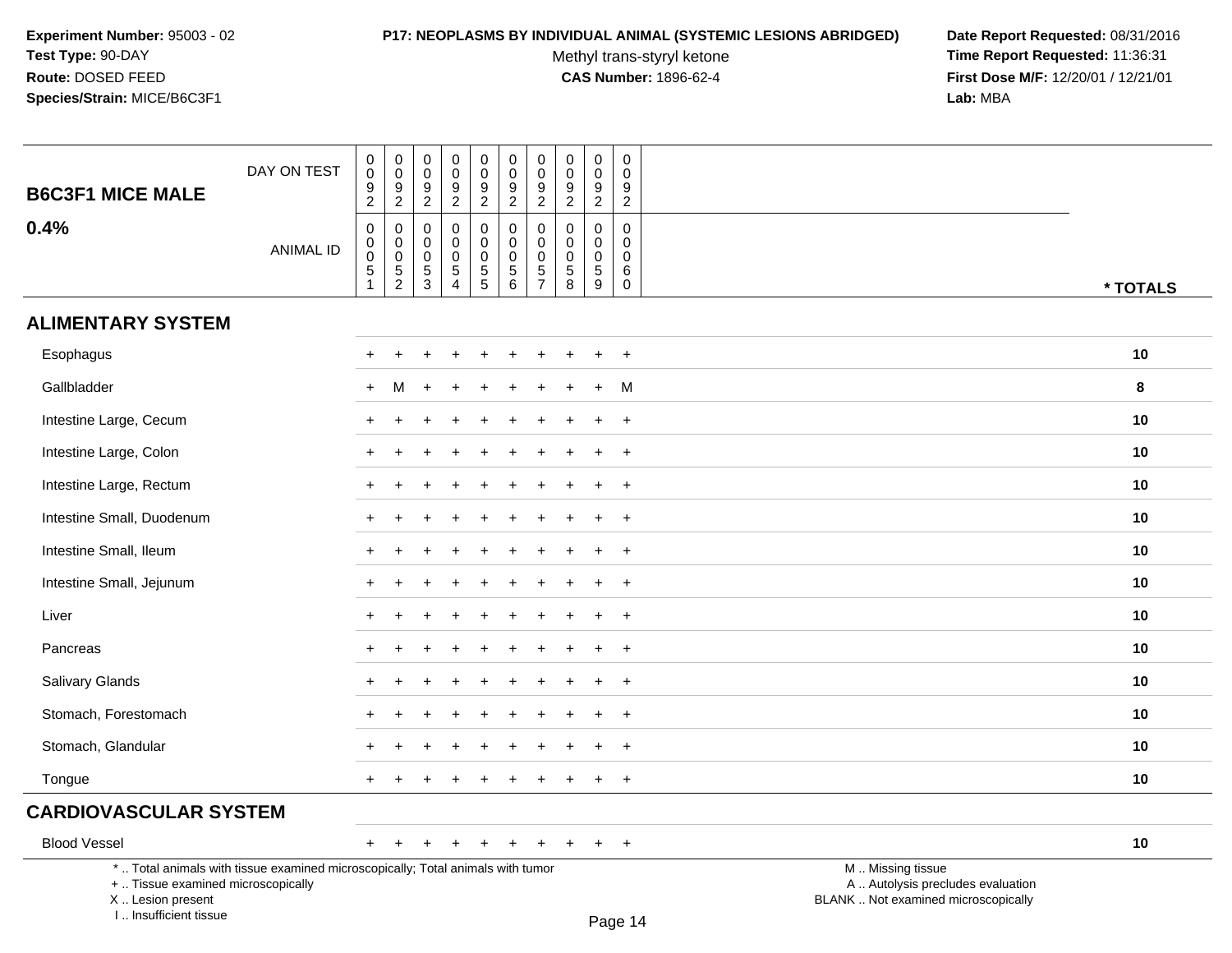### **P17: NEOPLASMS BY INDIVIDUAL ANIMAL (SYSTEMIC LESIONS ABRIDGED) Date Report Requested:** 08/31/2016

Methyl trans-styryl ketone<br>CAS Number: 1896-62-4

 **Time Report Requested:** 11:36:31 **First Dose M/F:** 12/20/01 / 12/21/01<br>**Lab:** MBA **Lab:** MBA

| <b>B6C3F1 MICE MALE</b> | DAY ON TEST | 0<br>$\boldsymbol{0}$<br>9<br>$\overline{c}$          | $_{\rm 0}^{\rm 0}$<br>$\boldsymbol{9}$<br>$\overline{c}$ | $_{\rm 0}^{\rm 0}$<br>$\boldsymbol{9}$<br>$\overline{2}$ | $_{\rm 0}^{\rm 0}$<br>$\boldsymbol{9}$<br>$\overline{c}$ | $\pmb{0}$<br>$\pmb{0}$<br>$\boldsymbol{9}$<br>$\overline{c}$            | $\begin{smallmatrix} 0\\0 \end{smallmatrix}$<br>$\boldsymbol{9}$<br>$\overline{c}$ | $\pmb{0}$<br>$\pmb{0}$<br>9<br>$\overline{2}$ | $_{\rm 0}^{\rm 0}$<br>$\boldsymbol{9}$<br>$\overline{2}$ | $\pmb{0}$<br>$\mathbf 0$<br>$\boldsymbol{9}$<br>$\overline{c}$ | $\mathbf 0$<br>0<br>$\boldsymbol{9}$<br>$\sqrt{2}$ |              |
|-------------------------|-------------|-------------------------------------------------------|----------------------------------------------------------|----------------------------------------------------------|----------------------------------------------------------|-------------------------------------------------------------------------|------------------------------------------------------------------------------------|-----------------------------------------------|----------------------------------------------------------|----------------------------------------------------------------|----------------------------------------------------|--------------|
| 0.4%                    | ANIMAL ID   | 0<br>$\begin{smallmatrix}0\0\0\end{smallmatrix}$<br>5 | 0<br>$\mathbf 0$<br>$\frac{5}{2}$                        | 0<br>$_{\rm 0}^{\rm 0}$<br>$\sqrt{5}$<br>$\mathbf{3}$    | 0<br>$\pmb{0}$<br>$\mathsf 0$<br>$\mathbf 5$<br>4        | $\pmb{0}$<br>$\pmb{0}$<br>$\mathbf 0$<br>$\mathbf 5$<br>$5\phantom{.0}$ | $\pmb{0}$<br>$_{\rm 0}^{\rm 0}$<br>5<br>$6\phantom{1}6$                            | 0<br>$\pmb{0}$<br>5                           | 0<br>$\ddot{\mathbf{0}}$<br>$\,$ 5 $\,$<br>8             | 0<br>0<br>0<br>$\,$ 5 $\,$<br>9                                | 0<br>0<br>6<br>0                                   | * TOTALS     |
| Heart                   |             | $\ddot{}$                                             |                                                          |                                                          |                                                          |                                                                         |                                                                                    |                                               |                                                          | $\ddot{}$                                                      | $+$                                                | $10$         |
| <b>ENDOCRINE SYSTEM</b> |             |                                                       |                                                          |                                                          |                                                          |                                                                         |                                                                                    |                                               |                                                          |                                                                |                                                    |              |
| <b>Adrenal Cortex</b>   |             | $+$                                                   | ÷.                                                       | $\pm$                                                    | $\pm$                                                    | $+$                                                                     | $+$                                                                                | $+$                                           | $+$                                                      | $\ddot{}$                                                      | $+$                                                | 10           |
| Adrenal Medulla         |             | $\pm$                                                 |                                                          |                                                          | $\pm$                                                    | $+$                                                                     | $+$                                                                                | ÷.                                            | $\pm$                                                    | $+$                                                            | $+$                                                | 10           |
| Islets, Pancreatic      |             |                                                       |                                                          |                                                          | $\ddot{}$                                                |                                                                         | $+$                                                                                | $+$                                           | $+$                                                      | $\ddot{}$                                                      | $+$                                                | 10           |
| Parathyroid Gland       |             | M                                                     | M                                                        | $+$                                                      |                                                          | M                                                                       | M                                                                                  | M                                             | M                                                        | $+$                                                            | M                                                  | $\mathbf{2}$ |
| <b>Pituitary Gland</b>  |             |                                                       | $+$                                                      | $+$                                                      | $+$                                                      | $\ddot{}$                                                               | $+$                                                                                | $+$                                           | $+$                                                      |                                                                | $+$                                                | 8            |
| <b>Thyroid Gland</b>    |             | $+$                                                   | M                                                        | $+$                                                      | $+$                                                      |                                                                         | $\div$                                                                             |                                               |                                                          | $\pm$                                                          | $+$                                                | 9            |

# **GENERAL BODY SYSTEM**

NONE

## **GENITAL SYSTEM**

| Epididymis             |  | + + + + + + + + + + |  |  |  | 10 |
|------------------------|--|---------------------|--|--|--|----|
| <b>Preputial Gland</b> |  | + + + + + + + + + + |  |  |  | 10 |
| Prostate               |  | + + + + + + + + + + |  |  |  | 10 |
| <b>Seminal Vesicle</b> |  | + + + + + + + + + + |  |  |  | 10 |
| <b>Testes</b>          |  | + + + M + + + + + + |  |  |  | 9  |

# **HEMATOPOIETIC SYSTEM**

\* .. Total animals with tissue examined microscopically; Total animals with tumor

+ .. Tissue examined microscopically

X .. Lesion present

I .. Insufficient tissue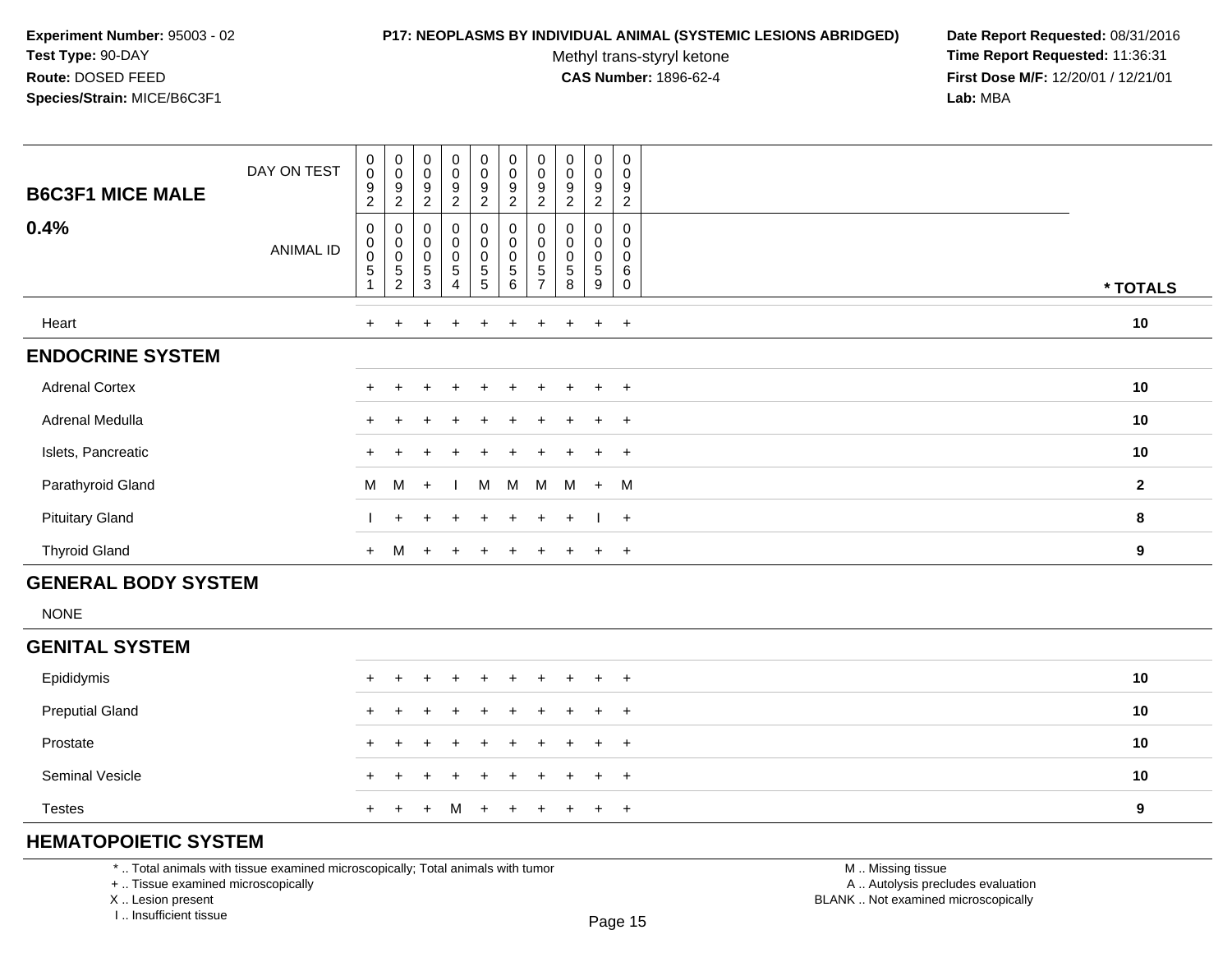#### **P17: NEOPLASMS BY INDIVIDUAL ANIMAL (SYSTEMIC LESIONS ABRIDGED) Date Report Requested:** 08/31/2016

Methyl trans-styryl ketone<br>CAS Number: 1896-62-4

 **Time Report Requested:** 11:36:31 **First Dose M/F:** 12/20/01 / 12/21/01<br>**Lab:** MBA **Lab:** MBA

| <b>B6C3F1 MICE MALE</b>     | DAY ON TEST      | $_{\rm 0}^{\rm 0}$<br>$\frac{9}{2}$                                     | $\pmb{0}$<br>$\pmb{0}$<br>9<br>$\overline{2}$ | $\,0\,$<br>$\pmb{0}$<br>9<br>$\sqrt{2}$                 | $\pmb{0}$<br>$\pmb{0}$<br>$\frac{9}{2}$              | $\pmb{0}$<br>$\pmb{0}$<br>$\frac{9}{2}$ | $\pmb{0}$<br>$\pmb{0}$<br>$\boldsymbol{9}$<br>$\overline{2}$   | $\pmb{0}$<br>$\pmb{0}$<br>$\frac{9}{2}$ | $\pmb{0}$<br>$\mathbf 0$<br>$\frac{9}{2}$                      | $\pmb{0}$<br>$\mathbf 0$<br>9<br>$\overline{c}$     | $\pmb{0}$<br>$\pmb{0}$<br>$\frac{9}{2}$                                |             |
|-----------------------------|------------------|-------------------------------------------------------------------------|-----------------------------------------------|---------------------------------------------------------|------------------------------------------------------|-----------------------------------------|----------------------------------------------------------------|-----------------------------------------|----------------------------------------------------------------|-----------------------------------------------------|------------------------------------------------------------------------|-------------|
| 0.4%                        | <b>ANIMAL ID</b> | $\mathbf 0$<br>$\mathbf 0$<br>$\pmb{0}$<br>$\sqrt{5}$<br>$\overline{1}$ | 0<br>0<br>$\pmb{0}$<br>$\frac{5}{2}$          | 0<br>$\mathbf 0$<br>$\boldsymbol{0}$<br>$\sqrt{5}$<br>3 | 0<br>0<br>$\begin{array}{c} 0 \\ 5 \\ 4 \end{array}$ | 0<br>$\mathbf 0$<br>$\frac{0}{5}$       | 0<br>$\mathbf 0$<br>$\begin{array}{c} 0 \\ 5 \\ 6 \end{array}$ | 0<br>$\mathbf 0$<br>0<br>$\frac{5}{7}$  | $\mathbf 0$<br>$\mathbf 0$<br>$\pmb{0}$<br>$\overline{5}$<br>8 | 0<br>$\Omega$<br>$\mathbf 0$<br>$\overline{5}$<br>9 | $\mathbf 0$<br>$\Omega$<br>$\mathbf 0$<br>$\,6$<br>$\mathsf{O}\xspace$ | * TOTALS    |
| <b>Bone Marrow</b>          |                  | $\pm$                                                                   | $\ddot{}$                                     |                                                         |                                                      |                                         |                                                                |                                         |                                                                | $\ddot{}$                                           | $+$                                                                    | 10          |
| Lymph Node, Mandibular      |                  |                                                                         |                                               |                                                         |                                                      |                                         |                                                                |                                         |                                                                | $\ddot{}$                                           | $+$                                                                    | 10          |
| Lymph Node, Mesenteric      |                  | $\pm$                                                                   | $\div$                                        |                                                         |                                                      | $\div$                                  |                                                                |                                         |                                                                | $\ddot{}$                                           | $^{+}$                                                                 | 10          |
| Spleen                      |                  |                                                                         |                                               |                                                         |                                                      |                                         |                                                                |                                         |                                                                | $\ddot{}$                                           | $\overline{+}$                                                         | 10          |
| Thymus                      |                  | $+$                                                                     | $+$                                           |                                                         |                                                      | $\ddot{}$                               | $\ddot{}$                                                      |                                         | $\ddot{}$                                                      | $\ddot{}$                                           | $+$                                                                    | 10          |
| <b>INTEGUMENTARY SYSTEM</b> |                  |                                                                         |                                               |                                                         |                                                      |                                         |                                                                |                                         |                                                                |                                                     |                                                                        |             |
| Mammary Gland               |                  | М                                                                       | M                                             |                                                         | M M                                                  | M                                       |                                                                |                                         | M M M M M                                                      |                                                     |                                                                        | $\mathbf 0$ |
| Skin                        |                  | $\pm$                                                                   |                                               |                                                         |                                                      | ÷                                       | $\ddot{}$                                                      |                                         | $\div$                                                         | $\ddot{}$                                           | $^{+}$                                                                 | 10          |
| MUSCULOSKELETAL SYSTEM      |                  |                                                                         |                                               |                                                         |                                                      |                                         |                                                                |                                         |                                                                |                                                     |                                                                        |             |
| Bone                        |                  | $\pm$                                                                   | $\div$                                        |                                                         | $\ddot{}$                                            | $\ddot{}$                               | $\ddot{}$                                                      | $\pm$                                   | $\overline{+}$                                                 | $\ddot{}$                                           | $+$                                                                    | 10          |
| <b>NERVOUS SYSTEM</b>       |                  |                                                                         |                                               |                                                         |                                                      |                                         |                                                                |                                         |                                                                |                                                     |                                                                        |             |
| <b>Brain</b>                |                  | $+$                                                                     | $+$                                           | ÷                                                       | $\ddot{}$                                            | $\ddot{}$                               | $\ddot{}$                                                      | $+$                                     | $+$                                                            | $\ddot{}$                                           | $+$                                                                    | 10          |
| <b>RESPIRATORY SYSTEM</b>   |                  |                                                                         |                                               |                                                         |                                                      |                                         |                                                                |                                         |                                                                |                                                     |                                                                        |             |
| Lung                        |                  | $\pm$                                                                   | $\ddot{}$                                     | ٠                                                       | $\ddot{}$                                            | $\ddot{}$                               | $\ddot{}$                                                      | $\pm$                                   | $\ddot{}$                                                      | $\ddot{}$                                           | $\overline{+}$                                                         | 10          |
| Nose                        |                  | $\pm$                                                                   | $\ddot{}$                                     |                                                         | ÷                                                    | ÷                                       | ÷                                                              |                                         | $\div$                                                         | $\ddot{}$                                           | $\overline{+}$                                                         | 10          |
| Trachea                     |                  | $+$                                                                     |                                               |                                                         |                                                      |                                         |                                                                |                                         |                                                                | $\ddot{}$                                           | $+$                                                                    | 10          |

# **SPECIAL SENSES SYSTEM**

\* .. Total animals with tissue examined microscopically; Total animals with tumor

+ .. Tissue examined microscopically

X .. Lesion present

I .. Insufficient tissue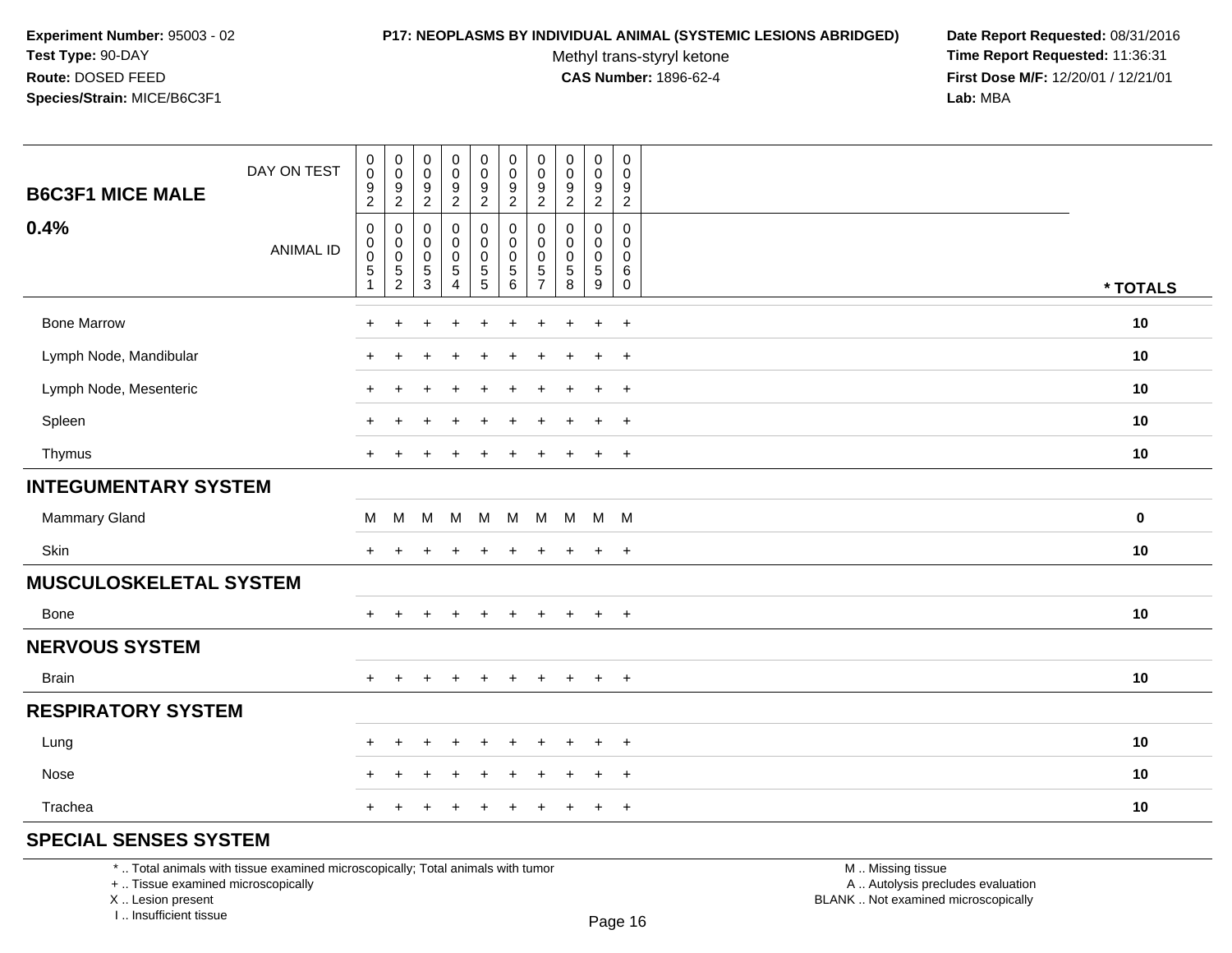### **P17: NEOPLASMS BY INDIVIDUAL ANIMAL (SYSTEMIC LESIONS ABRIDGED) Date Report Requested:** 08/31/2016

Methyl trans-styryl ketone<br>CAS Number: 1896-62-4

 **Time Report Requested:** 11:36:31 **First Dose M/F:** 12/20/01 / 12/21/01<br>**Lab:** MBA **Lab:** MBA

| <b>B6C3F1 MICE MALE</b> | DAY ON TEST      | $\begin{smallmatrix} 0\\0 \end{smallmatrix}$<br>$\boldsymbol{9}$<br>$\overline{2}$ | $_{\rm 0}^{\rm 0}$<br>9<br>$\overline{c}$                                  | $\begin{smallmatrix}0\\0\end{smallmatrix}$<br>9<br>$\overline{2}$ | $_0^0$<br>9<br>$\overline{2}$                  | $\begin{array}{c} 0 \\ 0 \\ 9 \\ 2 \end{array}$     | $\begin{smallmatrix} 0\\0 \end{smallmatrix}$<br>$\boldsymbol{9}$<br>$\boldsymbol{2}$ | $\stackrel{0}{\scriptstyle{0}}$<br>9<br>$\overline{c}$ | $\begin{smallmatrix} 0\\0 \end{smallmatrix}$<br>9<br>$\overline{c}$ | $\begin{smallmatrix}0\0\0\end{smallmatrix}$<br>9<br>$\overline{2}$ | $\pmb{0}$<br>$\mathbf 0$<br>9<br>$\overline{c}$ |          |
|-------------------------|------------------|------------------------------------------------------------------------------------|----------------------------------------------------------------------------|-------------------------------------------------------------------|------------------------------------------------|-----------------------------------------------------|--------------------------------------------------------------------------------------|--------------------------------------------------------|---------------------------------------------------------------------|--------------------------------------------------------------------|-------------------------------------------------|----------|
| 0.4%                    | <b>ANIMAL ID</b> | 0<br>$\begin{smallmatrix} 0\\0 \end{smallmatrix}$<br>$\overline{5}$                | $\begin{matrix} 0 \\ 0 \\ 0 \end{matrix}$<br>$\,$ 5 $\,$<br>$\overline{2}$ | $\boldsymbol{0}$<br>$\pmb{0}$<br>$\pmb{0}$<br>5<br>3              | $\begin{matrix} 0 \\ 0 \\ 0 \end{matrix}$<br>5 | $\begin{matrix} 0 \\ 0 \\ 0 \\ 5 \end{matrix}$<br>5 | $\begin{smallmatrix}0\\0\\0\end{smallmatrix}$<br>$\sqrt{5}$<br>6                     | 0<br>0<br>0<br>$\mathbf 5$<br>$\overline{ }$           | $\pmb{0}$<br>$\pmb{0}$<br>8                                         | 0<br>0<br>$\mathbf 0$<br>5<br>9                                    | 0<br>0<br>0<br>$\,6$<br>$\mathbf 0$             | * TOTALS |
| Eye                     |                  |                                                                                    |                                                                            | ÷                                                                 | $\ddot{}$                                      | $+$                                                 | $\pm$                                                                                | $+$                                                    | $+$                                                                 | $+$                                                                | $+$                                             | 10       |
| Harderian Gland         |                  |                                                                                    |                                                                            |                                                                   |                                                | $+$                                                 | $+$                                                                                  | $+$                                                    | $+$ $-$                                                             | $+$ $+$                                                            |                                                 | 10       |
| <b>URINARY SYSTEM</b>   |                  |                                                                                    |                                                                            |                                                                   |                                                |                                                     |                                                                                      |                                                        |                                                                     |                                                                    |                                                 |          |
| Kidney                  |                  |                                                                                    |                                                                            |                                                                   |                                                | $\pm$                                               | $\pm$                                                                                | $\pm$                                                  | $+$                                                                 | $\ddot{}$                                                          | $+$                                             | 10       |
| <b>Urinary Bladder</b>  |                  | $+$                                                                                |                                                                            | ÷                                                                 | $\ddot{}$                                      | $+$                                                 | $+$                                                                                  | $+$                                                    | $+$                                                                 | $\ddot{}$                                                          | $+$                                             | 10       |
| <b>SYSTEMIC LESIONS</b> |                  |                                                                                    |                                                                            |                                                                   |                                                |                                                     |                                                                                      |                                                        |                                                                     |                                                                    |                                                 |          |
| Multiple Organ          |                  |                                                                                    |                                                                            |                                                                   |                                                | $+$                                                 |                                                                                      | $+$                                                    | $+$                                                                 | $\pm$                                                              | $+$                                             | 10       |

\*\*\* END OF MALE DATA \*\*\*

\* .. Total animals with tissue examined microscopically; Total animals with tumor

+ .. Tissue examined microscopically

X .. Lesion present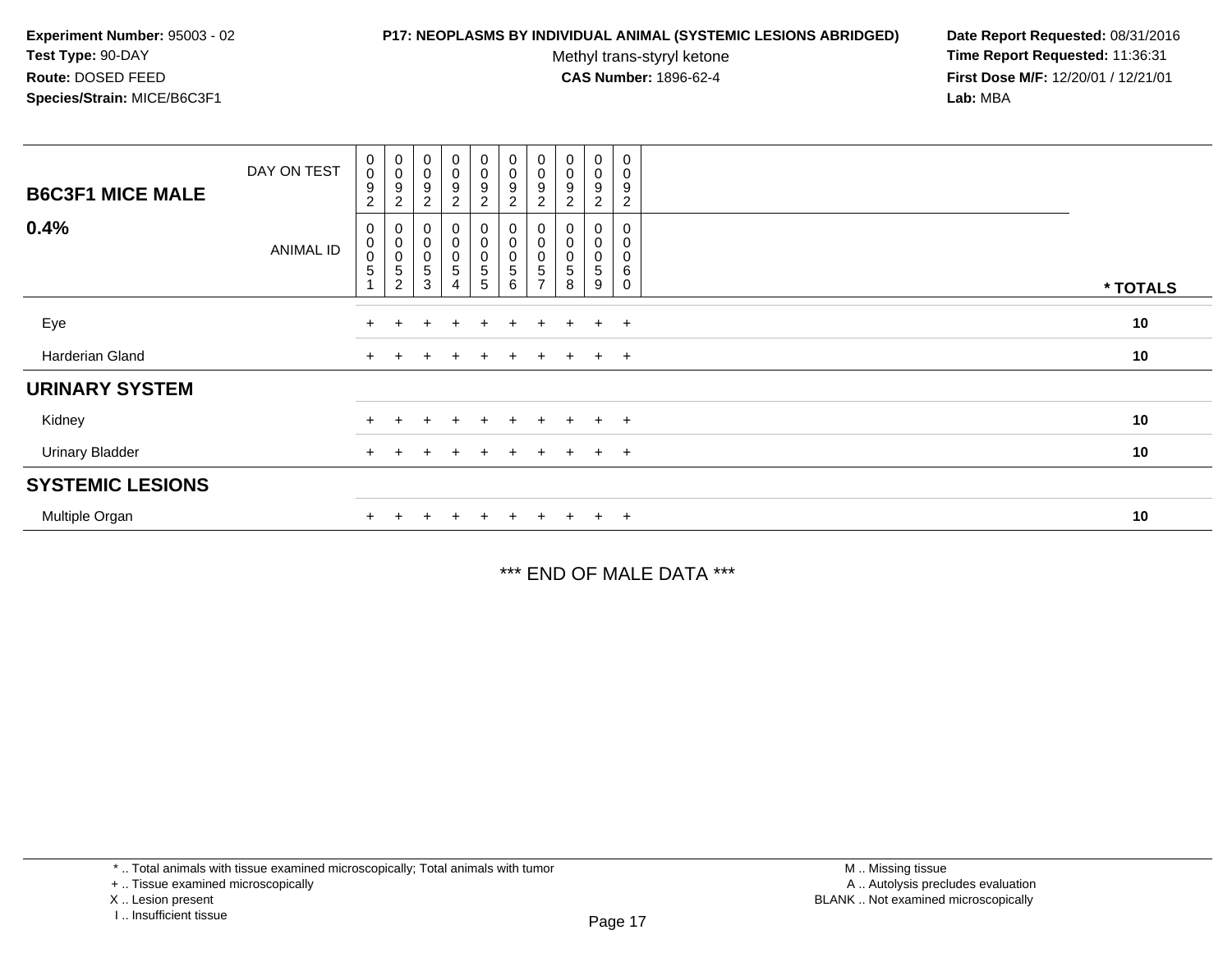### **P17: NEOPLASMS BY INDIVIDUAL ANIMAL (SYSTEMIC LESIONS ABRIDGED) Date Report Requested:** 08/31/2016

Methyl trans-styryl ketone<br>CAS Number: 1896-62-4

 **Time Report Requested:** 11:36:31 **First Dose M/F:** 12/20/01 / 12/21/01<br>Lab: MBA **Lab:** MBA

| <b>B6C3F1 MICE FEMALE</b>                                                                                                                 | DAY ON TEST      | $\,0\,$<br>$\pmb{0}$<br>$\overline{\mathbf{7}}$                  | 0<br>$\pmb{0}$<br>9<br>$\overline{2}$ | $\pmb{0}$<br>$\pmb{0}$<br>9<br>$\overline{2}$ | $\pmb{0}$<br>$\mathbf 0$<br>9<br>$\overline{2}$ | $\pmb{0}$<br>$\pmb{0}$<br>$\boldsymbol{9}$<br>$\overline{2}$ | $\pmb{0}$<br>$\mathbf 0$<br>$\boldsymbol{9}$<br>$\overline{2}$ | $\pmb{0}$<br>$\mathbf 0$<br>9<br>$\overline{2}$ | $\pmb{0}$<br>$\mathbf 0$<br>9<br>$\overline{2}$ | $\pmb{0}$<br>$\pmb{0}$<br>9<br>$\overline{2}$ | $\,0\,$<br>$\mathbf 0$<br>9<br>$\overline{2}$     |                                                                                               |                  |
|-------------------------------------------------------------------------------------------------------------------------------------------|------------------|------------------------------------------------------------------|---------------------------------------|-----------------------------------------------|-------------------------------------------------|--------------------------------------------------------------|----------------------------------------------------------------|-------------------------------------------------|-------------------------------------------------|-----------------------------------------------|---------------------------------------------------|-----------------------------------------------------------------------------------------------|------------------|
| <b>VEHICLE CONTROL</b>                                                                                                                    | <b>ANIMAL ID</b> | 8<br>$\mathbf 0$<br>$\boldsymbol{0}$<br>$\overline{0}$<br>$^6$ 5 | 0<br>$\mathsf 0$<br>$\mathbf 0$<br>6  | $\mathbf 0$<br>0<br>$\mathbf 0$<br>$6\over 2$ | $\mathbf 0$<br>0<br>$\mathbf 0$<br>6            | $\pmb{0}$<br>$\mathbf 0$<br>$\pmb{0}$<br>$\,6\,$             | $\mathbf 0$<br>$\mathbf 0$<br>$\mathsf 0$<br>6                 | 0<br>$\mathbf 0$<br>$\mathbf 0$<br>6            | $\mathbf 0$<br>$\mathbf 0$<br>$\mathbf 0$<br>6  | $\pmb{0}$<br>$\mathbf 0$<br>$\pmb{0}$<br>6    | $\mathbf 0$<br>0<br>$\mathbf 0$<br>$\overline{7}$ |                                                                                               |                  |
|                                                                                                                                           |                  |                                                                  | $\mathbf{1}$                          |                                               | $\overline{3}$                                  | $\overline{4}$                                               | 6                                                              | $\overline{7}$                                  | 8                                               | 9                                             | 0                                                 |                                                                                               | * TOTALS         |
| <b>ALIMENTARY SYSTEM</b>                                                                                                                  |                  |                                                                  |                                       |                                               |                                                 |                                                              |                                                                |                                                 |                                                 |                                               |                                                   |                                                                                               |                  |
| Esophagus                                                                                                                                 |                  | M                                                                | $\ddot{}$                             |                                               |                                                 |                                                              |                                                                |                                                 |                                                 |                                               |                                                   |                                                                                               | 9                |
| Gallbladder                                                                                                                               |                  | М                                                                | M                                     | $\ddot{}$                                     |                                                 |                                                              |                                                                |                                                 |                                                 |                                               | $\ddot{}$                                         |                                                                                               | $\overline{7}$   |
| Intestine Large, Cecum                                                                                                                    |                  | A                                                                |                                       |                                               |                                                 |                                                              |                                                                |                                                 |                                                 |                                               | $\ddot{}$                                         |                                                                                               | 9                |
| Intestine Large, Colon                                                                                                                    |                  | A                                                                |                                       |                                               |                                                 |                                                              |                                                                |                                                 |                                                 |                                               |                                                   |                                                                                               | 9                |
| Intestine Large, Rectum                                                                                                                   |                  | M                                                                | $\ddot{}$                             |                                               |                                                 |                                                              |                                                                |                                                 |                                                 |                                               | $\ddot{}$                                         |                                                                                               | 9                |
| Intestine Small, Duodenum                                                                                                                 |                  | M                                                                | $\ddot{}$                             |                                               |                                                 |                                                              |                                                                |                                                 |                                                 |                                               | $\ddot{}$                                         |                                                                                               | $\boldsymbol{9}$ |
| Intestine Small, Ileum                                                                                                                    |                  | Α                                                                |                                       |                                               |                                                 |                                                              |                                                                |                                                 |                                                 |                                               | $\ddot{}$                                         |                                                                                               | 9                |
| Intestine Small, Jejunum                                                                                                                  |                  | А                                                                |                                       |                                               |                                                 |                                                              |                                                                |                                                 |                                                 |                                               | $\ddot{}$                                         |                                                                                               | 9                |
| Liver                                                                                                                                     |                  | M                                                                | $\ddot{}$                             |                                               |                                                 |                                                              |                                                                |                                                 |                                                 |                                               | $\ddot{}$                                         |                                                                                               | 9                |
| Pancreas                                                                                                                                  |                  | M                                                                | $\ddot{}$                             |                                               |                                                 |                                                              |                                                                |                                                 |                                                 |                                               | $\ddot{}$                                         |                                                                                               | 9                |
| Salivary Glands                                                                                                                           |                  | M                                                                | $\ddot{}$                             |                                               |                                                 |                                                              |                                                                |                                                 |                                                 |                                               | $\ddot{}$                                         |                                                                                               | 9                |
| Stomach, Forestomach                                                                                                                      |                  | М                                                                |                                       |                                               |                                                 |                                                              |                                                                |                                                 |                                                 |                                               | $\overline{ }$                                    |                                                                                               | 9                |
| Stomach, Glandular                                                                                                                        |                  | М                                                                |                                       |                                               |                                                 |                                                              |                                                                |                                                 |                                                 |                                               |                                                   |                                                                                               | 9                |
| Tongue                                                                                                                                    |                  | M                                                                | $\ddot{}$                             |                                               |                                                 |                                                              |                                                                |                                                 |                                                 |                                               | $\ddot{}$                                         |                                                                                               | 9                |
| <b>CARDIOVASCULAR SYSTEM</b>                                                                                                              |                  |                                                                  |                                       |                                               |                                                 |                                                              |                                                                |                                                 |                                                 |                                               |                                                   |                                                                                               |                  |
| <b>Blood Vessel</b>                                                                                                                       |                  | M                                                                | $+$                                   | $\ddot{}$                                     | $\pm$                                           | $\overline{+}$                                               | $\ddot{}$                                                      | $\ddot{}$                                       | $\ddot{}$                                       | $+$                                           | $+$                                               |                                                                                               | 9                |
| *  Total animals with tissue examined microscopically; Total animals with tumor<br>+  Tissue examined microscopically<br>X Lesion present |                  |                                                                  |                                       |                                               |                                                 |                                                              |                                                                |                                                 |                                                 |                                               |                                                   | M  Missing tissue<br>A  Autolysis precludes evaluation<br>BLANK  Not examined microscopically |                  |

X .. Lesion present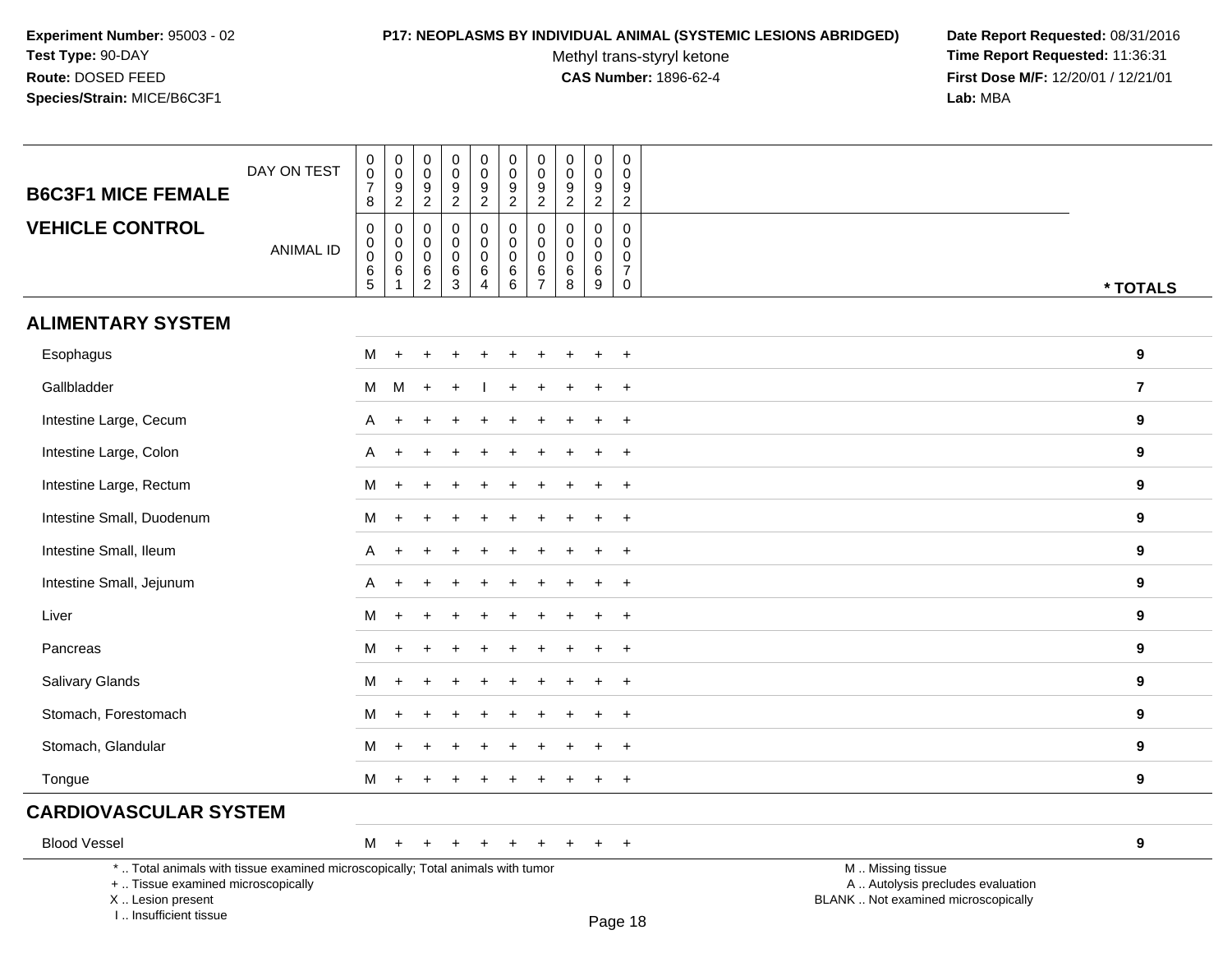# **P17: NEOPLASMS BY INDIVIDUAL ANIMAL (SYSTEMIC LESIONS ABRIDGED) Date Report Requested:** 08/31/2016

Methyl trans-styryl ketone<br>CAS Number: 1896-62-4

| DAY ON TEST<br><b>B6C3F1 MICE FEMALE</b>                                                                                                                            | $\pmb{0}$<br>$\pmb{0}$<br>$\overline{7}$<br>8               | $_{\rm 0}^{\rm 0}$<br>$\frac{9}{2}$                           | $\pmb{0}$<br>$\mathbf 0$<br>$\boldsymbol{9}$<br>$\overline{2}$         | $\pmb{0}$<br>$\mathbf 0$<br>$\boldsymbol{9}$<br>$\overline{2}$ | $\pmb{0}$<br>$\mathbf 0$<br>$\boldsymbol{9}$<br>$\overline{2}$       | $\mathsf 0$<br>$\mathbf 0$<br>9<br>$\overline{2}$     | $\mathsf{O}\xspace$<br>$\mathbf 0$<br>$\boldsymbol{9}$<br>$\overline{2}$ | $\pmb{0}$<br>0<br>$\frac{9}{2}$       | $\begin{smallmatrix} 0\\0 \end{smallmatrix}$<br>$\boldsymbol{9}$<br>$\overline{2}$ | $\boldsymbol{0}$<br>$\mathbf 0$<br>9<br>$\overline{2}$                          |                                                                                               |                         |
|---------------------------------------------------------------------------------------------------------------------------------------------------------------------|-------------------------------------------------------------|---------------------------------------------------------------|------------------------------------------------------------------------|----------------------------------------------------------------|----------------------------------------------------------------------|-------------------------------------------------------|--------------------------------------------------------------------------|---------------------------------------|------------------------------------------------------------------------------------|---------------------------------------------------------------------------------|-----------------------------------------------------------------------------------------------|-------------------------|
| <b>VEHICLE CONTROL</b><br><b>ANIMAL ID</b>                                                                                                                          | $\mathbf 0$<br>$\pmb{0}$<br>$\overline{0}$<br>$\frac{6}{5}$ | $\pmb{0}$<br>$\mathbf 0$<br>$\pmb{0}$<br>$6\phantom{1}6$<br>1 | $\mathbf 0$<br>$\mathbf 0$<br>$\mathbf 0$<br>$\,6\,$<br>$\overline{2}$ | $\mathbf 0$<br>$\mathbf 0$<br>$\mathbf 0$<br>$\,6\,$<br>3      | $\pmb{0}$<br>$\mathbf 0$<br>$\mathbf 0$<br>$\,6\,$<br>$\overline{4}$ | $\pmb{0}$<br>$\mathbf 0$<br>$\pmb{0}$<br>$\,6\,$<br>6 | $\mathbf 0$<br>$\mathbf 0$<br>0<br>$rac{6}{7}$                           | $\mathbf 0$<br>0<br>0<br>$\,6\,$<br>8 | $\mathbf 0$<br>$\mathbf 0$<br>$\pmb{0}$<br>$6\phantom{a}$<br>9                     | $\mathbf 0$<br>$\mathbf 0$<br>$\mathbf 0$<br>$\overline{7}$<br>$\boldsymbol{0}$ |                                                                                               | * TOTALS                |
| Heart                                                                                                                                                               | м                                                           | $\overline{+}$                                                | ٠                                                                      |                                                                | $\ddot{}$                                                            | ÷.                                                    | $\div$                                                                   | $\div$                                | $\overline{1}$                                                                     | $\ddot{}$                                                                       |                                                                                               | $\boldsymbol{9}$        |
| <b>ENDOCRINE SYSTEM</b>                                                                                                                                             |                                                             |                                                               |                                                                        |                                                                |                                                                      |                                                       |                                                                          |                                       |                                                                                    |                                                                                 |                                                                                               |                         |
| <b>Adrenal Cortex</b>                                                                                                                                               | м                                                           | $\ddot{}$                                                     |                                                                        |                                                                |                                                                      |                                                       |                                                                          |                                       |                                                                                    | $+$                                                                             |                                                                                               | 9                       |
| Adrenal Medulla                                                                                                                                                     | м                                                           |                                                               |                                                                        |                                                                |                                                                      |                                                       |                                                                          |                                       |                                                                                    |                                                                                 |                                                                                               | 9                       |
| Islets, Pancreatic                                                                                                                                                  | М                                                           |                                                               |                                                                        |                                                                |                                                                      | м                                                     |                                                                          |                                       |                                                                                    | $\ddot{}$                                                                       |                                                                                               | 8                       |
| Parathyroid Gland                                                                                                                                                   | М                                                           | M                                                             | м                                                                      |                                                                |                                                                      |                                                       |                                                                          |                                       | M                                                                                  | M                                                                               |                                                                                               | $5\phantom{.0}$         |
| <b>Pituitary Gland</b>                                                                                                                                              | м                                                           |                                                               |                                                                        |                                                                |                                                                      |                                                       |                                                                          |                                       |                                                                                    | $\ddot{}$                                                                       |                                                                                               | 9                       |
| <b>Thyroid Gland</b>                                                                                                                                                | м                                                           | $\ddot{}$                                                     |                                                                        |                                                                | $\div$                                                               |                                                       |                                                                          |                                       | $\overline{+}$                                                                     | $+$                                                                             |                                                                                               | $\boldsymbol{9}$        |
| <b>GENERAL BODY SYSTEM</b>                                                                                                                                          |                                                             |                                                               |                                                                        |                                                                |                                                                      |                                                       |                                                                          |                                       |                                                                                    |                                                                                 |                                                                                               |                         |
| <b>NONE</b>                                                                                                                                                         |                                                             |                                                               |                                                                        |                                                                |                                                                      |                                                       |                                                                          |                                       |                                                                                    |                                                                                 |                                                                                               |                         |
| <b>GENITAL SYSTEM</b>                                                                                                                                               |                                                             |                                                               |                                                                        |                                                                |                                                                      |                                                       |                                                                          |                                       |                                                                                    |                                                                                 |                                                                                               |                         |
| <b>Clitoral Gland</b>                                                                                                                                               | М                                                           | $\ddot{}$                                                     | +                                                                      |                                                                | $\ddot{}$                                                            | $\ddot{}$                                             | м                                                                        | M                                     |                                                                                    | M M                                                                             |                                                                                               | $\overline{\mathbf{5}}$ |
| Ovary                                                                                                                                                               | м                                                           | ÷                                                             |                                                                        |                                                                |                                                                      |                                                       |                                                                          |                                       |                                                                                    | $\ddot{}$                                                                       |                                                                                               | $\boldsymbol{9}$        |
| <b>Uterus</b>                                                                                                                                                       | м                                                           | $\overline{+}$                                                | 4                                                                      |                                                                |                                                                      |                                                       |                                                                          |                                       | $\overline{ }$                                                                     | $+$                                                                             |                                                                                               | 9                       |
| <b>HEMATOPOIETIC SYSTEM</b>                                                                                                                                         |                                                             |                                                               |                                                                        |                                                                |                                                                      |                                                       |                                                                          |                                       |                                                                                    |                                                                                 |                                                                                               |                         |
| <b>Bone Marrow</b>                                                                                                                                                  | м                                                           | $\ddot{}$                                                     |                                                                        |                                                                |                                                                      |                                                       |                                                                          |                                       | $\div$                                                                             | $+$                                                                             |                                                                                               | 9                       |
| Lymph Node                                                                                                                                                          |                                                             |                                                               | $\ddot{}$                                                              |                                                                |                                                                      |                                                       |                                                                          |                                       |                                                                                    |                                                                                 |                                                                                               | $\mathbf{1}$            |
| *  Total animals with tissue examined microscopically; Total animals with tumor<br>+  Tissue examined microscopically<br>X  Lesion present<br>I Insufficient tissue |                                                             |                                                               |                                                                        |                                                                |                                                                      |                                                       |                                                                          |                                       |                                                                                    | Page 19                                                                         | M  Missing tissue<br>A  Autolysis precludes evaluation<br>BLANK  Not examined microscopically |                         |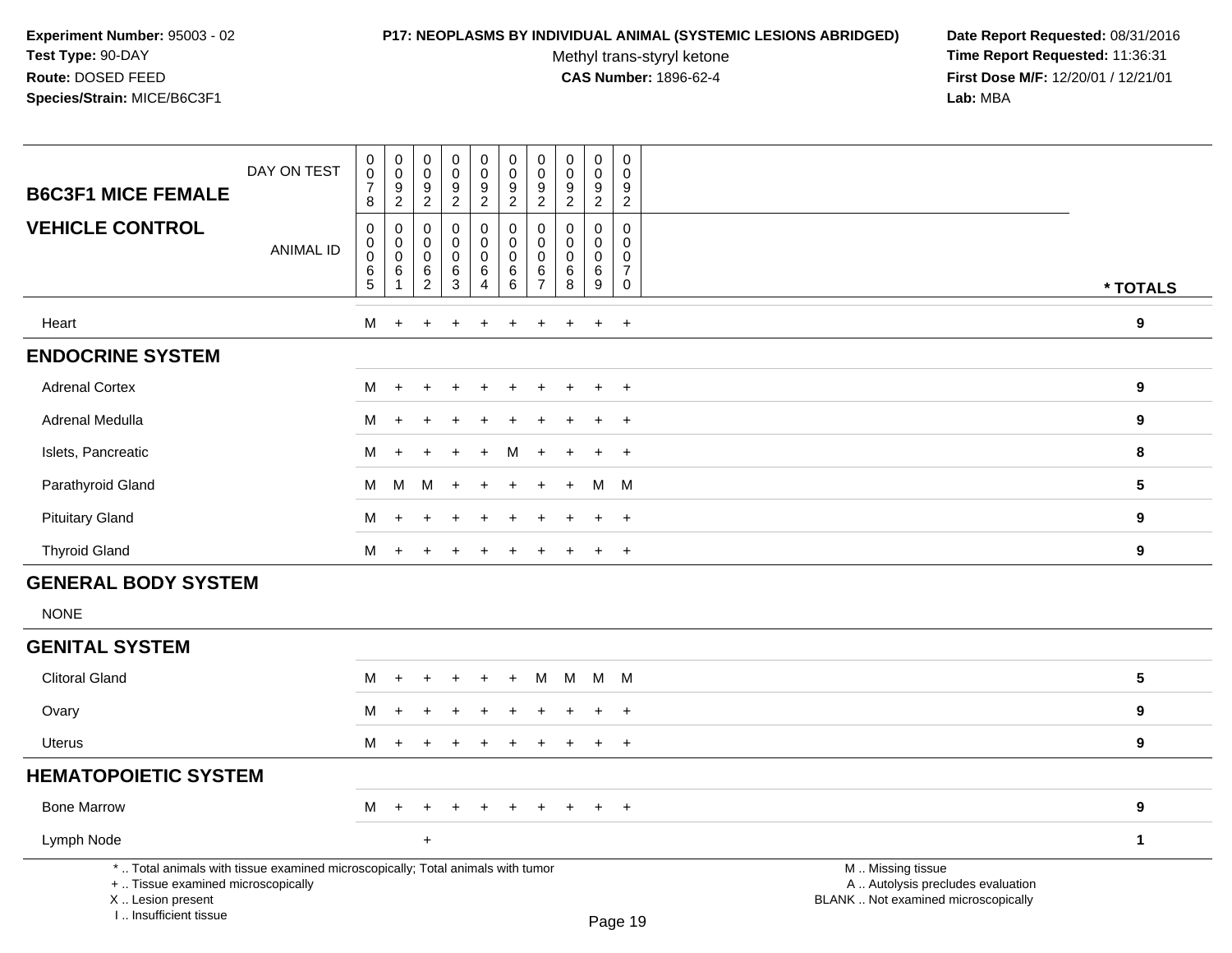#### **P17: NEOPLASMS BY INDIVIDUAL ANIMAL (SYSTEMIC LESIONS ABRIDGED) Date Report Requested:** 08/31/2016

Methyl trans-styryl ketone<br>CAS Number: 1896-62-4

 **Time Report Requested:** 11:36:31 **First Dose M/F:** 12/20/01 / 12/21/01<br>**Lab:** MBA **Lab:** MBA

| <b>B6C3F1 MICE FEMALE</b>     | DAY ON TEST      | $\begin{array}{c} 0 \\ 0 \\ 7 \end{array}$                                            | $\begin{array}{c} 0 \\ 0 \\ 9 \\ 2 \end{array}$ | $_{\rm 0}^{\rm 0}$<br>$\frac{9}{2}$     | 0<br>$\ddot{\mathbf{0}}$<br>9                   | $\pmb{0}$<br>$\ddot{\mathbf{0}}$<br>$\frac{9}{2}$ | $\begin{array}{c} 0 \\ 0 \\ 9 \\ 2 \end{array}$ | $\mathbf 0$<br>$\mathbf 0$<br>9                | $\mathbf 0$<br>$\mathbf 0$<br>$\boldsymbol{9}$           | $\pmb{0}$<br>$\pmb{0}$<br>$\frac{9}{2}$ | $\boldsymbol{0}$<br>$\mathbf 0$<br>9                     |                  |
|-------------------------------|------------------|---------------------------------------------------------------------------------------|-------------------------------------------------|-----------------------------------------|-------------------------------------------------|---------------------------------------------------|-------------------------------------------------|------------------------------------------------|----------------------------------------------------------|-----------------------------------------|----------------------------------------------------------|------------------|
| <b>VEHICLE CONTROL</b>        | <b>ANIMAL ID</b> | 8<br>$\pmb{0}$<br>$\mathbf 0$<br>$\pmb{0}$                                            | $\boldsymbol{0}$<br>$\mathbf 0$                 | $\pmb{0}$<br>$\mathbf 0$<br>$\mathbf 0$ | $\overline{2}$<br>0<br>$\mathbf 0$<br>$\pmb{0}$ | $\pmb{0}$<br>$\mathbf 0$<br>$\pmb{0}$             | $\pmb{0}$<br>$\mathbf 0$<br>$\pmb{0}$           | $\overline{2}$<br>$\mathbf 0$<br>$\Omega$<br>0 | $\overline{2}$<br>$\mathbf 0$<br>$\Omega$<br>$\mathbf 0$ | 0<br>$\mathbf 0$<br>$\mathbf 0$         | $\overline{a}$<br>$\mathbf 0$<br>$\Omega$<br>$\mathbf 0$ |                  |
|                               |                  | $\frac{6}{5}$                                                                         | $\frac{0}{6}$<br>$\overline{1}$                 | $6\phantom{a}$<br>$\overline{2}$        | $\frac{6}{3}$                                   | $6\phantom{a}$<br>$\overline{4}$                  | $6\phantom{a}$<br>$6\phantom{1}$                | $\,6$<br>$\overline{7}$                        | $\,6\,$<br>8                                             | $6\phantom{a}$<br>$\boldsymbol{9}$      | $\overline{7}$<br>0                                      | * TOTALS         |
| Lymph Node, Mandibular        |                  | M                                                                                     | $\ddot{}$                                       |                                         | ÷                                               |                                                   | $\ddot{}$                                       | М                                              |                                                          | $\ddot{}$                               | $\overline{+}$                                           | 8                |
| Lymph Node, Mesenteric        |                  | M                                                                                     | $\div$                                          |                                         |                                                 |                                                   |                                                 |                                                |                                                          | $\ddot{}$                               | $+$                                                      | 9                |
| Spleen                        |                  | м                                                                                     | $+$                                             |                                         | $\ddot{}$                                       | $\ddot{}$                                         | $\ddot{}$                                       |                                                |                                                          | $\ddot{+}$                              | $+$                                                      | 9                |
| Thymus                        |                  | м                                                                                     | $+$                                             | $\overline{ }$                          |                                                 |                                                   | $\ddot{}$                                       |                                                |                                                          | $\ddot{}$                               | $+$                                                      | 9                |
| <b>INTEGUMENTARY SYSTEM</b>   |                  |                                                                                       |                                                 |                                         |                                                 |                                                   |                                                 |                                                |                                                          |                                         |                                                          |                  |
| Mammary Gland                 |                  | M                                                                                     | $+$                                             |                                         | $\ddot{}$                                       |                                                   | $\div$                                          |                                                |                                                          | $\div$                                  | $+$                                                      | 9                |
| Skin                          |                  | м                                                                                     | $+$                                             | $\ddot{}$                               | $\ddot{}$                                       | $\pm$                                             | $\ddot{}$                                       | $\pm$                                          | ÷                                                        | $+$                                     | $+$                                                      | 9                |
| <b>MUSCULOSKELETAL SYSTEM</b> |                  |                                                                                       |                                                 |                                         |                                                 |                                                   |                                                 |                                                |                                                          |                                         |                                                          |                  |
| Bone                          |                  | $\mathsf{A}$                                                                          | $+$                                             | $\ddot{}$                               | $\ddot{}$                                       | $\pm$                                             | $\ddot{}$                                       | $\pm$                                          | $\pm$                                                    | $+$                                     | $+$                                                      | 9                |
| <b>NERVOUS SYSTEM</b>         |                  |                                                                                       |                                                 |                                         |                                                 |                                                   |                                                 |                                                |                                                          |                                         |                                                          |                  |
| <b>Brain</b>                  |                  | M                                                                                     | $+$                                             | $\ddot{}$                               | $+$                                             | $+$                                               | $+$                                             | $\pm$                                          | $\div$                                                   | $\ddot{}$                               | $+$                                                      | $\boldsymbol{9}$ |
| Spinal Cord                   |                  | $\mathsf{M}% _{T}=\mathsf{M}_{T}\!\left( a,b\right) ,\ \mathsf{M}_{T}=\mathsf{M}_{T}$ |                                                 |                                         |                                                 |                                                   |                                                 |                                                |                                                          |                                         |                                                          | $\pmb{0}$        |
| <b>RESPIRATORY SYSTEM</b>     |                  |                                                                                       |                                                 |                                         |                                                 |                                                   |                                                 |                                                |                                                          |                                         |                                                          |                  |
| Lung                          |                  | м                                                                                     | $+$                                             |                                         | ÷.                                              |                                                   |                                                 |                                                |                                                          | $\div$                                  | $+$                                                      | 9                |
| Nose                          |                  | м                                                                                     | $+$                                             | ÷.                                      | $\ddot{}$                                       | $\ddot{}$                                         | $\ddot{}$                                       | +                                              |                                                          | $\ddot{}$                               | $+$                                                      | 9                |
| Trachea                       |                  | M                                                                                     |                                                 |                                         |                                                 |                                                   |                                                 |                                                |                                                          | $\ddot{}$                               | $\overline{+}$                                           | 8                |
|                               |                  |                                                                                       |                                                 |                                         |                                                 |                                                   |                                                 |                                                |                                                          |                                         |                                                          |                  |

# **SPECIAL SENSES SYSTEM**

\* .. Total animals with tissue examined microscopically; Total animals with tumor

+ .. Tissue examined microscopically

X .. Lesion present

I .. Insufficient tissue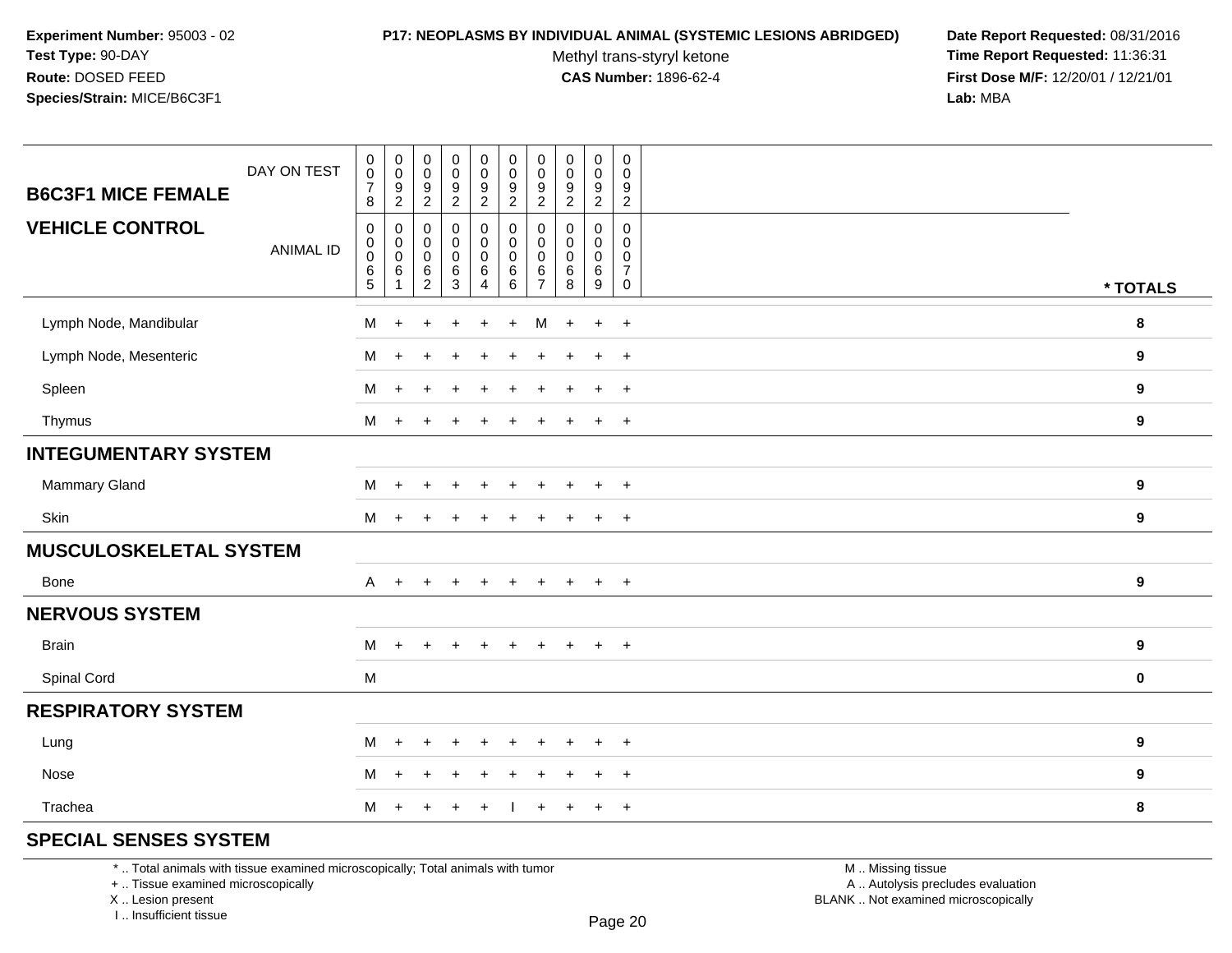### **P17: NEOPLASMS BY INDIVIDUAL ANIMAL (SYSTEMIC LESIONS ABRIDGED) Date Report Requested:** 08/31/2016

Methyl trans-styryl ketone<br>CAS Number: 1896-62-4

| <b>B6C3F1 MICE FEMALE</b><br><b>VEHICLE CONTROL</b> | DAY ON TEST<br>ANIMAL ID | 0<br>$\pmb{0}$<br>$\overline{ }$<br>8<br>0<br>0<br>$\,0\,$ | $_{\rm 0}^{\rm 0}$<br>$\boldsymbol{9}$<br>$\overline{c}$<br>$\begin{matrix} 0 \\ 0 \\ 0 \\ 6 \end{matrix}$ | $_{\rm 0}^{\rm 0}$<br>$\boldsymbol{9}$<br>$\overline{2}$<br>0<br>$\begin{smallmatrix}0\\0\end{smallmatrix}$ | 0<br>$\mathbf 0$<br>$\boldsymbol{9}$<br>2<br>0<br>$\pmb{0}$<br>$\pmb{0}$ | $\begin{smallmatrix} 0\\0 \end{smallmatrix}$<br>9<br>$\overline{2}$<br>0<br>0 | $\begin{smallmatrix}0\0\0\end{smallmatrix}$<br>$\boldsymbol{9}$<br>$\overline{2}$<br>0<br>$\begin{smallmatrix}0\\0\end{smallmatrix}$ | $\begin{smallmatrix} 0\\0 \end{smallmatrix}$<br>$\boldsymbol{9}$<br>$\overline{2}$<br>$\pmb{0}$<br>$\mathbf 0$ | $\begin{smallmatrix} 0\\0 \end{smallmatrix}$<br>9<br>$\begin{smallmatrix}0\\0\end{smallmatrix}$ | 0<br>$\pmb{0}$<br>9<br>2<br>0<br>0<br>0 | 0<br>9<br>2    |          |
|-----------------------------------------------------|--------------------------|------------------------------------------------------------|------------------------------------------------------------------------------------------------------------|-------------------------------------------------------------------------------------------------------------|--------------------------------------------------------------------------|-------------------------------------------------------------------------------|--------------------------------------------------------------------------------------------------------------------------------------|----------------------------------------------------------------------------------------------------------------|-------------------------------------------------------------------------------------------------|-----------------------------------------|----------------|----------|
|                                                     |                          | $\,6\,$<br>5                                               |                                                                                                            | $\,6\,$<br>$\overline{2}$                                                                                   | $\,6$<br>3                                                               | 6<br>4                                                                        | $\,6\,$<br>$6\phantom{1}6$                                                                                                           | $\,6$<br>$\overline{ }$                                                                                        | 6<br>8                                                                                          | 6<br>9                                  | $\overline{ }$ | * TOTALS |
| Eye                                                 |                          | м                                                          | $+$                                                                                                        | $\ddot{}$                                                                                                   | $\div$                                                                   | $+$                                                                           | $\pm$                                                                                                                                |                                                                                                                | $\pm$                                                                                           | $\pm$                                   | $+$            | 9        |
| Harderian Gland                                     |                          | M                                                          | $+$                                                                                                        |                                                                                                             |                                                                          | $+$                                                                           | $\pm$                                                                                                                                |                                                                                                                |                                                                                                 | $+$                                     | $+$            | 9        |
| <b>URINARY SYSTEM</b>                               |                          |                                                            |                                                                                                            |                                                                                                             |                                                                          |                                                                               |                                                                                                                                      |                                                                                                                |                                                                                                 |                                         |                |          |
| Kidney                                              |                          | M                                                          | $+$                                                                                                        |                                                                                                             |                                                                          | $+$                                                                           | $\ddot{}$                                                                                                                            |                                                                                                                |                                                                                                 | $+$                                     | $+$            | 9        |
| <b>Urinary Bladder</b>                              |                          | M                                                          | $\ddot{}$                                                                                                  | $\ddot{}$                                                                                                   | $\ddot{}$                                                                | $+$                                                                           | $+$                                                                                                                                  | $+$                                                                                                            | $+$                                                                                             | $+$                                     | $+$            | 9        |
| <b>SYSTEMIC LESIONS</b>                             |                          |                                                            |                                                                                                            |                                                                                                             |                                                                          |                                                                               |                                                                                                                                      |                                                                                                                |                                                                                                 |                                         |                |          |
| Multiple Organ                                      |                          |                                                            | $\pm$                                                                                                      |                                                                                                             | $\pm$                                                                    | $\pm$                                                                         | $+$                                                                                                                                  | $+$                                                                                                            | $+$                                                                                             | $+$                                     | $+$            | 9        |

I .. Insufficient tissue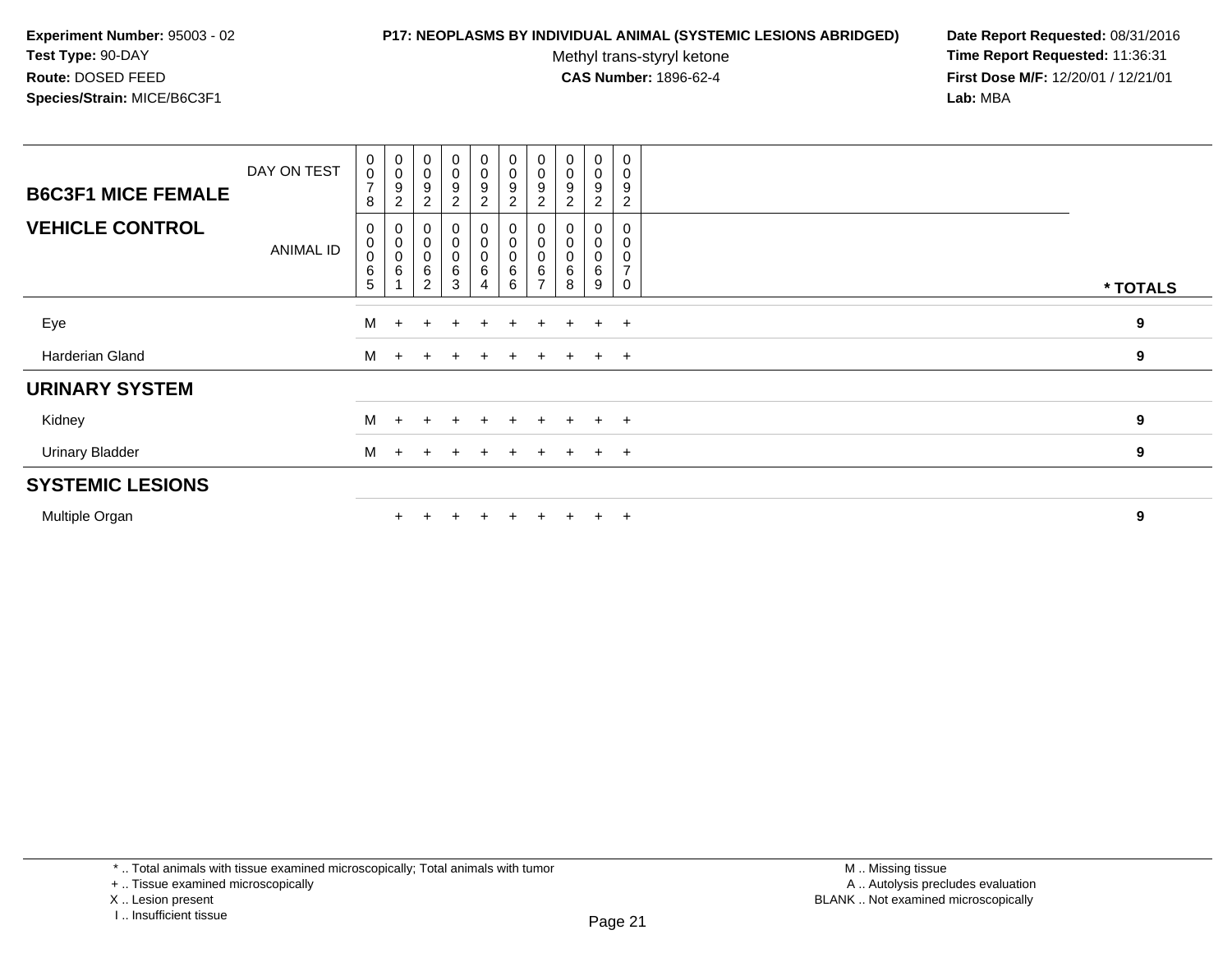### **P17: NEOPLASMS BY INDIVIDUAL ANIMAL (SYSTEMIC LESIONS ABRIDGED) Date Report Requested:** 08/31/2016

Methyl trans-styryl ketone<br>CAS Number: 1896-62-4

 **Time Report Requested:** 11:36:31 **First Dose M/F:** 12/20/01 / 12/21/01<br>**Lab:** MBA **Lab:** MBA

| <b>B6C3F1 MICE FEMALE</b>     | DAY ON TEST      | 0<br>0<br>$\frac{9}{2}$                                 | 0<br>0<br>9<br>$\overline{2}$                     | 0<br>0<br>9<br>$\overline{2}$ | $\mathbf 0$<br>0<br>9<br>$\overline{2}$ | 0<br>0<br>$\frac{9}{2}$              | $\mathbf 0$<br>0<br>$\frac{9}{2}$              | $\pmb{0}$<br>$\mathbf 0$<br>9<br>$\overline{2}$                     | $\mathbf 0$<br>0<br>9<br>$\overline{2}$ | $\mathbf 0$<br>0<br>9<br>$\overline{2}$ | $\mathbf 0$<br>0<br>9<br>$\overline{2}$ |          |  |
|-------------------------------|------------------|---------------------------------------------------------|---------------------------------------------------|-------------------------------|-----------------------------------------|--------------------------------------|------------------------------------------------|---------------------------------------------------------------------|-----------------------------------------|-----------------------------------------|-----------------------------------------|----------|--|
| 0.025%                        | <b>ANIMAL ID</b> | 0<br>0<br>$\pmb{0}$<br>$\boldsymbol{7}$<br>$\mathbf{1}$ | 0<br>0<br>0<br>$\boldsymbol{7}$<br>$\overline{2}$ | 0<br>0<br>0<br>7<br>3         | 0<br>0<br>$\overline{7}$<br>4           | 0<br>0<br>0<br>$\boldsymbol{7}$<br>5 | 0<br>$\mathbf 0$<br>0<br>$\boldsymbol{7}$<br>6 | 0<br>$\mathbf 0$<br>$\mathbf 0$<br>$\overline{7}$<br>$\overline{7}$ | 0<br>0<br>$\overline{7}$<br>8           | 0<br>0<br>0<br>$\overline{7}$<br>9      | 0<br>0<br>$\Omega$<br>8<br>$\mathbf 0$  | * TOTALS |  |
| <b>ALIMENTARY SYSTEM</b>      |                  |                                                         |                                                   |                               |                                         |                                      |                                                |                                                                     |                                         |                                         |                                         |          |  |
| Stomach, Glandular            |                  | $\pm$                                                   | $\pm$                                             | $\ddot{}$                     | $^+$                                    | $\overline{+}$                       | $^{+}$                                         | $+$                                                                 | $+$                                     |                                         | $+$ $+$                                 | 10       |  |
| <b>CARDIOVASCULAR SYSTEM</b>  |                  |                                                         |                                                   |                               |                                         |                                      |                                                |                                                                     |                                         |                                         |                                         |          |  |
| <b>NONE</b>                   |                  |                                                         |                                                   |                               |                                         |                                      |                                                |                                                                     |                                         |                                         |                                         |          |  |
| <b>ENDOCRINE SYSTEM</b>       |                  |                                                         |                                                   |                               |                                         |                                      |                                                |                                                                     |                                         |                                         |                                         |          |  |
| <b>NONE</b>                   |                  |                                                         |                                                   |                               |                                         |                                      |                                                |                                                                     |                                         |                                         |                                         |          |  |
| <b>GENERAL BODY SYSTEM</b>    |                  |                                                         |                                                   |                               |                                         |                                      |                                                |                                                                     |                                         |                                         |                                         |          |  |
| <b>NONE</b>                   |                  |                                                         |                                                   |                               |                                         |                                      |                                                |                                                                     |                                         |                                         |                                         |          |  |
| <b>GENITAL SYSTEM</b>         |                  |                                                         |                                                   |                               |                                         |                                      |                                                |                                                                     |                                         |                                         |                                         |          |  |
| <b>NONE</b>                   |                  |                                                         |                                                   |                               |                                         |                                      |                                                |                                                                     |                                         |                                         |                                         |          |  |
| <b>HEMATOPOIETIC SYSTEM</b>   |                  |                                                         |                                                   |                               |                                         |                                      |                                                |                                                                     |                                         |                                         |                                         |          |  |
| <b>NONE</b>                   |                  |                                                         |                                                   |                               |                                         |                                      |                                                |                                                                     |                                         |                                         |                                         |          |  |
| <b>INTEGUMENTARY SYSTEM</b>   |                  |                                                         |                                                   |                               |                                         |                                      |                                                |                                                                     |                                         |                                         |                                         |          |  |
| <b>NONE</b>                   |                  |                                                         |                                                   |                               |                                         |                                      |                                                |                                                                     |                                         |                                         |                                         |          |  |
| <b>MUSCULOSKELETAL SYSTEM</b> |                  |                                                         |                                                   |                               |                                         |                                      |                                                |                                                                     |                                         |                                         |                                         |          |  |
| <b>NONE</b>                   |                  |                                                         |                                                   |                               |                                         |                                      |                                                |                                                                     |                                         |                                         |                                         |          |  |
| <b>NERVOUS SYSTEM</b>         |                  |                                                         |                                                   |                               |                                         |                                      |                                                |                                                                     |                                         |                                         |                                         |          |  |

\* .. Total animals with tissue examined microscopically; Total animals with tumor

+ .. Tissue examined microscopically

X .. Lesion present

I .. Insufficient tissue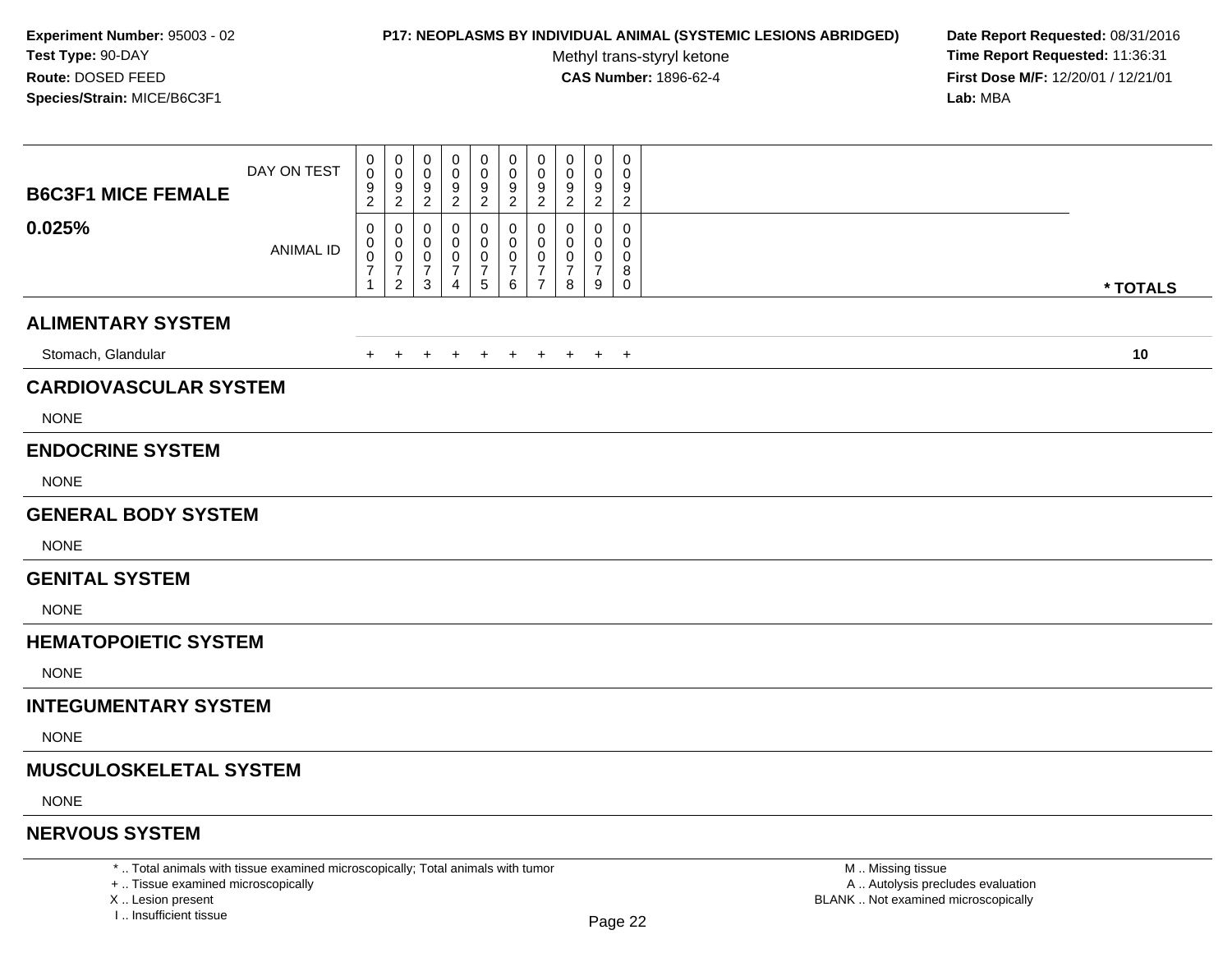## **P17: NEOPLASMS BY INDIVIDUAL ANIMAL (SYSTEMIC LESIONS ABRIDGED) Date Report Requested:** 08/31/2016

Methyl trans-styryl ketone<br>CAS Number: 1896-62-4

| <b>B6C3F1 MICE FEMALE</b>    | DAY ON TEST | $\begin{smallmatrix}0\0\0\end{smallmatrix}$<br>$\boldsymbol{9}$<br>$\overline{c}$ | $_{\rm 0}^{\rm 0}$<br>$\frac{9}{2}$                                  | 0<br>$\pmb{0}$<br>9<br>$\overline{c}$              | $\pmb{0}$<br>$\boldsymbol{0}$<br>9<br>$\overline{c}$        | $_0^0$<br>9<br>$\overline{c}$                         | 0<br>0<br>9<br>$\overline{a}$                             | $_{\rm 0}^{\rm 0}$<br>$\boldsymbol{9}$<br>$\sqrt{2}$                                  | 0<br>$\pmb{0}$<br>9<br>$\overline{c}$      | 0<br>$\boldsymbol{0}$<br>$\boldsymbol{9}$<br>$\overline{c}$ | 0<br>$\pmb{0}$<br>9<br>$\overline{c}$ |          |
|------------------------------|-------------|-----------------------------------------------------------------------------------|----------------------------------------------------------------------|----------------------------------------------------|-------------------------------------------------------------|-------------------------------------------------------|-----------------------------------------------------------|---------------------------------------------------------------------------------------|--------------------------------------------|-------------------------------------------------------------|---------------------------------------|----------|
| 0.025%                       | ANIMAL ID   | 0<br>$\begin{matrix} 0 \\ 0 \\ 7 \end{matrix}$                                    | $\pmb{0}$<br>$\begin{matrix} 0 \\ 0 \\ 7 \end{matrix}$<br>$\sqrt{2}$ | 0<br>$\pmb{0}$<br>$\pmb{0}$<br>$\overline{7}$<br>3 | 0<br>$\pmb{0}$<br>$\pmb{0}$<br>$\overline{\mathbf{7}}$<br>4 | 0<br>$\begin{bmatrix} 0 \\ 0 \\ 7 \end{bmatrix}$<br>5 | 0<br>$\pmb{0}$<br>0<br>$\boldsymbol{7}$<br>$6\phantom{a}$ | $\pmb{0}$<br>$\begin{matrix} 0 \\ 0 \end{matrix}$<br>$\overline{7}$<br>$\overline{z}$ | 0<br>$\pmb{0}$<br>0<br>$\overline{7}$<br>8 | 0<br>$\boldsymbol{0}$<br>0<br>$\overline{7}$<br>9           | 0<br>0<br>0<br>8<br>0                 | * TOTALS |
| <b>NONE</b>                  |             |                                                                                   |                                                                      |                                                    |                                                             |                                                       |                                                           |                                                                                       |                                            |                                                             |                                       |          |
| <b>RESPIRATORY SYSTEM</b>    |             |                                                                                   |                                                                      |                                                    |                                                             |                                                       |                                                           |                                                                                       |                                            |                                                             |                                       |          |
| Nose                         |             |                                                                                   |                                                                      | $\ddot{}$                                          | $+$                                                         | $+$                                                   | $+$ $+$ $+$                                               |                                                                                       |                                            |                                                             | $+$ $+$                               | 10       |
| <b>SPECIAL SENSES SYSTEM</b> |             |                                                                                   |                                                                      |                                                    |                                                             |                                                       |                                                           |                                                                                       |                                            |                                                             |                                       |          |
| <b>NONE</b>                  |             |                                                                                   |                                                                      |                                                    |                                                             |                                                       |                                                           |                                                                                       |                                            |                                                             |                                       |          |
| <b>URINARY SYSTEM</b>        |             |                                                                                   |                                                                      |                                                    |                                                             |                                                       |                                                           |                                                                                       |                                            |                                                             |                                       |          |
| Kidney                       |             | $+$                                                                               | $\pm$                                                                | $\ddot{}$                                          | $\pm$                                                       | $\pm$                                                 | $+$                                                       | $+$                                                                                   | $+$                                        |                                                             | $+$ $+$                               | 10       |
| <b>SYSTEMIC LESIONS</b>      |             |                                                                                   |                                                                      |                                                    |                                                             |                                                       |                                                           |                                                                                       |                                            |                                                             |                                       |          |
| Multiple Organ               |             |                                                                                   |                                                                      |                                                    |                                                             | $\pm$                                                 | $+$                                                       | $+$                                                                                   | $+$                                        |                                                             | $+$ $+$                               | 10       |
|                              |             |                                                                                   |                                                                      |                                                    |                                                             |                                                       |                                                           |                                                                                       |                                            |                                                             |                                       |          |

<sup>+ ..</sup> Tissue examined microscopically

X .. Lesion present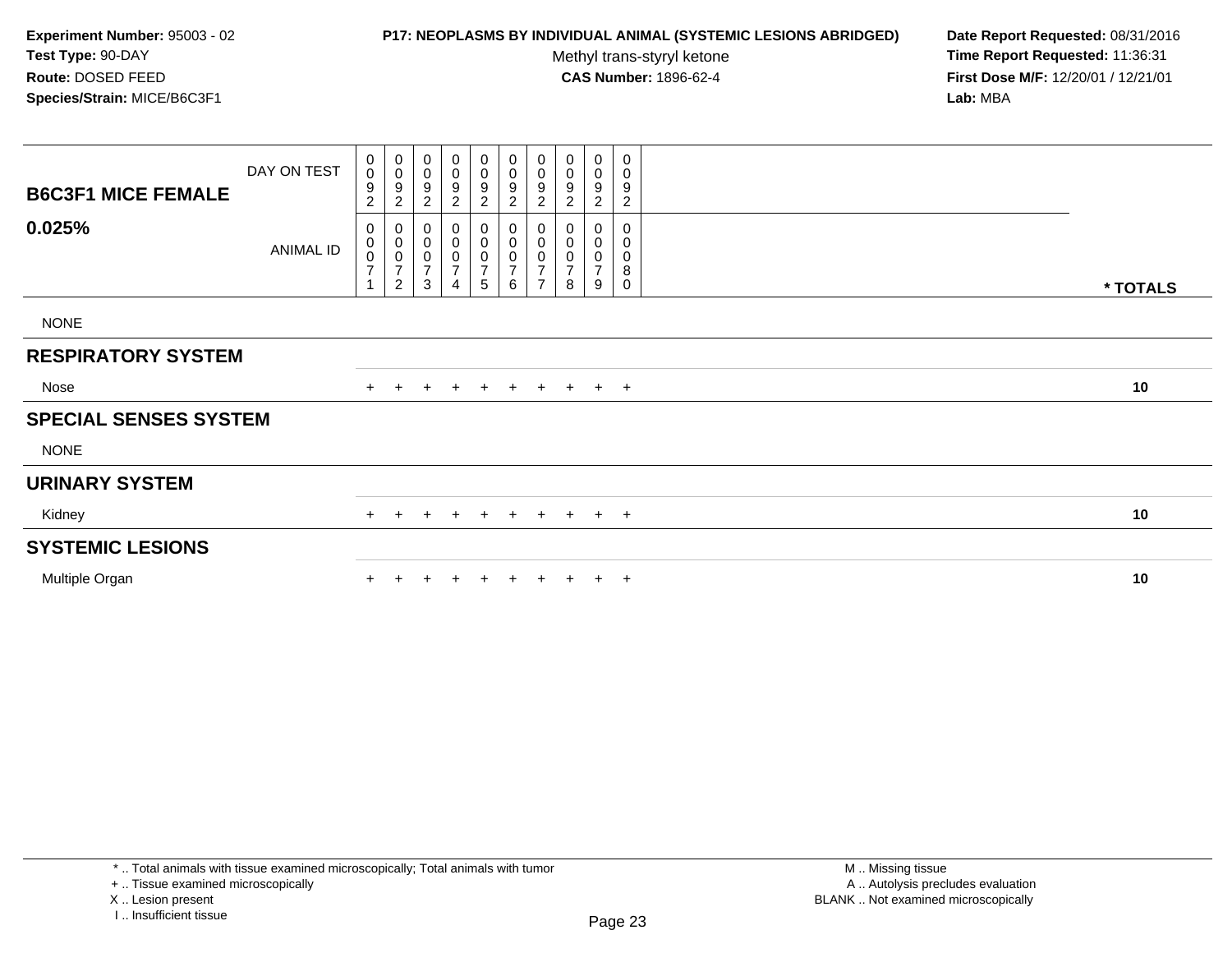### **P17: NEOPLASMS BY INDIVIDUAL ANIMAL (SYSTEMIC LESIONS ABRIDGED) Date Report Requested:** 08/31/2016

Methyl trans-styryl ketone<br>CAS Number: 1896-62-4

 **Time Report Requested:** 11:36:31 **First Dose M/F:** 12/20/01 / 12/21/01<br>Lab: MBA **Lab:** MBA

| <b>B6C3F1 MICE FEMALE</b>     | DAY ON TEST      | 0<br>$\mathbf 0$<br>9<br>$\overline{c}$ | 0<br>$\mathbf 0$<br>9<br>$\overline{2}$                       | 0<br>0<br>9<br>$\overline{2}$ | 0<br>0<br>9<br>$\overline{2}$ | 0<br>0<br>9<br>$\overline{2}$ | 0<br>$\mathbf 0$<br>9<br>$\overline{2}$ | 0<br>$\mathbf 0$<br>9<br>$\overline{2}$             | 0<br>0<br>9<br>$\overline{2}$ | 0<br>0<br>9<br>$\overline{c}$ | 0<br>0<br>9<br>$\overline{2}$                  |          |  |
|-------------------------------|------------------|-----------------------------------------|---------------------------------------------------------------|-------------------------------|-------------------------------|-------------------------------|-----------------------------------------|-----------------------------------------------------|-------------------------------|-------------------------------|------------------------------------------------|----------|--|
| 0.05%                         | <b>ANIMAL ID</b> | 0<br>0<br>0<br>8<br>1                   | 0<br>0<br>0<br>$\begin{smallmatrix} 8 \\ 2 \end{smallmatrix}$ | 0<br>0<br>0<br>8<br>3         | 0<br>0<br>$_{4}^{8}$          | 0<br>0<br>0<br>$^8_5$         | 0<br>0<br>0<br>$^8_6$                   | 0<br>$\Omega$<br>$\mathbf 0$<br>8<br>$\overline{7}$ | 0<br>0<br>0<br>8<br>8         | 0<br>0<br>0<br>8<br>9         | 0<br>$\Omega$<br>0<br>9<br>$\mathsf{O}\xspace$ | * TOTALS |  |
| <b>ALIMENTARY SYSTEM</b>      |                  |                                         |                                                               |                               |                               |                               |                                         |                                                     |                               |                               |                                                |          |  |
| Stomach, Glandular            |                  | $+$                                     | $^{+}$                                                        | $+$                           | $+$                           | $+$                           | $+$                                     | $+$                                                 | $+$                           |                               | $+$ $+$                                        | 10       |  |
| <b>CARDIOVASCULAR SYSTEM</b>  |                  |                                         |                                                               |                               |                               |                               |                                         |                                                     |                               |                               |                                                |          |  |
| <b>NONE</b>                   |                  |                                         |                                                               |                               |                               |                               |                                         |                                                     |                               |                               |                                                |          |  |
| <b>ENDOCRINE SYSTEM</b>       |                  |                                         |                                                               |                               |                               |                               |                                         |                                                     |                               |                               |                                                |          |  |
| <b>NONE</b>                   |                  |                                         |                                                               |                               |                               |                               |                                         |                                                     |                               |                               |                                                |          |  |
| <b>GENERAL BODY SYSTEM</b>    |                  |                                         |                                                               |                               |                               |                               |                                         |                                                     |                               |                               |                                                |          |  |
| <b>NONE</b>                   |                  |                                         |                                                               |                               |                               |                               |                                         |                                                     |                               |                               |                                                |          |  |
| <b>GENITAL SYSTEM</b>         |                  |                                         |                                                               |                               |                               |                               |                                         |                                                     |                               |                               |                                                |          |  |
| <b>NONE</b>                   |                  |                                         |                                                               |                               |                               |                               |                                         |                                                     |                               |                               |                                                |          |  |
| <b>HEMATOPOIETIC SYSTEM</b>   |                  |                                         |                                                               |                               |                               |                               |                                         |                                                     |                               |                               |                                                |          |  |
| <b>NONE</b>                   |                  |                                         |                                                               |                               |                               |                               |                                         |                                                     |                               |                               |                                                |          |  |
| <b>INTEGUMENTARY SYSTEM</b>   |                  |                                         |                                                               |                               |                               |                               |                                         |                                                     |                               |                               |                                                |          |  |
| <b>NONE</b>                   |                  |                                         |                                                               |                               |                               |                               |                                         |                                                     |                               |                               |                                                |          |  |
| <b>MUSCULOSKELETAL SYSTEM</b> |                  |                                         |                                                               |                               |                               |                               |                                         |                                                     |                               |                               |                                                |          |  |
| <b>NONE</b>                   |                  |                                         |                                                               |                               |                               |                               |                                         |                                                     |                               |                               |                                                |          |  |
| <b>NERVOUS SYSTEM</b>         |                  |                                         |                                                               |                               |                               |                               |                                         |                                                     |                               |                               |                                                |          |  |

\* .. Total animals with tissue examined microscopically; Total animals with tumor

+ .. Tissue examined microscopically

X .. Lesion present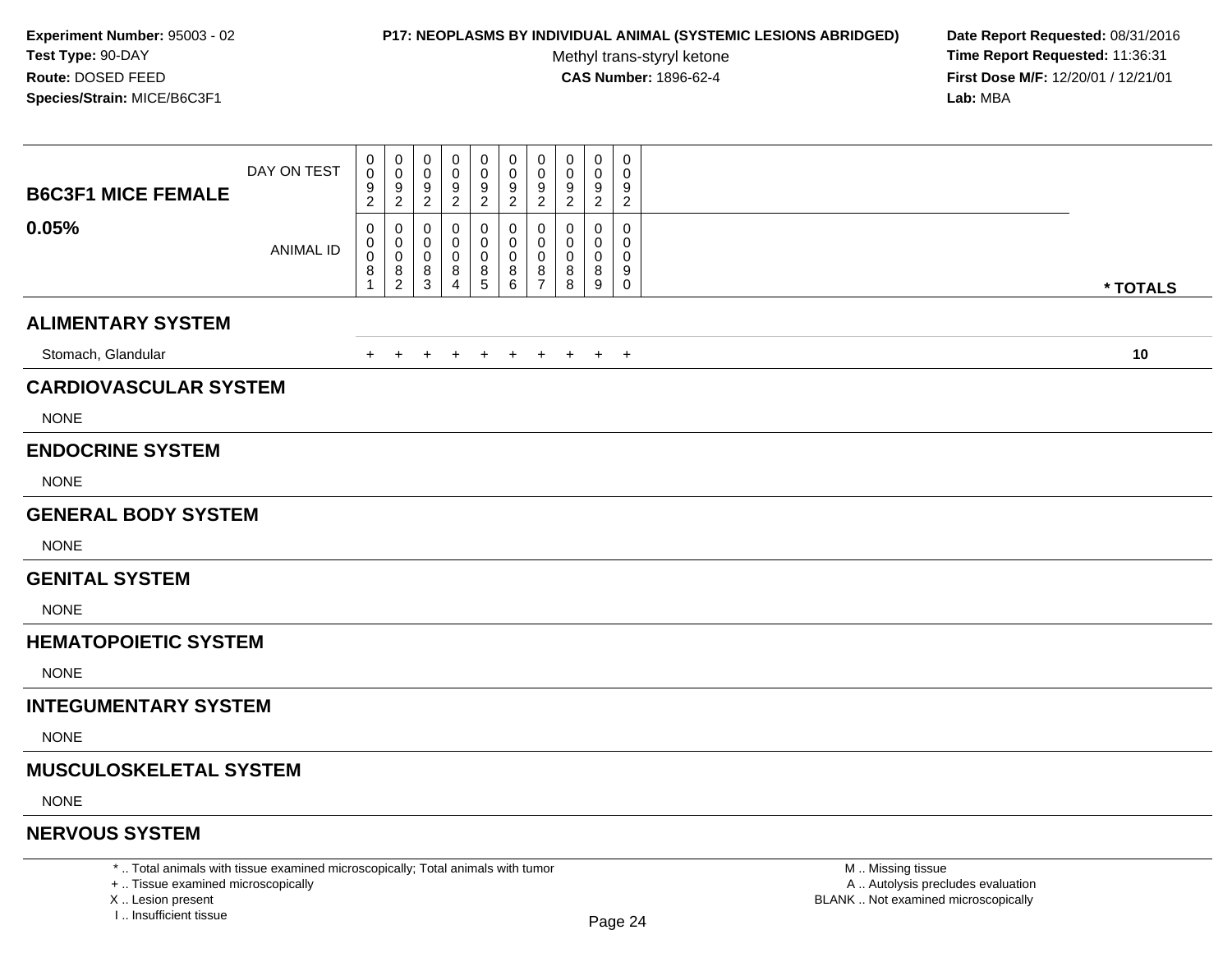## **P17: NEOPLASMS BY INDIVIDUAL ANIMAL (SYSTEMIC LESIONS ABRIDGED) Date Report Requested:** 08/31/2016

Methyl trans-styryl ketone<br>CAS Number: 1896-62-4

| <b>B6C3F1 MICE FEMALE</b>    | DAY ON TEST | $\begin{smallmatrix}0\0\0\end{smallmatrix}$<br>9<br>$\overline{c}$ | $\pmb{0}$<br>$\mathbf 0$<br>$\frac{9}{2}$                                | 0<br>$\pmb{0}$<br>9<br>$\overline{c}$ | $\pmb{0}$<br>$\boldsymbol{0}$<br>9<br>$\overline{c}$            | 0<br>$\pmb{0}$<br>9<br>$\overline{c}$ | 0<br>0<br>9<br>$\overline{a}$      | $_{\rm 0}^{\rm 0}$<br>$\boldsymbol{9}$<br>$\sqrt{2}$                     | 0<br>$\pmb{0}$<br>9<br>$\overline{c}$ | 0<br>$\boldsymbol{0}$<br>$\boldsymbol{9}$<br>$\overline{c}$ | 0<br>$\pmb{0}$<br>9<br>$\overline{c}$ |          |
|------------------------------|-------------|--------------------------------------------------------------------|--------------------------------------------------------------------------|---------------------------------------|-----------------------------------------------------------------|---------------------------------------|------------------------------------|--------------------------------------------------------------------------|---------------------------------------|-------------------------------------------------------------|---------------------------------------|----------|
| 0.05%                        | ANIMAL ID   | 0<br>$_{\rm 0}^{\rm 0}$<br>8                                       | $\pmb{0}$<br>$\begin{matrix} 0 \\ 0 \\ 8 \end{matrix}$<br>$\overline{c}$ | 0<br>$\pmb{0}$<br>$\pmb{0}$<br>8<br>3 | 0<br>$\boldsymbol{0}$<br>$\pmb{0}$<br>$\bf 8$<br>$\overline{4}$ | 0<br>$\pmb{0}$<br>$\pmb{0}$<br>8<br>5 | 0<br>0<br>0<br>8<br>$6\phantom{a}$ | $\pmb{0}$<br>$\begin{matrix} 0 \\ 0 \\ 8 \end{matrix}$<br>$\overline{ }$ | 0<br>0<br>0<br>8<br>8                 | 0<br>0<br>0<br>8<br>9                                       | $\mathbf 0$<br>0<br>0<br>9<br>0       | * TOTALS |
| <b>NONE</b>                  |             |                                                                    |                                                                          |                                       |                                                                 |                                       |                                    |                                                                          |                                       |                                                             |                                       |          |
| <b>RESPIRATORY SYSTEM</b>    |             |                                                                    |                                                                          |                                       |                                                                 |                                       |                                    |                                                                          |                                       |                                                             |                                       |          |
| Nose                         |             |                                                                    |                                                                          | $\ddot{}$                             | $+$                                                             | $+$                                   | $+$ $+$ $+$                        |                                                                          |                                       |                                                             | $+$ $+$                               | 10       |
| <b>SPECIAL SENSES SYSTEM</b> |             |                                                                    |                                                                          |                                       |                                                                 |                                       |                                    |                                                                          |                                       |                                                             |                                       |          |
| <b>NONE</b>                  |             |                                                                    |                                                                          |                                       |                                                                 |                                       |                                    |                                                                          |                                       |                                                             |                                       |          |
| <b>URINARY SYSTEM</b>        |             |                                                                    |                                                                          |                                       |                                                                 |                                       |                                    |                                                                          |                                       |                                                             |                                       |          |
| Kidney                       |             | $+$                                                                | $\pm$                                                                    | $\ddot{}$                             | $\pm$                                                           | $\pm$                                 | $+$                                | $+$                                                                      | $+$                                   |                                                             | $+$ $+$                               | 10       |
| <b>SYSTEMIC LESIONS</b>      |             |                                                                    |                                                                          |                                       |                                                                 |                                       |                                    |                                                                          |                                       |                                                             |                                       |          |
| Multiple Organ               |             |                                                                    |                                                                          |                                       |                                                                 | $\pm$                                 | $+$                                | $+$                                                                      | $+$                                   |                                                             | $+$ $+$                               | 10       |
|                              |             |                                                                    |                                                                          |                                       |                                                                 |                                       |                                    |                                                                          |                                       |                                                             |                                       |          |

<sup>+ ..</sup> Tissue examined microscopically

X .. Lesion present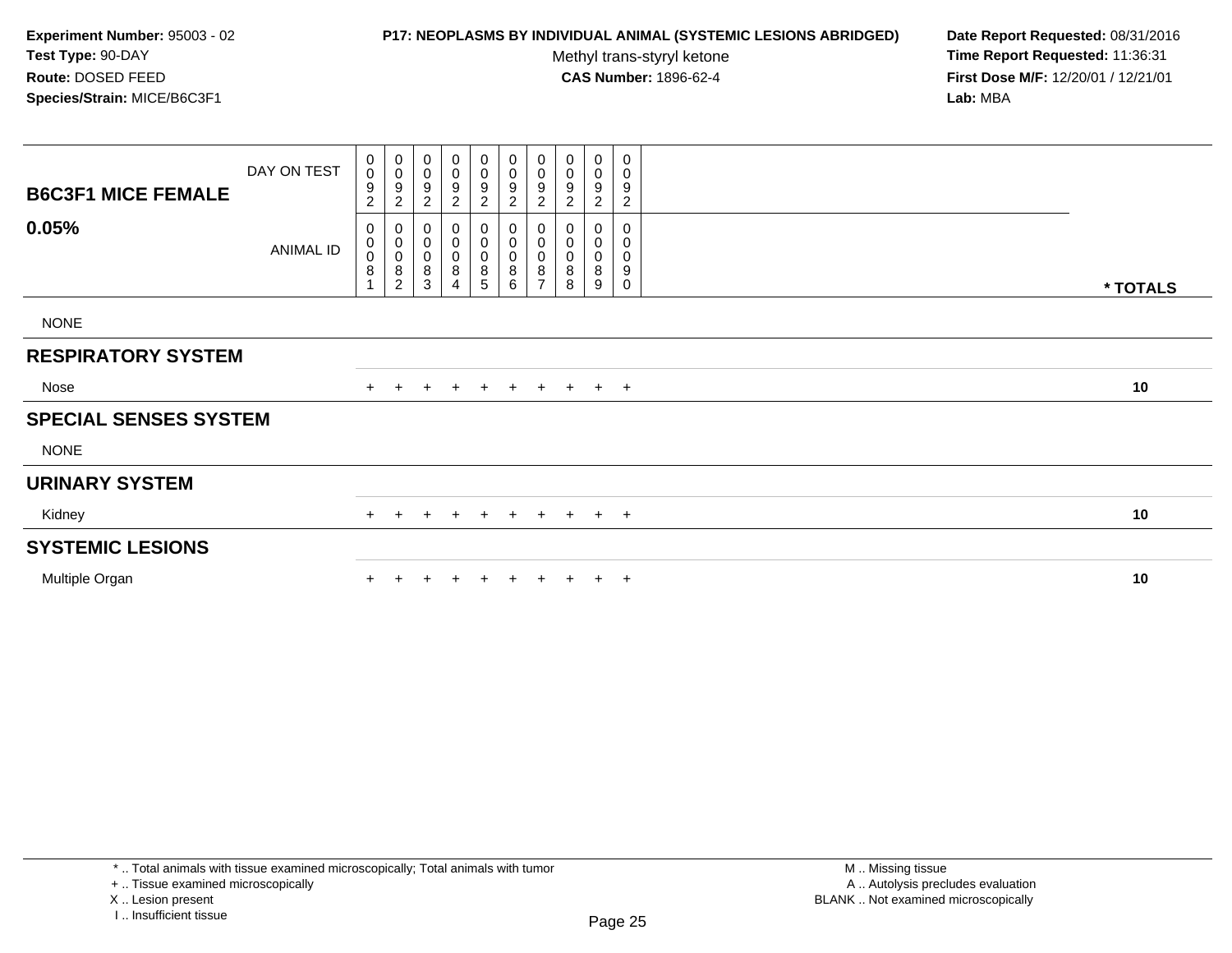### **P17: NEOPLASMS BY INDIVIDUAL ANIMAL (SYSTEMIC LESIONS ABRIDGED) Date Report Requested:** 08/31/2016

Methyl trans-styryl ketone<br>CAS Number: 1896-62-4

 **Time Report Requested:** 11:36:31 **First Dose M/F:** 12/20/01 / 12/21/01<br>**Lab:** MBA **Lab:** MBA

| <b>B6C3F1 MICE FEMALE</b><br>0.1% | DAY ON TEST<br><b>ANIMAL ID</b> | 0<br>0<br>9<br>$\overline{c}$<br>0<br>0<br>0 | 0<br>0<br>9<br>$\overline{2}$<br>0<br>0<br>$\boldsymbol{0}$ | 0<br>0<br>9<br>$\overline{2}$<br>0<br>0<br>0 | 0<br>0<br>9<br>$\overline{2}$<br>0<br>0<br>0 | 0<br>$\mathbf 0$<br>9<br>$\overline{2}$<br>0<br>0<br>0 | 0<br>0<br>9<br>$\overline{2}$<br>0<br>0<br>0 | 0<br>$\mathbf 0$<br>9<br>$\overline{2}$<br>0<br>$\mathbf 0$<br>$\Omega$ | 0<br>0<br>9<br>$\boldsymbol{2}$<br>0<br>$\Omega$<br>0 | 0<br>0<br>9<br>$\overline{2}$<br>0<br>0<br>0 | 0<br>$\mathbf 0$<br>9<br>$\mathbf{2}$<br>0<br>0<br>1 |          |
|-----------------------------------|---------------------------------|----------------------------------------------|-------------------------------------------------------------|----------------------------------------------|----------------------------------------------|--------------------------------------------------------|----------------------------------------------|-------------------------------------------------------------------------|-------------------------------------------------------|----------------------------------------------|------------------------------------------------------|----------|
|                                   |                                 | 9<br>1                                       | $\boldsymbol{9}$<br>$\overline{2}$                          | 9<br>3                                       | $\frac{9}{4}$                                | $\begin{array}{c} 9 \\ 5 \end{array}$                  | $^9$ 6                                       | $9\,$<br>$\overline{7}$                                                 | 9<br>8                                                | 9<br>9                                       | 0<br>$\mathsf{O}\xspace$                             | * TOTALS |
| <b>ALIMENTARY SYSTEM</b>          |                                 |                                              |                                                             |                                              |                                              |                                                        |                                              |                                                                         |                                                       |                                              |                                                      |          |
| Stomach, Glandular                |                                 | +                                            | $+$                                                         | $\ddot{}$                                    | $\ddot{}$                                    | $+$                                                    | $+$                                          | $+$                                                                     | $+$                                                   |                                              | $+$ $+$                                              | 10       |
| <b>CARDIOVASCULAR SYSTEM</b>      |                                 |                                              |                                                             |                                              |                                              |                                                        |                                              |                                                                         |                                                       |                                              |                                                      |          |
| <b>NONE</b>                       |                                 |                                              |                                                             |                                              |                                              |                                                        |                                              |                                                                         |                                                       |                                              |                                                      |          |
| <b>ENDOCRINE SYSTEM</b>           |                                 |                                              |                                                             |                                              |                                              |                                                        |                                              |                                                                         |                                                       |                                              |                                                      |          |
| <b>NONE</b>                       |                                 |                                              |                                                             |                                              |                                              |                                                        |                                              |                                                                         |                                                       |                                              |                                                      |          |
| <b>GENERAL BODY SYSTEM</b>        |                                 |                                              |                                                             |                                              |                                              |                                                        |                                              |                                                                         |                                                       |                                              |                                                      |          |
| <b>NONE</b>                       |                                 |                                              |                                                             |                                              |                                              |                                                        |                                              |                                                                         |                                                       |                                              |                                                      |          |
| <b>GENITAL SYSTEM</b>             |                                 |                                              |                                                             |                                              |                                              |                                                        |                                              |                                                                         |                                                       |                                              |                                                      |          |
| <b>NONE</b>                       |                                 |                                              |                                                             |                                              |                                              |                                                        |                                              |                                                                         |                                                       |                                              |                                                      |          |
| <b>HEMATOPOIETIC SYSTEM</b>       |                                 |                                              |                                                             |                                              |                                              |                                                        |                                              |                                                                         |                                                       |                                              |                                                      |          |
| <b>NONE</b>                       |                                 |                                              |                                                             |                                              |                                              |                                                        |                                              |                                                                         |                                                       |                                              |                                                      |          |
| <b>INTEGUMENTARY SYSTEM</b>       |                                 |                                              |                                                             |                                              |                                              |                                                        |                                              |                                                                         |                                                       |                                              |                                                      |          |
| <b>NONE</b>                       |                                 |                                              |                                                             |                                              |                                              |                                                        |                                              |                                                                         |                                                       |                                              |                                                      |          |
| <b>MUSCULOSKELETAL SYSTEM</b>     |                                 |                                              |                                                             |                                              |                                              |                                                        |                                              |                                                                         |                                                       |                                              |                                                      |          |
| <b>NONE</b>                       |                                 |                                              |                                                             |                                              |                                              |                                                        |                                              |                                                                         |                                                       |                                              |                                                      |          |
| <b>NERVOUS SYSTEM</b>             |                                 |                                              |                                                             |                                              |                                              |                                                        |                                              |                                                                         |                                                       |                                              |                                                      |          |

\* .. Total animals with tissue examined microscopically; Total animals with tumor

+ .. Tissue examined microscopically

X .. Lesion present

I .. Insufficient tissue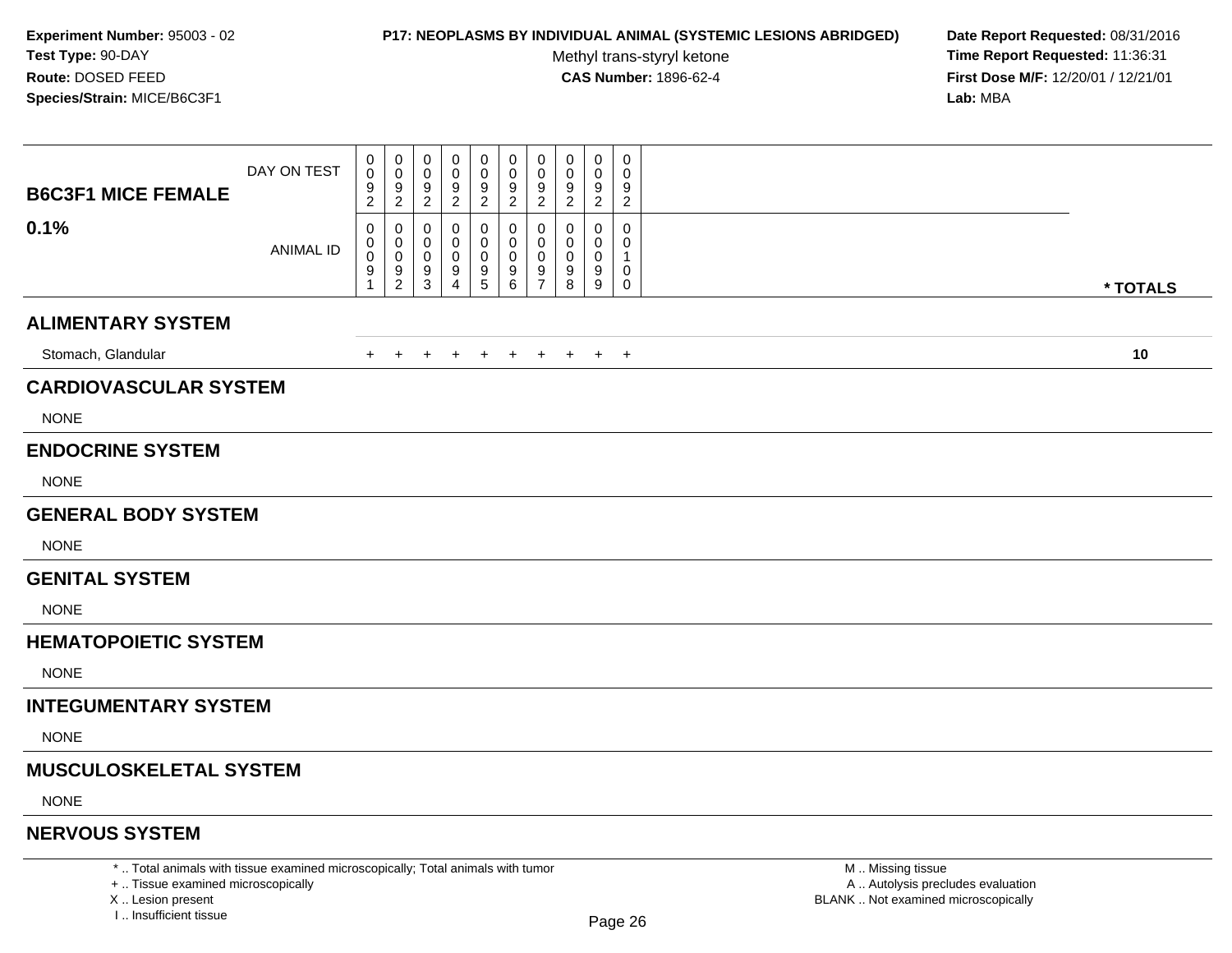## **P17: NEOPLASMS BY INDIVIDUAL ANIMAL (SYSTEMIC LESIONS ABRIDGED) Date Report Requested:** 08/31/2016

Methyl trans-styryl ketone<br>CAS Number: 1896-62-4

| <b>B6C3F1 MICE FEMALE</b>    | DAY ON TEST | $\begin{smallmatrix}0\0\0\end{smallmatrix}$<br>$\boldsymbol{9}$<br>$\overline{c}$ | $_{\rm 0}^{\rm 0}$<br>$\frac{9}{2}$                                | 0<br>$\pmb{0}$<br>9<br>$\overline{c}$ | $\pmb{0}$<br>$\boldsymbol{0}$<br>9<br>$\overline{c}$        | $_0^0$<br>9<br>$\overline{c}$         | 0<br>0<br>9<br>$\overline{a}$ | $_{\rm 0}^{\rm 0}$<br>$\boldsymbol{9}$<br>$\sqrt{2}$                         | 0<br>$\pmb{0}$<br>9<br>$\overline{c}$ | 0<br>$\boldsymbol{0}$<br>$\boldsymbol{9}$<br>$\overline{c}$ | 0<br>$\pmb{0}$<br>9<br>$\overline{c}$ |          |
|------------------------------|-------------|-----------------------------------------------------------------------------------|--------------------------------------------------------------------|---------------------------------------|-------------------------------------------------------------|---------------------------------------|-------------------------------|------------------------------------------------------------------------------|---------------------------------------|-------------------------------------------------------------|---------------------------------------|----------|
| 0.1%                         | ANIMAL ID   | 0<br>$_{\rm 0}^{\rm 0}$<br>$\boldsymbol{9}$                                       | $\pmb{0}$<br>$\begin{matrix}0\\0\\9\end{matrix}$<br>$\overline{c}$ | 0<br>$\pmb{0}$<br>$\pmb{0}$<br>9<br>3 | 0<br>$\boldsymbol{0}$<br>$\pmb{0}$<br>$\boldsymbol{9}$<br>4 | 0<br>$\pmb{0}$<br>$\pmb{0}$<br>9<br>5 | 0<br>0<br>0<br>9<br>6         | $\pmb{0}$<br>$\begin{smallmatrix}0\\0\\9\end{smallmatrix}$<br>$\overline{z}$ | 0<br>0<br>$\pmb{0}$<br>9<br>8         | 0<br>$\boldsymbol{0}$<br>0<br>9<br>9                        | 0<br>0<br>$\pmb{0}$<br>0              | * TOTALS |
| <b>NONE</b>                  |             |                                                                                   |                                                                    |                                       |                                                             |                                       |                               |                                                                              |                                       |                                                             |                                       |          |
| <b>RESPIRATORY SYSTEM</b>    |             |                                                                                   |                                                                    |                                       |                                                             |                                       |                               |                                                                              |                                       |                                                             |                                       |          |
| Nose                         |             |                                                                                   |                                                                    | $\ddot{}$                             | $+$                                                         | $+$                                   | + + + + +                     |                                                                              |                                       |                                                             |                                       | 10       |
| <b>SPECIAL SENSES SYSTEM</b> |             |                                                                                   |                                                                    |                                       |                                                             |                                       |                               |                                                                              |                                       |                                                             |                                       |          |
| <b>NONE</b>                  |             |                                                                                   |                                                                    |                                       |                                                             |                                       |                               |                                                                              |                                       |                                                             |                                       |          |
| <b>URINARY SYSTEM</b>        |             |                                                                                   |                                                                    |                                       |                                                             |                                       |                               |                                                                              |                                       |                                                             |                                       |          |
| Kidney                       |             | $+$                                                                               | $\pm$                                                              | $\ddot{}$                             | $\pm$                                                       | $\pm$                                 | $+$                           | $+$                                                                          | $+$                                   |                                                             | $+$ $+$                               | 10       |
| <b>SYSTEMIC LESIONS</b>      |             |                                                                                   |                                                                    |                                       |                                                             |                                       |                               |                                                                              |                                       |                                                             |                                       |          |
| Multiple Organ               |             |                                                                                   |                                                                    |                                       |                                                             | $\pm$                                 | $+$                           | $+$                                                                          | $+$                                   |                                                             | $+$ $+$                               | 10       |
|                              |             |                                                                                   |                                                                    |                                       |                                                             |                                       |                               |                                                                              |                                       |                                                             |                                       |          |

<sup>+ ..</sup> Tissue examined microscopically

X .. Lesion present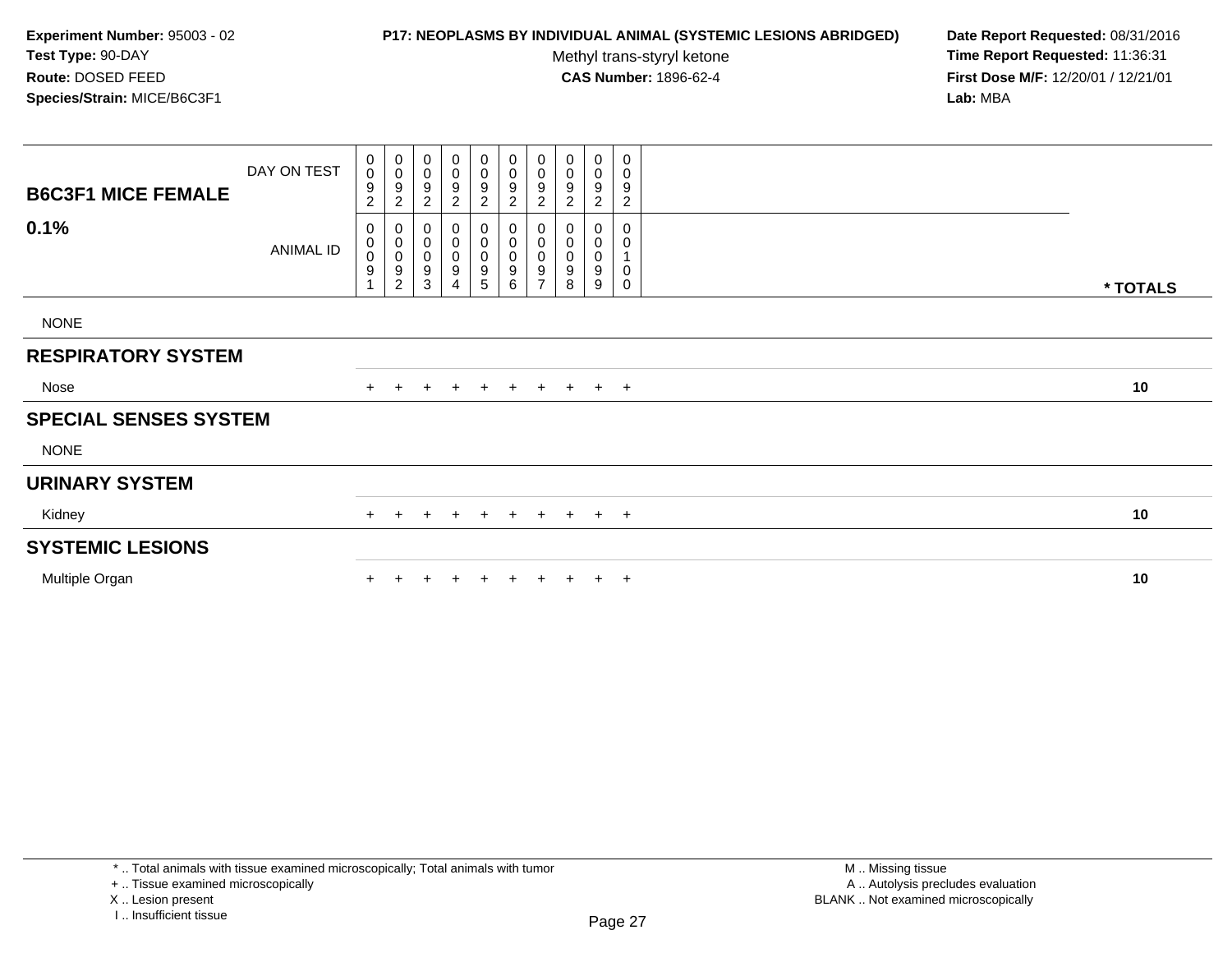### **P17: NEOPLASMS BY INDIVIDUAL ANIMAL (SYSTEMIC LESIONS ABRIDGED) Date Report Requested:** 08/31/2016

Methyl trans-styryl ketone<br>CAS Number: 1896-62-4

 **Time Report Requested:** 11:36:31 **First Dose M/F:** 12/20/01 / 12/21/01<br>**Lab:** MBA **Lab:** MBA

| <b>B6C3F1 MICE FEMALE</b><br>0.2% | DAY ON TEST      | 0<br>$\mathbf 0$<br>$\boldsymbol{9}$<br>$\overline{2}$<br>0 | 0<br>0<br>9<br>$\overline{c}$<br>0                  | 0<br>0<br>9<br>$\overline{2}$<br>0            | 0<br>0<br>9<br>$\overline{2}$<br>0 | 0<br>0<br>9<br>$\overline{2}$<br>0     | 0<br>$\mathbf 0$<br>9<br>$\overline{2}$<br>0 | $\pmb{0}$<br>$\mathbf 0$<br>$9\,$<br>$\overline{2}$<br>0 | 0<br>0<br>9<br>$\overline{2}$<br>0 | 0<br>0<br>9<br>$\overline{2}$<br>0 | 0<br>0<br>9<br>$\overline{2}$<br>0 |          |
|-----------------------------------|------------------|-------------------------------------------------------------|-----------------------------------------------------|-----------------------------------------------|------------------------------------|----------------------------------------|----------------------------------------------|----------------------------------------------------------|------------------------------------|------------------------------------|------------------------------------|----------|
|                                   | <b>ANIMAL ID</b> | 0<br>$\mathbf{1}$<br>$\,0\,$<br>$\mathbf{1}$                | 0<br>$\mathbf{1}$<br>$\boldsymbol{0}$<br>$\sqrt{2}$ | 0<br>$\mathbf 1$<br>$\pmb{0}$<br>$\mathbf{3}$ | 1<br>$\mathbf 0$<br>4              | 0<br>1<br>$\pmb{0}$<br>$5\phantom{.0}$ | 0<br>1<br>0<br>6                             | 0<br>$\overline{1}$<br>0<br>$\overline{7}$               | -1<br>0<br>8                       | 0<br>1<br>$\mathbf 0$<br>9         | 0<br>1<br>0                        | * TOTALS |
| <b>ALIMENTARY SYSTEM</b>          |                  |                                                             |                                                     |                                               |                                    |                                        |                                              |                                                          |                                    |                                    |                                    |          |
| Stomach, Glandular                |                  | $\ddot{}$                                                   |                                                     | $\pm$                                         | $\ddot{}$                          | $\overline{+}$                         | $\ddot{}$                                    | $+$                                                      | $+$                                | $+$                                | $+$                                | 10       |
| <b>CARDIOVASCULAR SYSTEM</b>      |                  |                                                             |                                                     |                                               |                                    |                                        |                                              |                                                          |                                    |                                    |                                    |          |
| <b>NONE</b>                       |                  |                                                             |                                                     |                                               |                                    |                                        |                                              |                                                          |                                    |                                    |                                    |          |
| <b>ENDOCRINE SYSTEM</b>           |                  |                                                             |                                                     |                                               |                                    |                                        |                                              |                                                          |                                    |                                    |                                    |          |
| <b>NONE</b>                       |                  |                                                             |                                                     |                                               |                                    |                                        |                                              |                                                          |                                    |                                    |                                    |          |
| <b>GENERAL BODY SYSTEM</b>        |                  |                                                             |                                                     |                                               |                                    |                                        |                                              |                                                          |                                    |                                    |                                    |          |
| <b>NONE</b>                       |                  |                                                             |                                                     |                                               |                                    |                                        |                                              |                                                          |                                    |                                    |                                    |          |
| <b>GENITAL SYSTEM</b>             |                  |                                                             |                                                     |                                               |                                    |                                        |                                              |                                                          |                                    |                                    |                                    |          |
| <b>NONE</b>                       |                  |                                                             |                                                     |                                               |                                    |                                        |                                              |                                                          |                                    |                                    |                                    |          |
| <b>HEMATOPOIETIC SYSTEM</b>       |                  |                                                             |                                                     |                                               |                                    |                                        |                                              |                                                          |                                    |                                    |                                    |          |
| <b>NONE</b>                       |                  |                                                             |                                                     |                                               |                                    |                                        |                                              |                                                          |                                    |                                    |                                    |          |
| <b>INTEGUMENTARY SYSTEM</b>       |                  |                                                             |                                                     |                                               |                                    |                                        |                                              |                                                          |                                    |                                    |                                    |          |
| <b>NONE</b>                       |                  |                                                             |                                                     |                                               |                                    |                                        |                                              |                                                          |                                    |                                    |                                    |          |
| <b>MUSCULOSKELETAL SYSTEM</b>     |                  |                                                             |                                                     |                                               |                                    |                                        |                                              |                                                          |                                    |                                    |                                    |          |
| <b>NONE</b>                       |                  |                                                             |                                                     |                                               |                                    |                                        |                                              |                                                          |                                    |                                    |                                    |          |
| <b>NERVOUS SYSTEM</b>             |                  |                                                             |                                                     |                                               |                                    |                                        |                                              |                                                          |                                    |                                    |                                    |          |

\* .. Total animals with tissue examined microscopically; Total animals with tumor

+ .. Tissue examined microscopically

X .. Lesion present

I .. Insufficient tissue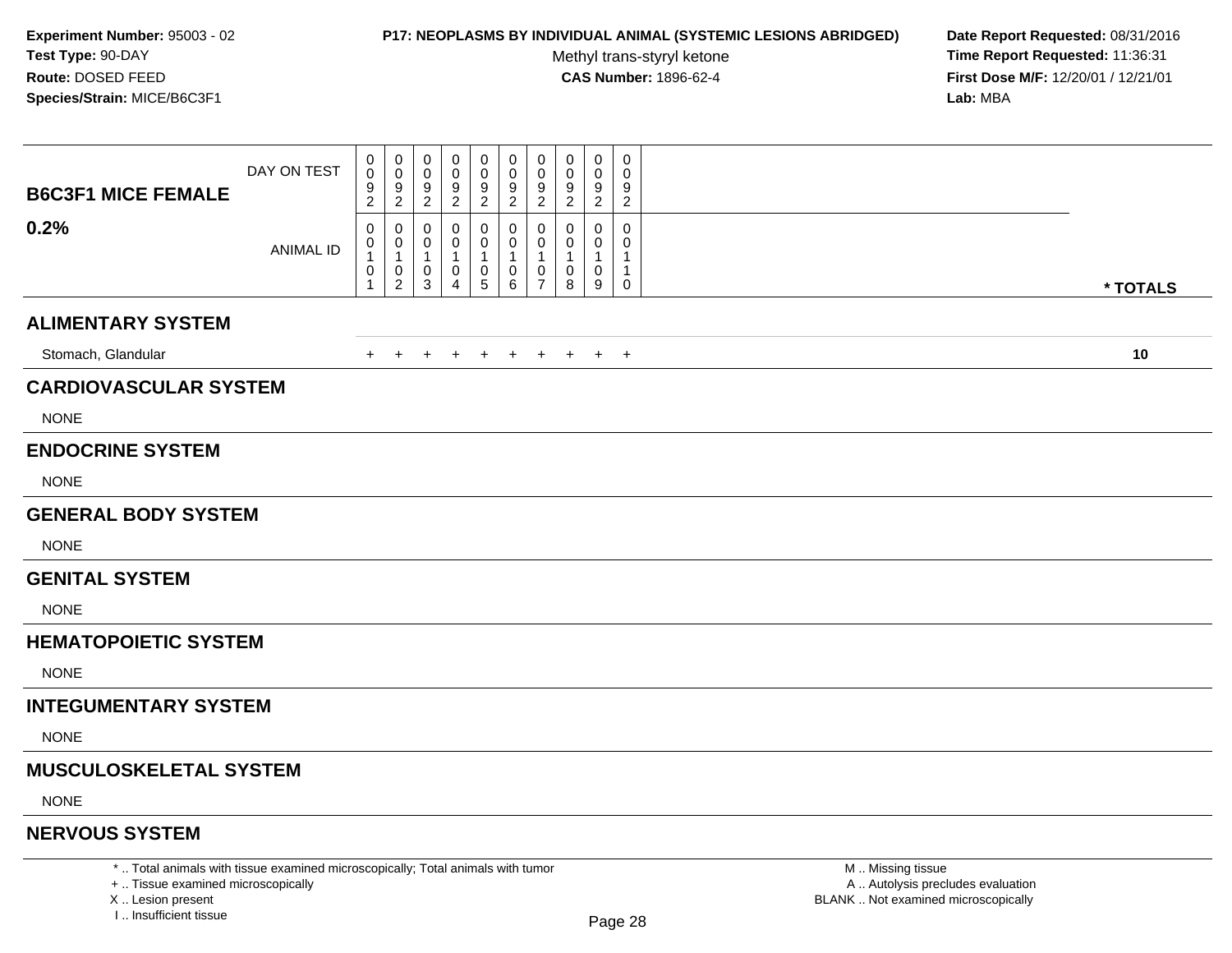## **P17: NEOPLASMS BY INDIVIDUAL ANIMAL (SYSTEMIC LESIONS ABRIDGED) Date Report Requested:** 08/31/2016

Methyl trans-styryl ketone<br>CAS Number: 1896-62-4

| <b>B6C3F1 MICE FEMALE</b>    | DAY ON TEST      | $\begin{smallmatrix} 0\\0 \end{smallmatrix}$<br>$\boldsymbol{9}$<br>$\overline{c}$ | $_{\rm 0}^{\rm 0}$<br>$\frac{9}{2}$                                   | 0<br>$\pmb{0}$<br>9<br>$\overline{c}$ | $\pmb{0}$<br>$\boldsymbol{0}$<br>$\boldsymbol{9}$<br>$\overline{c}$ | $_0^0$<br>9<br>$\overline{c}$         | 0<br>0<br>9<br>$\overline{a}$   | $_{\rm 0}^{\rm 0}$<br>$\boldsymbol{9}$<br>$\sqrt{2}$                    | 0<br>$\pmb{0}$<br>9<br>$\overline{c}$ | 0<br>$\boldsymbol{0}$<br>$\boldsymbol{9}$<br>$\overline{c}$ | 0<br>$\pmb{0}$<br>9<br>$\overline{c}$ |          |
|------------------------------|------------------|------------------------------------------------------------------------------------|-----------------------------------------------------------------------|---------------------------------------|---------------------------------------------------------------------|---------------------------------------|---------------------------------|-------------------------------------------------------------------------|---------------------------------------|-------------------------------------------------------------|---------------------------------------|----------|
| 0.2%                         | <b>ANIMAL ID</b> | 0<br>$\pmb{0}$<br>1<br>$\mathbf 0$                                                 | $\pmb{0}$<br>$\pmb{0}$<br>$\mathbf{1}$<br>$\pmb{0}$<br>$\overline{c}$ | 0<br>0<br>0<br>3                      | 0<br>0<br>$\pmb{0}$<br>4                                            | 0<br>$\pmb{0}$<br>1<br>$\pmb{0}$<br>5 | 0<br>$\boldsymbol{0}$<br>0<br>6 | $\pmb{0}$<br>$\pmb{0}$<br>$\overline{1}$<br>$\pmb{0}$<br>$\overline{z}$ | 0<br>0<br>1<br>0<br>8                 | 0<br>0<br>$\pmb{0}$<br>9                                    | $\mathbf 0$<br>0<br>$\mathbf 0$       |          |
| <b>NONE</b>                  |                  |                                                                                    |                                                                       |                                       |                                                                     |                                       |                                 |                                                                         |                                       |                                                             |                                       | * TOTALS |
| <b>RESPIRATORY SYSTEM</b>    |                  |                                                                                    |                                                                       |                                       |                                                                     |                                       |                                 |                                                                         |                                       |                                                             |                                       |          |
| Nose                         |                  |                                                                                    |                                                                       | $\ddot{}$                             | $+$                                                                 | $+$                                   | + + + + +                       |                                                                         |                                       |                                                             |                                       | 10       |
| <b>SPECIAL SENSES SYSTEM</b> |                  |                                                                                    |                                                                       |                                       |                                                                     |                                       |                                 |                                                                         |                                       |                                                             |                                       |          |
| <b>NONE</b>                  |                  |                                                                                    |                                                                       |                                       |                                                                     |                                       |                                 |                                                                         |                                       |                                                             |                                       |          |
| <b>URINARY SYSTEM</b>        |                  |                                                                                    |                                                                       |                                       |                                                                     |                                       |                                 |                                                                         |                                       |                                                             |                                       |          |
| Kidney                       |                  | $+$                                                                                | $\pm$                                                                 | $\div$                                | $\pm$                                                               | $\pm$                                 | $+$                             | $+$                                                                     | $+$                                   |                                                             | $+$ $+$                               | 10       |
| <b>SYSTEMIC LESIONS</b>      |                  |                                                                                    |                                                                       |                                       |                                                                     |                                       |                                 |                                                                         |                                       |                                                             |                                       |          |
| Multiple Organ               |                  |                                                                                    |                                                                       |                                       |                                                                     | $\pm$                                 | $+$                             | $+$                                                                     | $+$                                   |                                                             | $+$ $+$                               | 10       |
|                              |                  |                                                                                    |                                                                       |                                       |                                                                     |                                       |                                 |                                                                         |                                       |                                                             |                                       |          |

<sup>+ ..</sup> Tissue examined microscopically

X .. Lesion present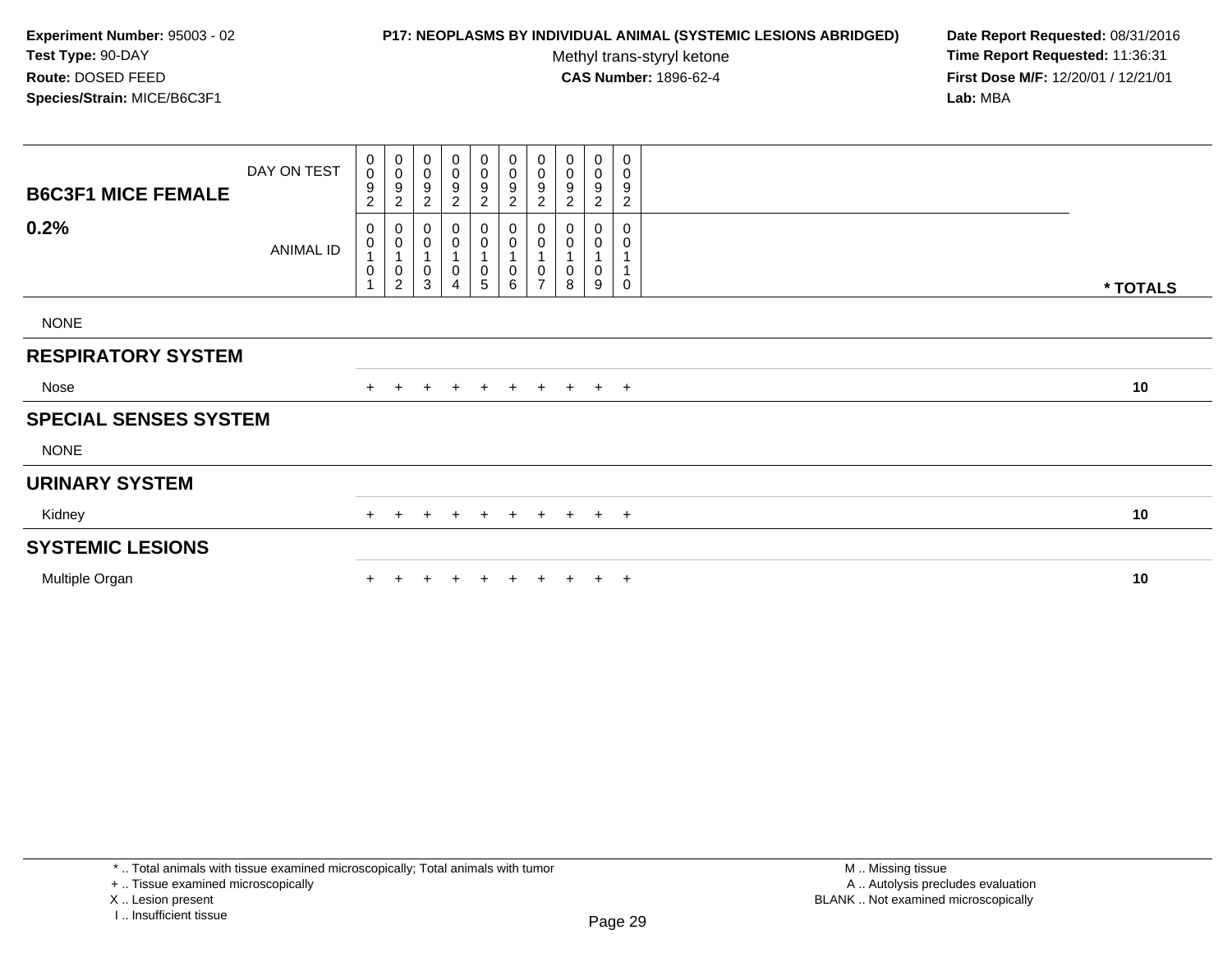I .. Insufficient tissue

# **P17: NEOPLASMS BY INDIVIDUAL ANIMAL (SYSTEMIC LESIONS ABRIDGED) Date Report Requested:** 08/31/2016

Methyl trans-styryl ketone<br>CAS Number: 1896-62-4

 **Time Report Requested:** 11:36:31 **First Dose M/F:** 12/20/01 / 12/21/01<br>Lab: MBA **Lab:** MBA

| <b>B6C3F1 MICE FEMALE</b>                                                                                                                  | DAY ON TEST      | 0<br>0<br>$\frac{9}{2}$                         | $\begin{smallmatrix} 0\\0 \end{smallmatrix}$<br>$\frac{9}{2}$                | $\pmb{0}$<br>$\mathbf 0$<br>9<br>$\overline{2}$       | $\mathbf 0$<br>$\mathbf 0$<br>9<br>$\overline{2}$               | $\pmb{0}$<br>$\mathbf 0$<br>$\frac{9}{2}$             | 0<br>$\mathbf 0$<br>$\frac{9}{2}$                     | $\pmb{0}$<br>$\mathsf{O}\xspace$<br>$\frac{9}{2}$                         | $\mathbf 0$<br>$\mathbf 0$<br>$\frac{9}{2}$                     | $\pmb{0}$<br>$\mathbf 0$<br>$\frac{9}{2}$                       | $\mathbf 0$<br>$\mathbf 0$<br>$\boldsymbol{9}$<br>$\overline{2}$    |                                                                                               |                  |
|--------------------------------------------------------------------------------------------------------------------------------------------|------------------|-------------------------------------------------|------------------------------------------------------------------------------|-------------------------------------------------------|-----------------------------------------------------------------|-------------------------------------------------------|-------------------------------------------------------|---------------------------------------------------------------------------|-----------------------------------------------------------------|-----------------------------------------------------------------|---------------------------------------------------------------------|-----------------------------------------------------------------------------------------------|------------------|
| 0.4%                                                                                                                                       | <b>ANIMAL ID</b> | $\mathsf 0$<br>$\mathbf 0$<br>1<br>$\mathbf{1}$ | $\mathbf 0$<br>$\pmb{0}$<br>$\overline{1}$<br>$\mathbf{1}$<br>$\overline{2}$ | $\mathbf 0$<br>0<br>$\mathbf{1}$<br>$\mathbf{1}$<br>3 | $\mathbf 0$<br>$\mathbf 0$<br>$\mathbf{1}$<br>$\mathbf{1}$<br>4 | 0<br>$\mathbf 0$<br>$\mathbf{1}$<br>$\mathbf{1}$<br>5 | 0<br>$\mathbf 0$<br>$\mathbf{1}$<br>$\mathbf{1}$<br>6 | $\mathbf 0$<br>$\pmb{0}$<br>$\mathbf{1}$<br>$\mathbf 1$<br>$\overline{7}$ | $\mathbf 0$<br>$\mathbf 0$<br>$\mathbf{1}$<br>$\mathbf{1}$<br>8 | $\mathbf 0$<br>$\mathbf 0$<br>$\mathbf{1}$<br>$\mathbf{1}$<br>9 | 0<br>$\mathbf 0$<br>$\mathbf{1}$<br>$\boldsymbol{2}$<br>$\mathsf 0$ |                                                                                               | * TOTALS         |
| <b>ALIMENTARY SYSTEM</b>                                                                                                                   |                  |                                                 |                                                                              |                                                       |                                                                 |                                                       |                                                       |                                                                           |                                                                 |                                                                 |                                                                     |                                                                                               |                  |
| Esophagus                                                                                                                                  |                  |                                                 |                                                                              |                                                       |                                                                 |                                                       |                                                       |                                                                           |                                                                 |                                                                 | $\ddot{}$                                                           |                                                                                               | 10               |
| Gallbladder                                                                                                                                |                  |                                                 |                                                                              |                                                       |                                                                 | м                                                     |                                                       |                                                                           |                                                                 |                                                                 | $+$                                                                 |                                                                                               | 8                |
| Intestine Large, Cecum                                                                                                                     |                  | +                                               |                                                                              |                                                       |                                                                 |                                                       |                                                       |                                                                           |                                                                 | ÷                                                               | $+$                                                                 |                                                                                               | 10               |
| Intestine Large, Colon                                                                                                                     |                  |                                                 |                                                                              |                                                       |                                                                 |                                                       |                                                       |                                                                           |                                                                 |                                                                 | $\overline{+}$                                                      |                                                                                               | 10               |
| Intestine Large, Rectum                                                                                                                    |                  |                                                 |                                                                              |                                                       |                                                                 |                                                       |                                                       |                                                                           |                                                                 |                                                                 | $\ddot{}$                                                           |                                                                                               | 10               |
| Intestine Small, Duodenum                                                                                                                  |                  |                                                 |                                                                              |                                                       |                                                                 |                                                       |                                                       |                                                                           |                                                                 |                                                                 | $\ddot{}$                                                           |                                                                                               | 10               |
| Intestine Small, Ileum                                                                                                                     |                  |                                                 |                                                                              |                                                       |                                                                 |                                                       |                                                       |                                                                           |                                                                 |                                                                 | $+$                                                                 |                                                                                               | 10               |
| Intestine Small, Jejunum                                                                                                                   |                  |                                                 |                                                                              |                                                       |                                                                 |                                                       |                                                       |                                                                           |                                                                 |                                                                 | $+$                                                                 |                                                                                               | 10               |
| Liver                                                                                                                                      |                  |                                                 |                                                                              |                                                       |                                                                 |                                                       |                                                       |                                                                           |                                                                 |                                                                 | $\ddot{}$                                                           |                                                                                               | 10               |
| Pancreas                                                                                                                                   |                  |                                                 |                                                                              |                                                       |                                                                 |                                                       |                                                       |                                                                           |                                                                 |                                                                 | $\ddot{}$                                                           |                                                                                               | 10               |
| Salivary Glands                                                                                                                            |                  | $+$                                             |                                                                              |                                                       |                                                                 |                                                       |                                                       |                                                                           |                                                                 |                                                                 | $+$                                                                 |                                                                                               | 10               |
| Stomach, Forestomach                                                                                                                       |                  |                                                 |                                                                              |                                                       |                                                                 |                                                       |                                                       |                                                                           |                                                                 |                                                                 | $+$                                                                 |                                                                                               | 10               |
| Stomach, Glandular                                                                                                                         |                  |                                                 |                                                                              |                                                       |                                                                 |                                                       |                                                       |                                                                           |                                                                 |                                                                 | $\ddot{}$                                                           |                                                                                               | $\boldsymbol{9}$ |
| Tongue                                                                                                                                     |                  |                                                 |                                                                              |                                                       |                                                                 |                                                       |                                                       |                                                                           |                                                                 |                                                                 | $\ddot{}$                                                           |                                                                                               | 10               |
| <b>CARDIOVASCULAR SYSTEM</b>                                                                                                               |                  |                                                 |                                                                              |                                                       |                                                                 |                                                       |                                                       |                                                                           |                                                                 |                                                                 |                                                                     |                                                                                               |                  |
| <b>Blood Vessel</b>                                                                                                                        |                  | $+$                                             | $\overline{+}$                                                               | $\ddot{}$                                             |                                                                 | $\ddot{}$                                             | $\ddot{}$                                             |                                                                           | $\ddot{}$                                                       | $\ddot{}$                                                       | $+$                                                                 |                                                                                               | 10               |
| *  Total animals with tissue examined microscopically; Total animals with tumor<br>+  Tissue examined microscopically<br>X  Lesion present |                  |                                                 |                                                                              |                                                       |                                                                 |                                                       |                                                       |                                                                           |                                                                 |                                                                 |                                                                     | M  Missing tissue<br>A  Autolysis precludes evaluation<br>BLANK  Not examined microscopically |                  |

Page 30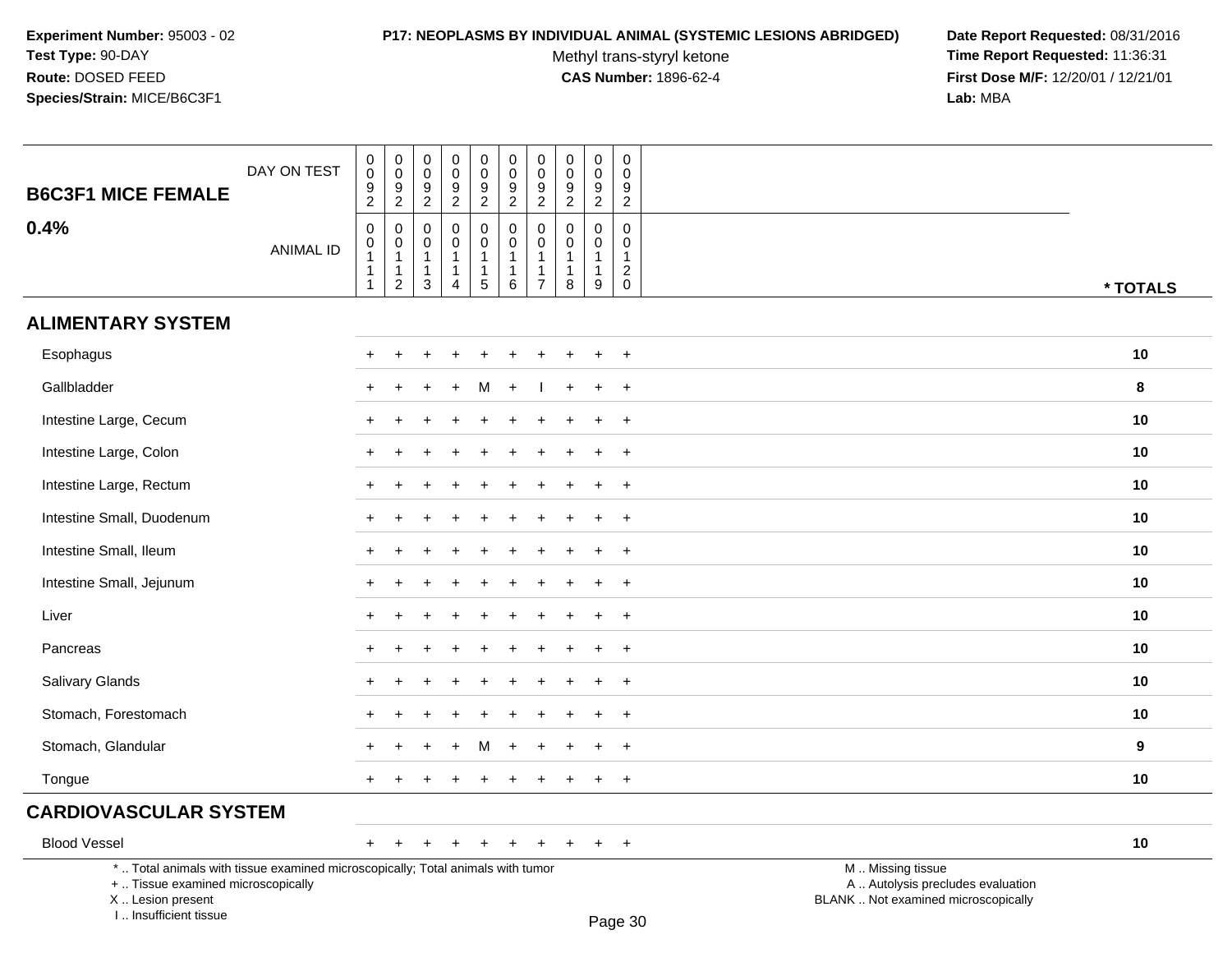# **P17: NEOPLASMS BY INDIVIDUAL ANIMAL (SYSTEMIC LESIONS ABRIDGED) Date Report Requested:** 08/31/2016

Methyl trans-styryl ketone<br>CAS Number: 1896-62-4

| <b>B6C3F1 MICE FEMALE</b>                                                                                                                                             | DAY ON TEST      | $_{\rm 0}^{\rm 0}$<br>$\frac{9}{2}$                                                     | $\mathsf 0$<br>$\mathsf 0$<br>$9\,$<br>$\overline{2}$            | $\mathsf 0$<br>$\mathbf 0$<br>$\boldsymbol{9}$<br>$\overline{2}$ | $\pmb{0}$<br>$\overline{0}$<br>$\frac{9}{2}$                       | $\mathbf 0$<br>$\ddot{\mathbf{0}}$<br>$\boldsymbol{9}$<br>$\overline{2}$                    | $\pmb{0}$<br>$\ddot{\mathbf{0}}$<br>$\frac{9}{2}$ | $\pmb{0}$<br>$\pmb{0}$<br>$\frac{9}{2}$                                     | $\mathbf 0$<br>$\ddot{\mathbf{0}}$<br>9<br>$\overline{2}$     | $\pmb{0}$<br>$\overline{0}$<br>$\boldsymbol{9}$<br>$\overline{2}$ | $\pmb{0}$<br>$\ddot{\mathbf{0}}$<br>9<br>$\overline{2}$ |                                                                                               |                  |
|-----------------------------------------------------------------------------------------------------------------------------------------------------------------------|------------------|-----------------------------------------------------------------------------------------|------------------------------------------------------------------|------------------------------------------------------------------|--------------------------------------------------------------------|---------------------------------------------------------------------------------------------|---------------------------------------------------|-----------------------------------------------------------------------------|---------------------------------------------------------------|-------------------------------------------------------------------|---------------------------------------------------------|-----------------------------------------------------------------------------------------------|------------------|
| 0.4%                                                                                                                                                                  | <b>ANIMAL ID</b> | $\pmb{0}$<br>$\mathbf 0$<br>$\overline{1}$<br>$\overline{\mathbf{1}}$<br>$\overline{1}$ | $\pmb{0}$<br>0<br>$\mathbf{1}$<br>$\mathbf{1}$<br>$\overline{c}$ | $\mathbf 0$<br>$\mathbf 0$<br>$\mathbf{1}$<br>$\mathbf{1}$<br>3  | 0<br>$\mathbf 0$<br>$\mathbf{1}$<br>$\mathbf{1}$<br>$\overline{4}$ | $\pmb{0}$<br>$\mathsf{O}\xspace$<br>$\overline{1}$<br>$\begin{array}{c} 1 \\ 5 \end{array}$ | $\mathbf 0$<br>$\mathbf 0$<br>1<br>1<br>6         | $\mathbf 0$<br>$\Omega$<br>$\overline{1}$<br>$\mathbf{1}$<br>$\overline{7}$ | $\pmb{0}$<br>$\mathbf 0$<br>$\mathbf{1}$<br>$\mathbf{1}$<br>8 | 0<br>$\Omega$<br>1<br>1<br>9                                      | 0<br>$\mathbf 0$<br>$\mathbf{1}$<br>$\frac{2}{0}$       |                                                                                               | * TOTALS         |
| Heart                                                                                                                                                                 |                  | $\ddot{}$                                                                               | ÷.                                                               |                                                                  |                                                                    | $\div$                                                                                      | $\div$                                            | ÷                                                                           | $\overline{ }$                                                | $\ddot{}$                                                         | $+$                                                     |                                                                                               | 10               |
| <b>ENDOCRINE SYSTEM</b>                                                                                                                                               |                  |                                                                                         |                                                                  |                                                                  |                                                                    |                                                                                             |                                                   |                                                                             |                                                               |                                                                   |                                                         |                                                                                               |                  |
| <b>Adrenal Cortex</b>                                                                                                                                                 |                  |                                                                                         |                                                                  |                                                                  |                                                                    |                                                                                             |                                                   |                                                                             |                                                               | ÷                                                                 | $\ddot{}$                                               |                                                                                               | 10               |
| Adrenal Medulla                                                                                                                                                       |                  |                                                                                         |                                                                  |                                                                  |                                                                    |                                                                                             |                                                   |                                                                             |                                                               |                                                                   |                                                         |                                                                                               | 10               |
| Islets, Pancreatic                                                                                                                                                    |                  |                                                                                         |                                                                  |                                                                  |                                                                    |                                                                                             |                                                   |                                                                             |                                                               |                                                                   | $\ddot{}$                                               |                                                                                               | 10               |
| Parathyroid Gland                                                                                                                                                     |                  |                                                                                         |                                                                  |                                                                  | M                                                                  | M                                                                                           | $\div$                                            |                                                                             |                                                               | $\ddot{}$                                                         | $\overline{+}$                                          |                                                                                               | 8                |
| <b>Pituitary Gland</b>                                                                                                                                                |                  |                                                                                         | ∔                                                                |                                                                  |                                                                    | $\ddot{}$                                                                                   | $\div$                                            |                                                                             |                                                               | $\ddot{}$                                                         | - 1                                                     |                                                                                               | 6                |
| <b>Thyroid Gland</b>                                                                                                                                                  |                  | $+$                                                                                     |                                                                  |                                                                  |                                                                    | ÷                                                                                           |                                                   |                                                                             | ÷.                                                            | $\ddot{}$                                                         | $+$                                                     |                                                                                               | 10               |
| <b>GENERAL BODY SYSTEM</b>                                                                                                                                            |                  |                                                                                         |                                                                  |                                                                  |                                                                    |                                                                                             |                                                   |                                                                             |                                                               |                                                                   |                                                         |                                                                                               |                  |
| <b>NONE</b>                                                                                                                                                           |                  |                                                                                         |                                                                  |                                                                  |                                                                    |                                                                                             |                                                   |                                                                             |                                                               |                                                                   |                                                         |                                                                                               |                  |
| <b>GENITAL SYSTEM</b>                                                                                                                                                 |                  |                                                                                         |                                                                  |                                                                  |                                                                    |                                                                                             |                                                   |                                                                             |                                                               |                                                                   |                                                         |                                                                                               |                  |
| <b>Clitoral Gland</b>                                                                                                                                                 |                  |                                                                                         |                                                                  |                                                                  | $\ddot{}$                                                          | м                                                                                           |                                                   |                                                                             |                                                               | ÷                                                                 | $\overline{+}$                                          |                                                                                               | $\boldsymbol{9}$ |
| Ovary                                                                                                                                                                 |                  |                                                                                         |                                                                  |                                                                  |                                                                    |                                                                                             |                                                   |                                                                             |                                                               |                                                                   |                                                         |                                                                                               | 10               |
| Uterus                                                                                                                                                                |                  |                                                                                         |                                                                  |                                                                  |                                                                    |                                                                                             |                                                   |                                                                             |                                                               | ÷                                                                 | $\overline{+}$                                          |                                                                                               | 10               |
| <b>HEMATOPOIETIC SYSTEM</b>                                                                                                                                           |                  |                                                                                         |                                                                  |                                                                  |                                                                    |                                                                                             |                                                   |                                                                             |                                                               |                                                                   |                                                         |                                                                                               |                  |
| <b>Bone Marrow</b>                                                                                                                                                    |                  |                                                                                         |                                                                  |                                                                  |                                                                    |                                                                                             |                                                   |                                                                             |                                                               |                                                                   |                                                         |                                                                                               | 10               |
| Lymph Node, Mandibular                                                                                                                                                |                  |                                                                                         |                                                                  |                                                                  |                                                                    |                                                                                             |                                                   |                                                                             |                                                               |                                                                   | $\ddot{}$                                               |                                                                                               | 10               |
| *  Total animals with tissue examined microscopically; Total animals with tumor<br>+  Tissue examined microscopically<br>X  Lesion present<br>I., Insufficient tissue |                  |                                                                                         |                                                                  |                                                                  |                                                                    |                                                                                             |                                                   |                                                                             |                                                               |                                                                   | Page 31                                                 | M  Missing tissue<br>A  Autolysis precludes evaluation<br>BLANK  Not examined microscopically |                  |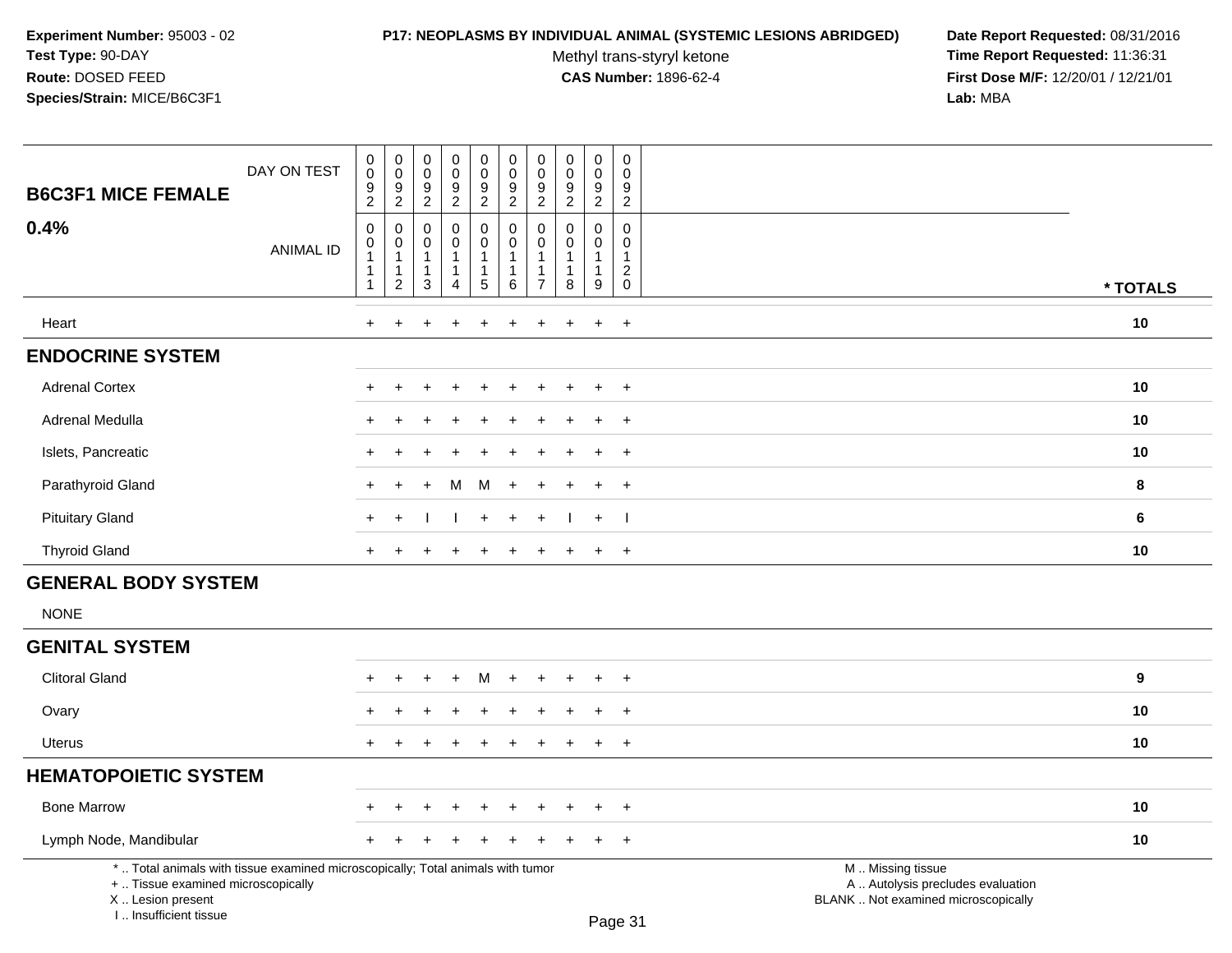# **P17: NEOPLASMS BY INDIVIDUAL ANIMAL (SYSTEMIC LESIONS ABRIDGED) Date Report Requested:** 08/31/2016

Methyl trans-styryl ketone<br>CAS Number: 1896-62-4

| DAY ON TEST<br><b>B6C3F1 MICE FEMALE</b>                                                                                                                            | $\pmb{0}$<br>$\mathbf 0$<br>9<br>$\overline{2}$ | $\pmb{0}$<br>$\pmb{0}$<br>$\frac{9}{2}$                                        | $\pmb{0}$<br>$\boldsymbol{0}$<br>$9\,$<br>$\overline{2}$     | $\pmb{0}$<br>$\pmb{0}$<br>9<br>$\overline{2}$ | $\pmb{0}$<br>$\mathsf{O}\xspace$<br>$\boldsymbol{9}$<br>$\overline{2}$ | $\pmb{0}$<br>$\pmb{0}$<br>9<br>$\overline{2}$ | $\pmb{0}$<br>$\mathbf 0$<br>$\frac{9}{2}$                                       | $\mathbf 0$<br>$\pmb{0}$<br>9<br>$\overline{2}$              | $\pmb{0}$<br>$\mathbf 0$<br>9<br>$\overline{2}$ | $\pmb{0}$<br>$\mathbf 0$<br>9<br>$\overline{c}$                   |                                                                                               |                  |
|---------------------------------------------------------------------------------------------------------------------------------------------------------------------|-------------------------------------------------|--------------------------------------------------------------------------------|--------------------------------------------------------------|-----------------------------------------------|------------------------------------------------------------------------|-----------------------------------------------|---------------------------------------------------------------------------------|--------------------------------------------------------------|-------------------------------------------------|-------------------------------------------------------------------|-----------------------------------------------------------------------------------------------|------------------|
| 0.4%<br><b>ANIMAL ID</b>                                                                                                                                            | $\mathbf 0$<br>$\mathbf 0$<br>1<br>1            | $\mathbf 0$<br>$\mathbf 0$<br>$\overline{1}$<br>$\mathbf{1}$<br>$\overline{2}$ | $\mathbf 0$<br>$\Omega$<br>$\mathbf{1}$<br>$\mathbf{1}$<br>3 | 0<br>$\mathbf 0$<br>1<br>4                    | 0<br>0<br>1<br>$\mathbf{1}$<br>$\sqrt{5}$                              | 0<br>$\Omega$<br>-1<br>1<br>$\,6\,$           | $\mathbf 0$<br>$\mathbf{0}$<br>$\overline{1}$<br>$\mathbf{1}$<br>$\overline{7}$ | $\mathbf 0$<br>$\Omega$<br>$\mathbf{1}$<br>$\mathbf{1}$<br>8 | 0<br>$\Omega$<br>1<br>1<br>9                    | 0<br>$\mathbf 0$<br>$\mathbf{1}$<br>$\overline{c}$<br>$\mathbf 0$ |                                                                                               | * TOTALS         |
| Lymph Node, Mesenteric                                                                                                                                              |                                                 |                                                                                |                                                              |                                               |                                                                        |                                               |                                                                                 |                                                              | $\overline{+}$                                  | $\ddot{}$                                                         |                                                                                               | 10               |
| Spleen                                                                                                                                                              |                                                 |                                                                                |                                                              |                                               |                                                                        |                                               |                                                                                 |                                                              |                                                 | $\ddot{}$                                                         |                                                                                               | 10               |
| Thymus                                                                                                                                                              |                                                 |                                                                                |                                                              |                                               |                                                                        |                                               |                                                                                 |                                                              | $\ddot{}$                                       | $\overline{+}$                                                    |                                                                                               | 10               |
| <b>INTEGUMENTARY SYSTEM</b>                                                                                                                                         |                                                 |                                                                                |                                                              |                                               |                                                                        |                                               |                                                                                 |                                                              |                                                 |                                                                   |                                                                                               |                  |
| Mammary Gland                                                                                                                                                       |                                                 |                                                                                |                                                              |                                               |                                                                        |                                               |                                                                                 |                                                              | $\ddot{}$                                       | $+$                                                               |                                                                                               | 10               |
| Skin                                                                                                                                                                | ÷                                               |                                                                                |                                                              |                                               |                                                                        |                                               |                                                                                 |                                                              | $\ddot{}$                                       | $+$                                                               |                                                                                               | 10               |
| <b>MUSCULOSKELETAL SYSTEM</b>                                                                                                                                       |                                                 |                                                                                |                                                              |                                               |                                                                        |                                               |                                                                                 |                                                              |                                                 |                                                                   |                                                                                               |                  |
| <b>Bone</b>                                                                                                                                                         | $\ddot{}$                                       | ÷                                                                              |                                                              | $\div$                                        | $\div$                                                                 | $\ddot{}$                                     | $\pm$                                                                           | $\ddot{}$                                                    | $\ddot{}$                                       | $+$                                                               |                                                                                               | 10               |
| <b>NERVOUS SYSTEM</b>                                                                                                                                               |                                                 |                                                                                |                                                              |                                               |                                                                        |                                               |                                                                                 |                                                              |                                                 |                                                                   |                                                                                               |                  |
| <b>Brain</b>                                                                                                                                                        |                                                 |                                                                                |                                                              |                                               |                                                                        |                                               |                                                                                 |                                                              | $\ddot{}$                                       | $+$                                                               |                                                                                               | 10               |
| <b>RESPIRATORY SYSTEM</b>                                                                                                                                           |                                                 |                                                                                |                                                              |                                               |                                                                        |                                               |                                                                                 |                                                              |                                                 |                                                                   |                                                                                               |                  |
| Lung                                                                                                                                                                |                                                 |                                                                                |                                                              |                                               |                                                                        |                                               |                                                                                 |                                                              |                                                 | $\ddot{}$                                                         |                                                                                               | 10               |
| Nose                                                                                                                                                                |                                                 |                                                                                |                                                              |                                               |                                                                        |                                               |                                                                                 |                                                              |                                                 | $\overline{+}$                                                    |                                                                                               | 10               |
| Trachea                                                                                                                                                             | $+$                                             | $\ddot{}$                                                                      | $\div$                                                       | $+$                                           | $+$                                                                    |                                               | $+$                                                                             | $+$                                                          | $+$                                             | $+$                                                               |                                                                                               | $\boldsymbol{9}$ |
| <b>SPECIAL SENSES SYSTEM</b>                                                                                                                                        |                                                 |                                                                                |                                                              |                                               |                                                                        |                                               |                                                                                 |                                                              |                                                 |                                                                   |                                                                                               |                  |
| Eye                                                                                                                                                                 |                                                 |                                                                                |                                                              |                                               |                                                                        |                                               |                                                                                 |                                                              | $\div$                                          | $+$                                                               |                                                                                               | 10               |
| Harderian Gland                                                                                                                                                     |                                                 |                                                                                |                                                              |                                               |                                                                        |                                               |                                                                                 |                                                              | $\div$                                          | $+$                                                               |                                                                                               | 10               |
| *  Total animals with tissue examined microscopically; Total animals with tumor<br>+  Tissue examined microscopically<br>X  Lesion present<br>I Insufficient tissue |                                                 |                                                                                |                                                              |                                               |                                                                        |                                               |                                                                                 |                                                              |                                                 | $D_{200}$ 22                                                      | M  Missing tissue<br>A  Autolysis precludes evaluation<br>BLANK  Not examined microscopically |                  |